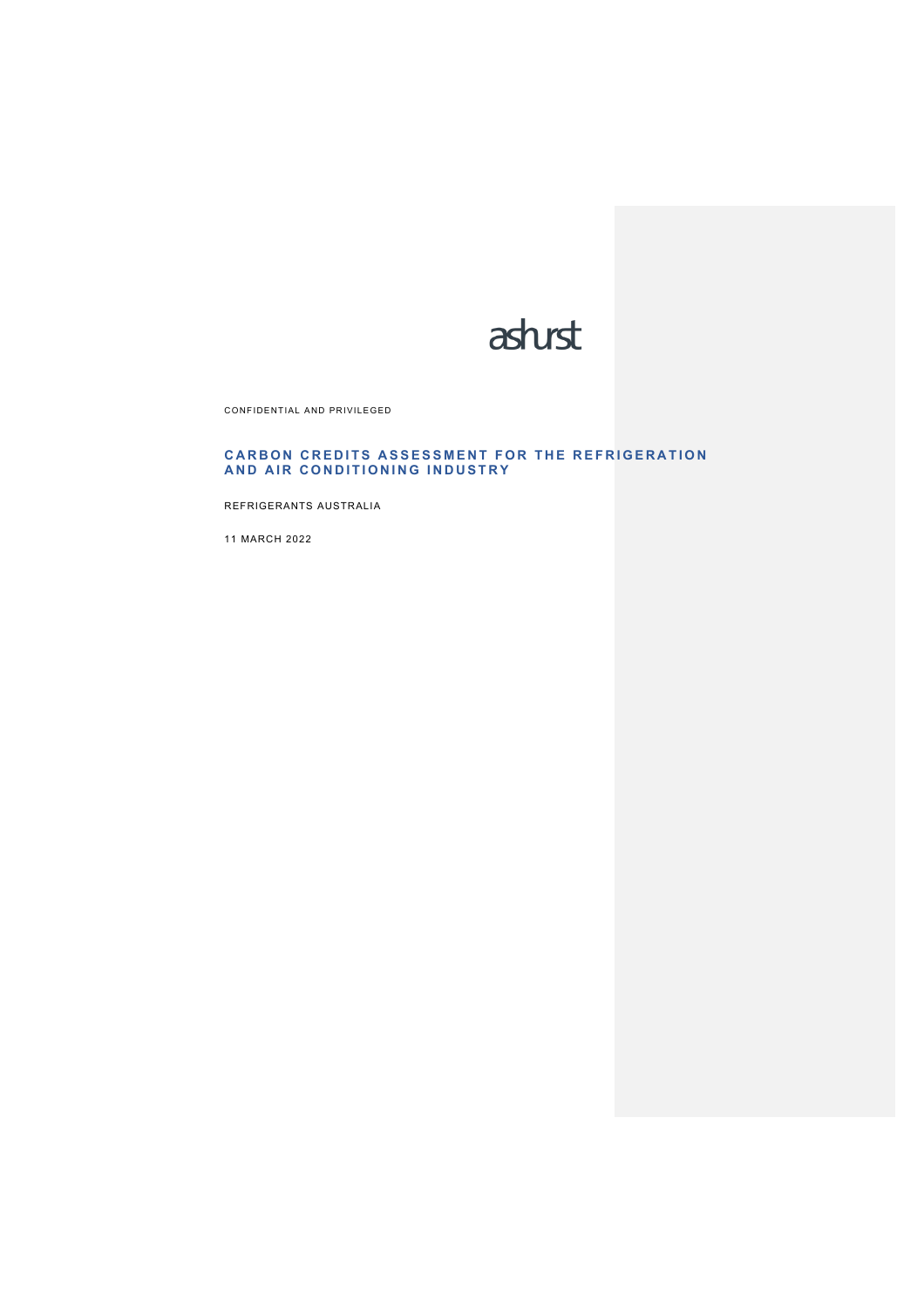# CONTENTS

| PART 2: DEVELOPMENT, ASSESSMENT AND APPROVAL OF PROJECTS IN    |  |
|----------------------------------------------------------------|--|
|                                                                |  |
|                                                                |  |
|                                                                |  |
|                                                                |  |
| CARBON FARMING INITIATIVE - METHOD DEVELOPMENT20               |  |
|                                                                |  |
|                                                                |  |
|                                                                |  |
|                                                                |  |
| VCS project approval and method development overview23         |  |
|                                                                |  |
|                                                                |  |
|                                                                |  |
| ANALYSIS OF EXISTING SCHEMES - SUITABILITY FOR THE REFRIGERANT |  |
|                                                                |  |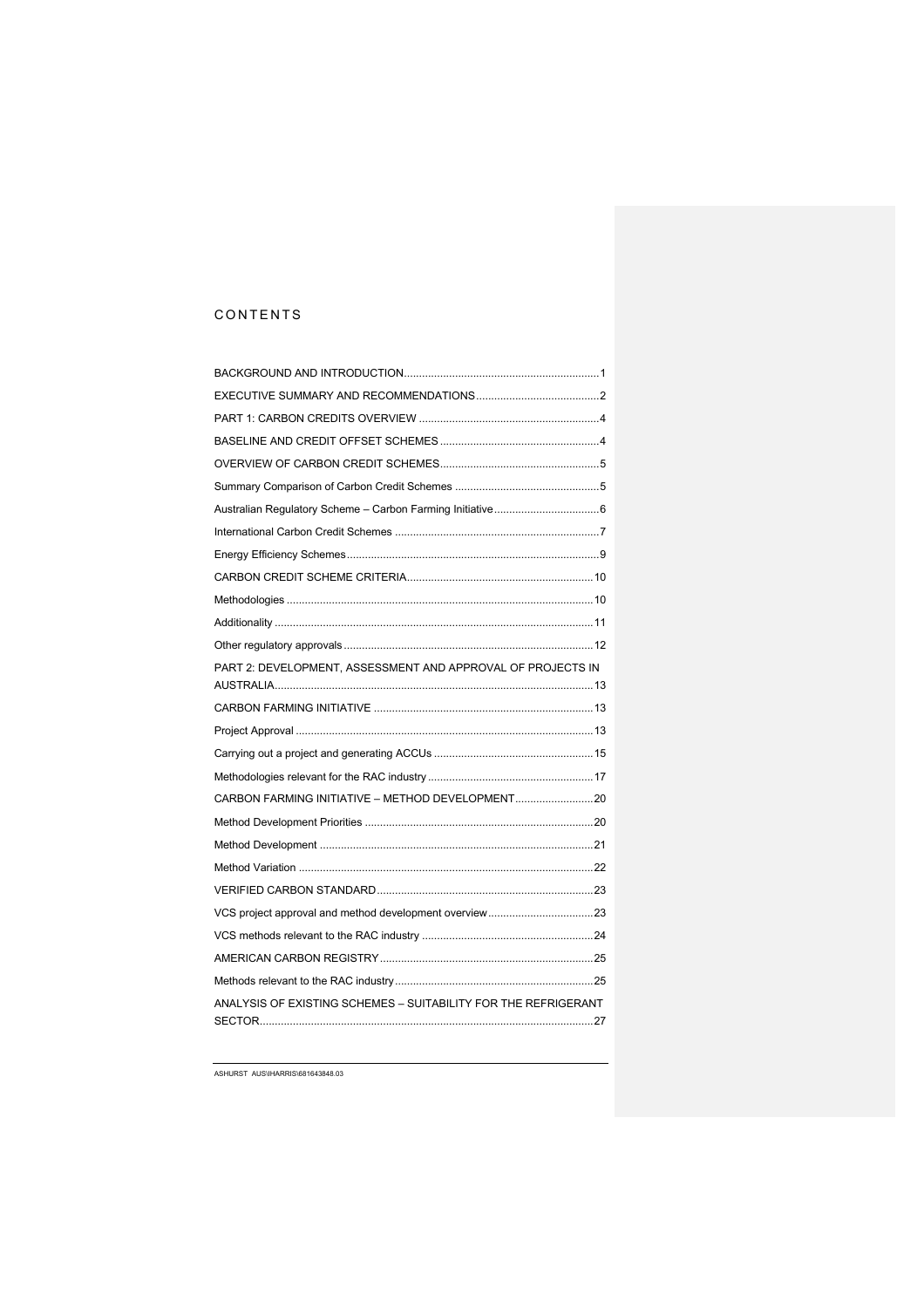| PART 3: LITERATURE REVIEW OF REFRIGERANT AND ENERGY                                                         |  |
|-------------------------------------------------------------------------------------------------------------|--|
| REFRIGERANT EMISSIONS REDUCTION AND AVOIDANCE PROJECTS 28                                                   |  |
|                                                                                                             |  |
|                                                                                                             |  |
|                                                                                                             |  |
|                                                                                                             |  |
|                                                                                                             |  |
|                                                                                                             |  |
| ENERGY EFFICIENCY PROJECTS - INTERNATIONAL 34                                                               |  |
|                                                                                                             |  |
|                                                                                                             |  |
|                                                                                                             |  |
|                                                                                                             |  |
|                                                                                                             |  |
| POSSIBLE TYPES OF EMISSION REDUCTIONS PROJECTS THAT THE RAC                                                 |  |
|                                                                                                             |  |
|                                                                                                             |  |
| Still-in-Life Refrigerant Reclamation, Replacement and Destruction 41                                       |  |
|                                                                                                             |  |
|                                                                                                             |  |
|                                                                                                             |  |
| RECOMMENDATION 1: BEGIN CONSULTATION WITH THE CLEAN ENERGY                                                  |  |
| RECOMMENDATION 2: NARROW PROJECT PRIORITIES AND BEGIN<br>CONSIDERING SUBMISSIONS TO THE GOVERNMENT'S METHOD |  |
| RECOMMENDATION 3: FURTHER CONSIDER PROJECT STRUCTURING                                                      |  |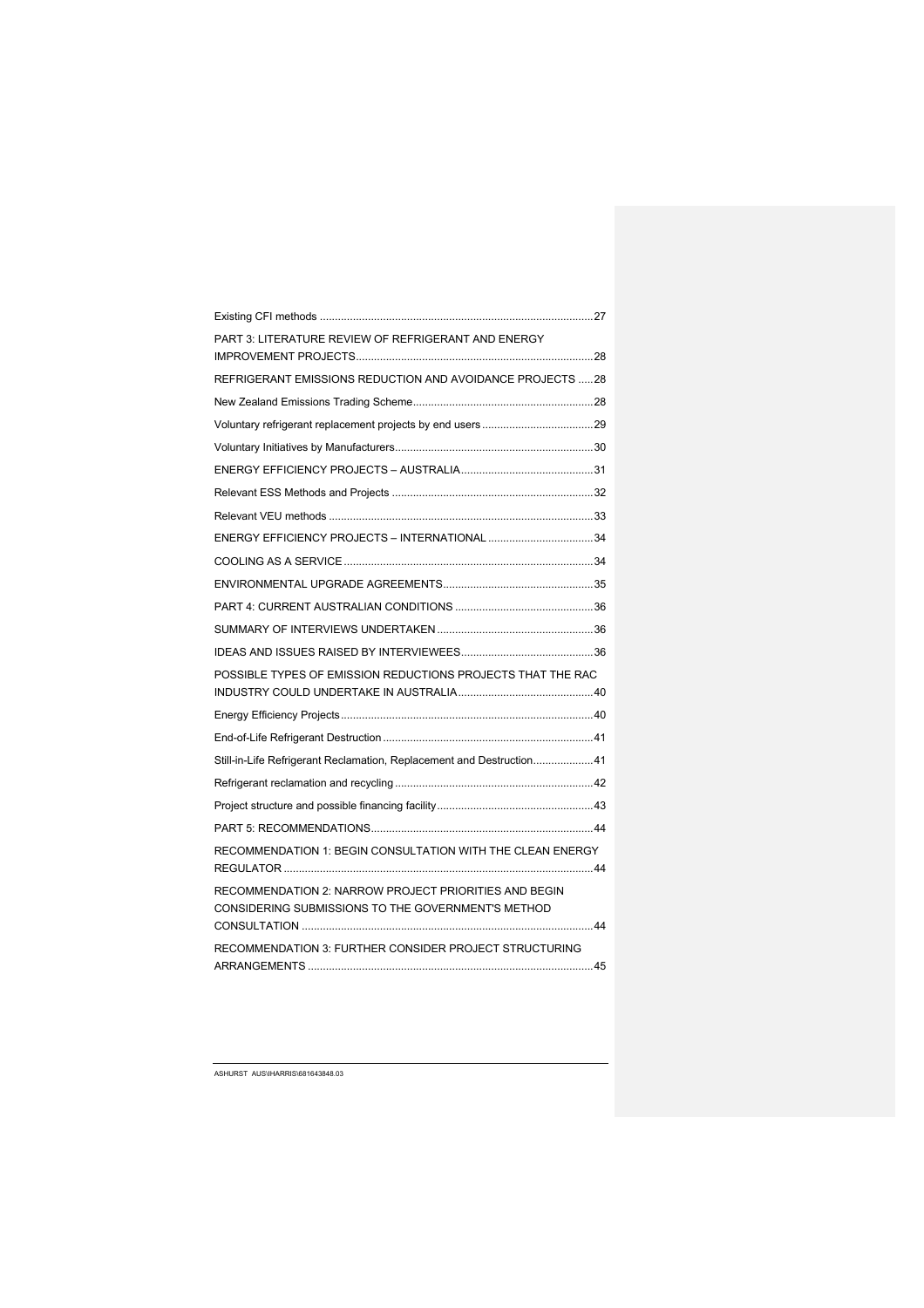# asturst

|                                |    | REFRIGERANTS AUSTRALIA                                                                                                                                                                                                                                                                                                                                 |  |
|--------------------------------|----|--------------------------------------------------------------------------------------------------------------------------------------------------------------------------------------------------------------------------------------------------------------------------------------------------------------------------------------------------------|--|
| CONFIDENTIAL AND<br>PRIVILEGED |    | <b>CARBON CREDITS ASSESSMENT FOR THE</b><br>REFRIGERATION AND AIR CONDITIONING<br><b>INDUSTRY</b>                                                                                                                                                                                                                                                      |  |
| CONTACTS                       |    | 11 MARCH 2022                                                                                                                                                                                                                                                                                                                                          |  |
|                                |    | BACKGROUND AND INTRODUCTION                                                                                                                                                                                                                                                                                                                            |  |
| Ref: 1000-122-692              | 1. | Refrigerants Australia (RA) is interested in improving its understanding of the<br>carbon credits market and how Refrigerant and Air Conditioning (RAC) industries<br>could participate in Australia's voluntary and/or compliance markets.                                                                                                            |  |
| 2.                             |    | Ashurst has been engaged to provide this report to provide an overview of the<br>carbon market framework in Australia, undertake literature reviews, interviews<br>with individuals in the RAC industry and provide recommendations for RA to<br>participate in carbon markets to reduce greenhouse gas emissions associated<br>with the RAC industry. |  |
|                                | 3. | This report is divided into five parts, which correspond to the Terms of Reference<br>- Carbon Credits Assessment for the Refrigeration and Air Conditioning Industry<br>provide by RA:                                                                                                                                                                |  |
|                                |    | Part 1 provides an overview of the carbon credits market in Australia;<br>a.                                                                                                                                                                                                                                                                           |  |
|                                |    | Part 2 describes the project assessment and methodology development<br>b.<br>process in Australia, and highlights some key methodologies relevant to the<br>RAC industry;                                                                                                                                                                              |  |
|                                |    | Part 3 provides a summary of our literature review into emission reduction<br>C.<br>projects for the RAC industry;                                                                                                                                                                                                                                     |  |
|                                |    | Part 4 summarises the results of interviews undertaken with individuals in<br>d.<br>the RAC industry and identifies, based on the literature review and                                                                                                                                                                                                |  |

- interviews, types of projects which could be undertaken by RA;
- e. Part 5 provides our recommendations and next steps.

Ashurst Australia (ABN 75 304 286 095) is a general partnership constituted under the laws of the Australian Capital Territory and is part of the Ashurst Group. AUS\IHARRIS\681643848.03 1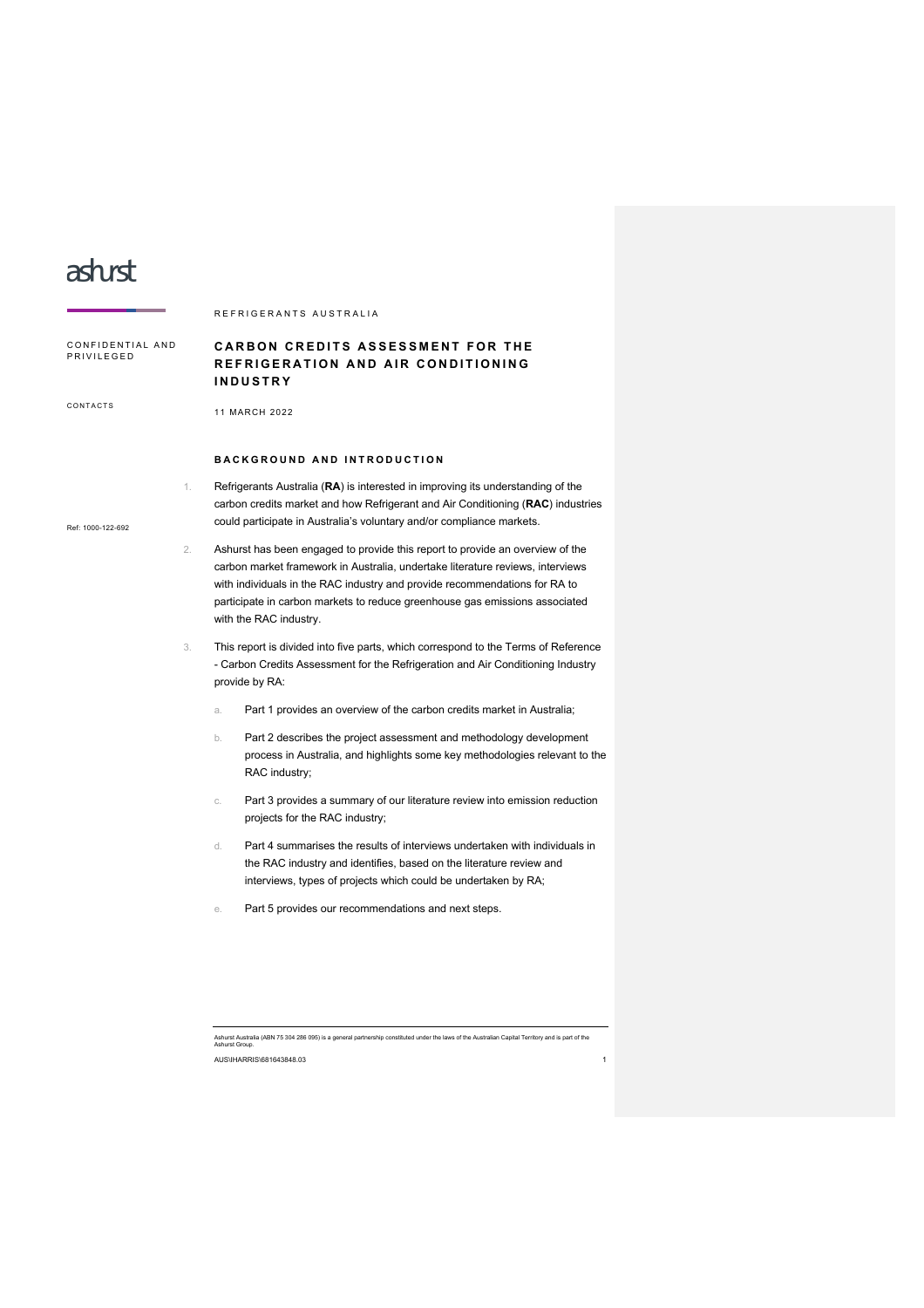### **EXECUTIVE SUMMARY AND RECOMMENDATIONS**

- 4. Australian carbon markets currently provide limited support for emissions reductions projects in the RAC industry. Energy efficiency projects, either as part of the Commonwealths' Carbon Farming Initiative (**CFI**) or energy efficiency programs at state level, provide some ability for the RAC industry to implement projects that replace RAC equipment with more energy efficient equipment. These projects, however, are not catered to the RAC industry and do not directly incentivise the replacement of high Global Warming Potential (**GWP**) refrigerant with lower GWP alternatives.
- 5. Carbon markets in other jurisdiction, and the markets created by international voluntary programs, provide several methods for RAC industry projects which could be used as a basis to propose new project methodologies to the Clean Energy Regulator (**CER**), the regulatory responsible for administering the CFI. Noting the existing requirements under legislation to capture and destroy refrigerants from end-of-life RAC equipment, there may be some challenges in establishing that RAC projects under the CFI Act result in emissions reductions activities that are additional to what is already required by law. However, in our view there are compelling arguments that projects which, for example, capture, destroy and replace refrigerant from still-in-life equipment would result in additional emissions reductions. Interviews undertaken in preparation of this report indicate that compliance with existing legal requirements is low, so there are strong arguments that the government should explore other methods, such as using carbon markets, to drive emissions reductions in the RAC industry.
- 6. Ultimately, the CER is responsible for developing new methodologies as informed by a method development consultation process that typically occurs in the second half of the year. Engagement with the CER is therefore a critical step in developing any new methods which support emissions reductions activities in the RAC industry. We therefore recommend Refrigerants Australia:
	- a. begin consultation with the CER to determine the appetite for emissions reductions projects in the RAC industry, possibly with a view to raising the CER's awareness of current issues and make emissions reduction activities in the RAC industry a priority;
	- b. consider the project ideas outlined in this report, along with any other project ideas which may be viable, and begin to consider the development of submissions to the Department of Industry's method consultation process which will commence in the second half of the year. Submissions are required to address specific criteria, some of which may require significant input from industry, such as the potential take-up of the method and the level of abatement achieved;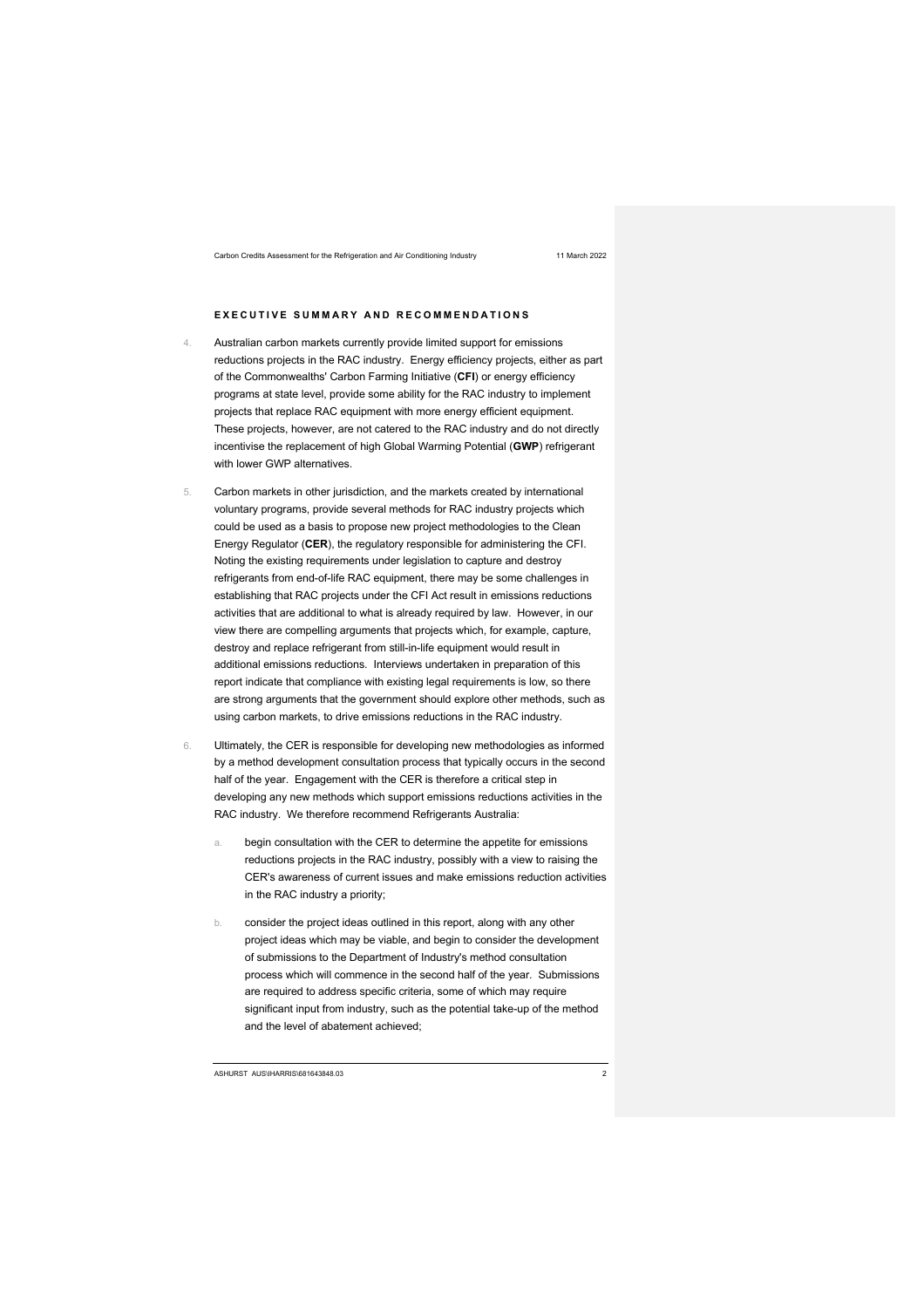c. consider how to support the proposed projects in the event the CER develops appropriate methodologies. There are multiple funding and financing structures employed throughout the carbon project space, and Refrigerants Australia could opt to undertake projects itself as project proponent, and split the produced carbon credits between itself and a third party, or could provide a financing mechanism for a third party to carry out a project in exchange for a portion of the ACCUs produced.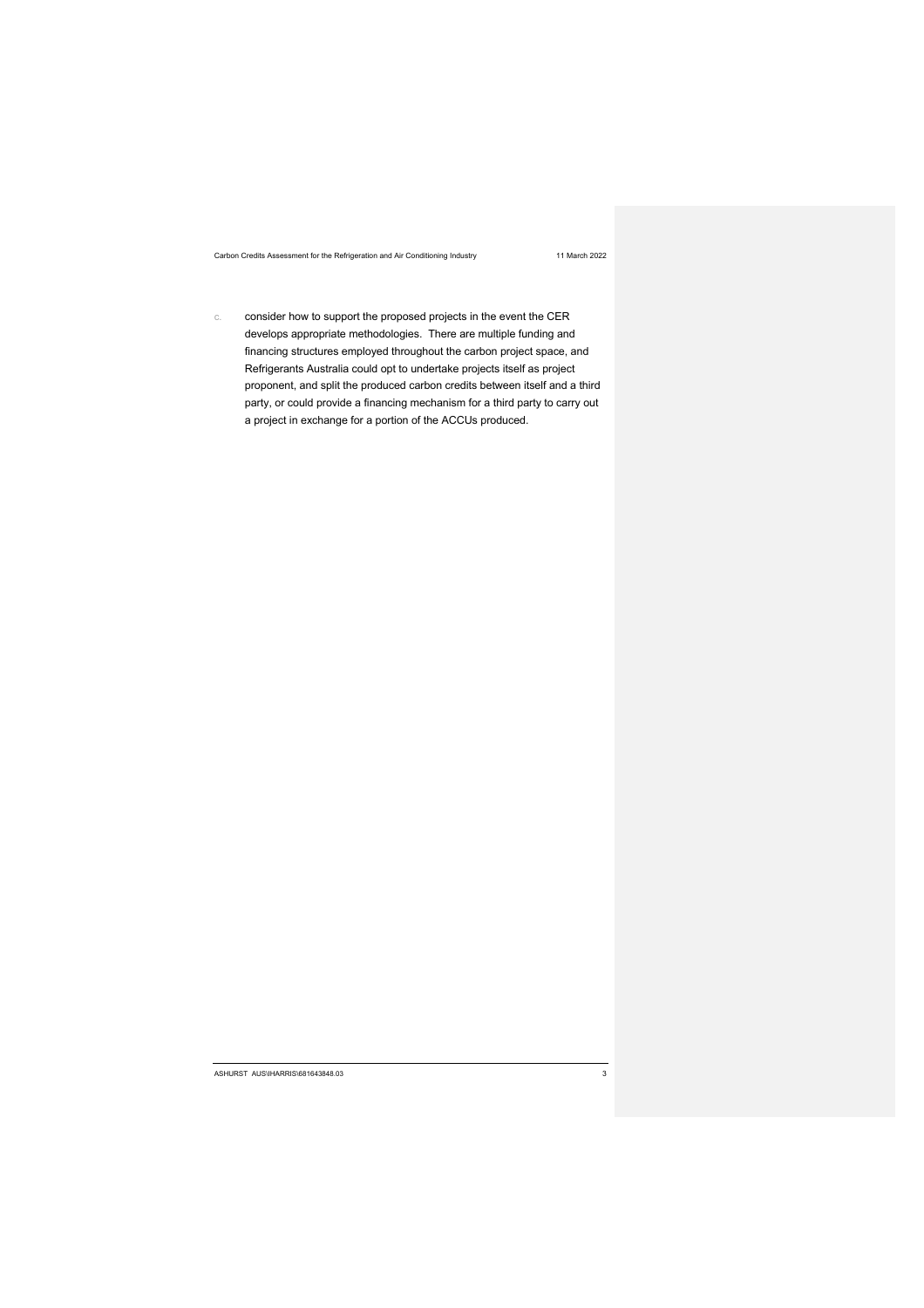# **PART 1: CARBON CREDITS OVERVIEW**

### **BASELINE AND CREDIT OFFSET SCHEMES**

- 7. Baseline and credit offset schemes provide incentives for emitters to reduce greenhouse gas emissions below a specified limit or "baseline". A baseline and credit offset scheme generally has three key features:
	- The establishment of a baseline emissions level.

The baseline acts as a benchmark to measure emissions reductions against and represents emissions that would have occurred but for the project or scheme that reduces emissions. The appropriate methodology to calculate a baseline will depend on the type of project or scheme and can also include baseline energy efficiency for efficiency projects.

b. The assessment of an entity's emissions against the baseline.

A participant's emissions are then compared against the baseline. If the participant has reduced its emissions below the baseline, the participant may receive carbon credits for the difference between the baseline and its actual emissions. If emissions exceed the baseline, the participant may be subject to shortfall penalties or be required to purchase extra credits from third-parties to offset the excess emissions.

- c. the use of carbon credits and/or shortfall penalties where an entity's actual emissions are above the baseline.
- 8. Carbon credits are tradeable credits that are issued by the relevant scheme. Credits are commonly measured in "tonnes carbon dioxide equivalent" (**tCO2e**). Each credit represents a specific amount of greenhouse gas emissions, equivalent to an emission of one tonne of carbon dioxide that was either avoided or removed from the atmosphere under the scheme.
- 9. Carbon credits may be surrendered or retired by a participant in order to meet its regulatory obligations or voluntary goals. Alternatively, a participant may decide to sell its credits to governments or third-parties on the secondary market, creating a financial incentive for participants to reduce emissions or carry out offsets projects in order to generate credits for sale.
- 10. A variety of projects can be accredited under baseline and credit offset schemes, typically falling into two categories:

ASHURST AUS\IHARRIS\681643848.03 4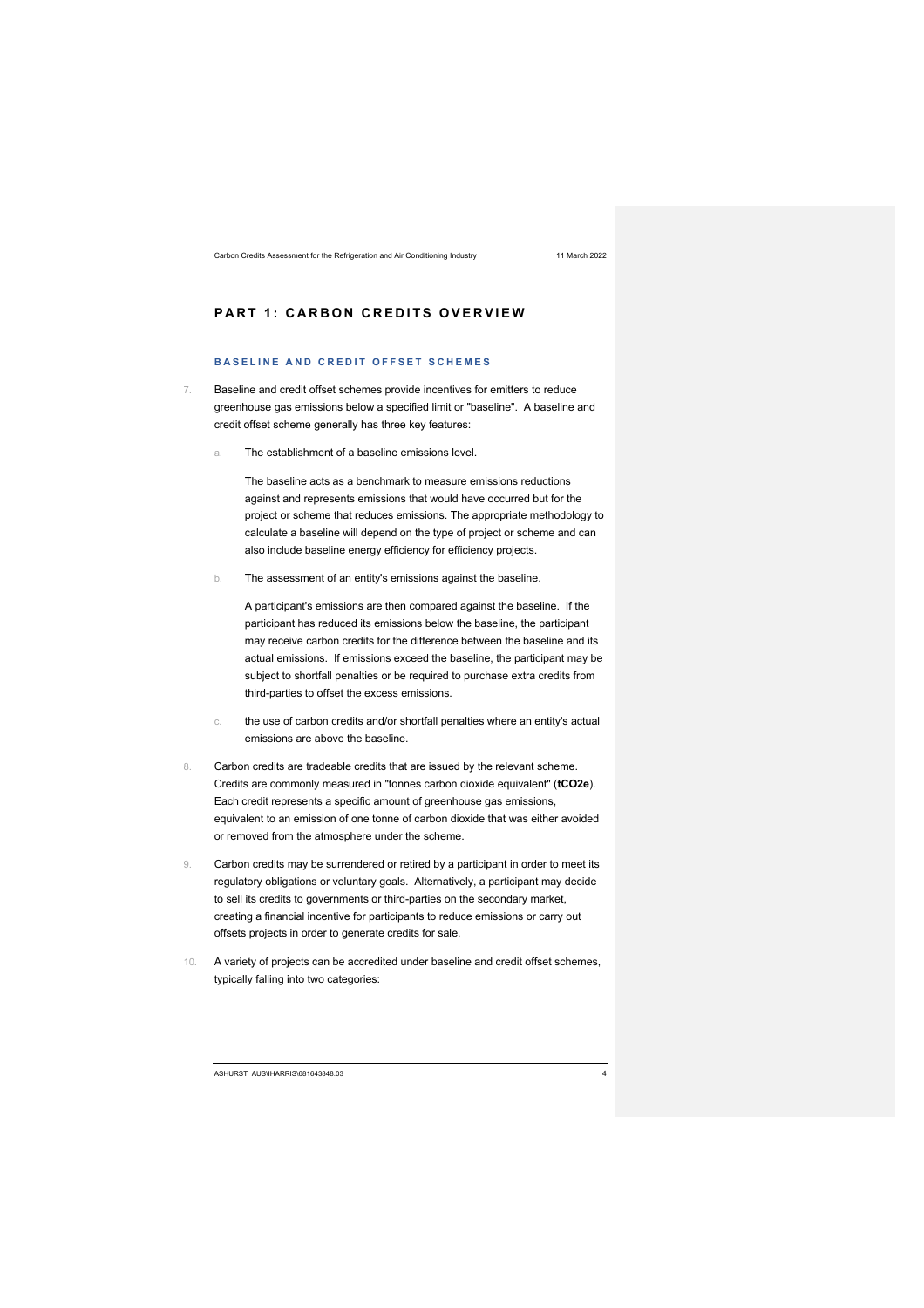| <b>Emission avoidance projects</b>                                                                                                | <b>Carbon sequestration projects</b>                                                          |
|-----------------------------------------------------------------------------------------------------------------------------------|-----------------------------------------------------------------------------------------------|
| (which avoid emissions that would<br>otherwise have occurred - relevant<br>to RAC industry)                                       | (which sequester emissions from the<br>atmosphere - less relevant to RAC<br><i>industry</i> ) |
| Examples:                                                                                                                         | Examples:                                                                                     |
| Activities to <b>increase energy</b><br>efficiency, including projects to<br>replace equipment and upgrade<br>building efficiency | Soil sequestration                                                                            |
| Activities which replace industrial<br>equipment with more energy<br>efficient equipment                                          | Vegetation activities, including<br>reforestation and avoiding clearing<br>of vegetation      |

### **OVERVIEW OF CARBON CREDIT SCHEMES**

**Summary Comparison of Carbon Credit Schemes**

| <b>SCHEME</b>                            | <b>CARBON</b><br><b>CREDIT</b> | <b>CREDITS</b><br><b>USED FOR</b><br><b>COMPLIANCE?</b> | <b>LOCATION</b> | <b>CURRENT</b><br><b>PRICE PER</b><br>UNIT <sup>1</sup> |
|------------------------------------------|--------------------------------|---------------------------------------------------------|-----------------|---------------------------------------------------------|
| Carbon<br>Farming<br>Initiative          | <b>ACCU</b>                    | Yes                                                     | Australia       | A\$30                                                   |
| Verified<br>Carbon<br>Standard           | <b>VCU</b>                     | <b>No</b>                                               | International   | <b>US\$1.62</b>                                         |
| <b>Gold Standard</b>                     | <b>VER</b>                     | No                                                      | International   | US\$5.27                                                |
| <b>NZ Emissions</b><br>Trading<br>Scheme | <b>NZU</b>                     | Yes                                                     | New Zealand     | A\$72.50                                                |

<sup>1</sup> Indicative/approximate prices sourced from publicly available information at renewable at<br><mark>https://www.renewableenergyhub.com.au/market-prices/</mark> and<br>https://carbonpricingdashboard.worldbank.org/ .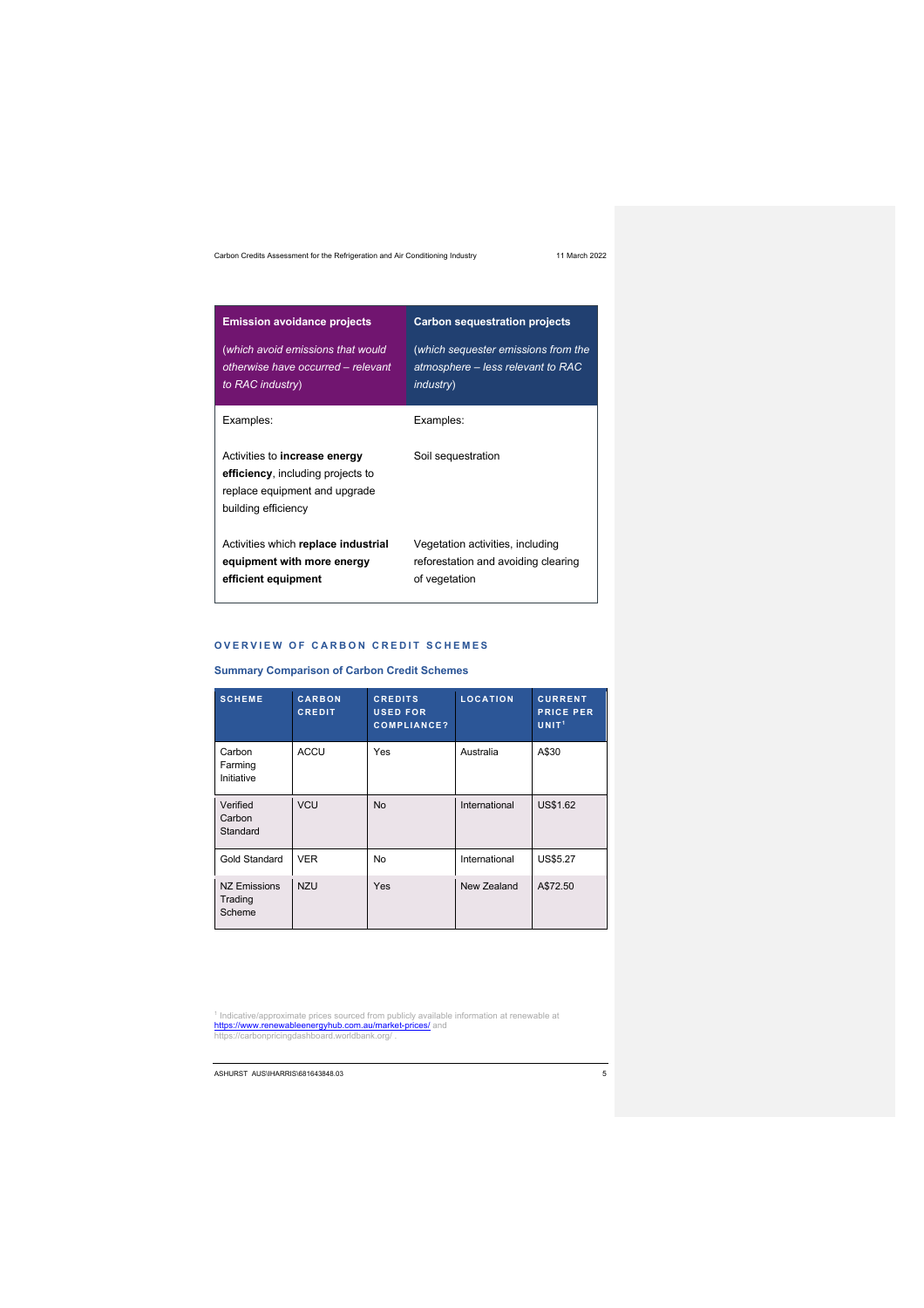### **Australian Regulatory Scheme – Carbon Farming Initiative**

### *Framework*

- 21. Australia has an established legal framework which governs the generation of ACCUs, under a scheme known as the Carbon Farming Initiative (**CFI**), created by the *Carbon Credits (Carbon Farming Initiative) Act 2011* (Cth) (**CFI Act**). The CFI provides for the accreditation of carbon offset projects by the Clean Energy Regulator (**CER**).
- 22. Projects must be carried out in accordance with "methodologies" approved by the CER, and must meet the requirements prescribed by regulation. If projects are successfully undertaken, the CER then issues ACCUs to the project proponent in accordance with the ACCU crediting profile for the project.
- 23. Some sources of demand for ACCUs in the Australian market are summarised below.

### *The voluntary offset market*

- 24. The voluntary offset market is made up of those parties wishing to purchase ACCUs to offset emissions associated with other activities they undertake. Voluntary demand for ACCUs is mainly driven by airlines and large corporate entities seeking offset their emissions.
- 25. With the recent push in line with global climate commitments for large corporations and emitters to achieve "net zero" emissions, demand for ACCUs in the voluntary market is likely to increase. Voluntary surrender of ACCUs is proposed to be recognised as reducing a corporation's net emissions position under the proposed Corporate Emissions Reduction Transparency (CERT) Framework, which is being developed by the CER to allow corporations to publicly disclose their own progress towards achieving their emissions targets.

### *The Emissions Reduction Fund (ERF)*

- 26. Under the ERF, the Australian Government contracts with offsets project developers to purchase a fixed quantity of ACCUs at a set price, which are known as Carbon Abatement Contracts (**CACs**). The CER auctions the right to enter into Carbon Abatement Contracts. As at 19 October 2019, the Government had paid, or committed to pay, \$2.3 billion from the fund to purchase 192 million ACCUs<sup>2</sup>. Over 90% of ACCUs produced each year are bought by the CER under CACs.
- 27. The CER auctions the right to enter into CACs.

<sup>2</sup> http://www.cleanenergyregulator.gov.au/Infohub/Markets/buying-accus/australian-carbon-credit-unitdemand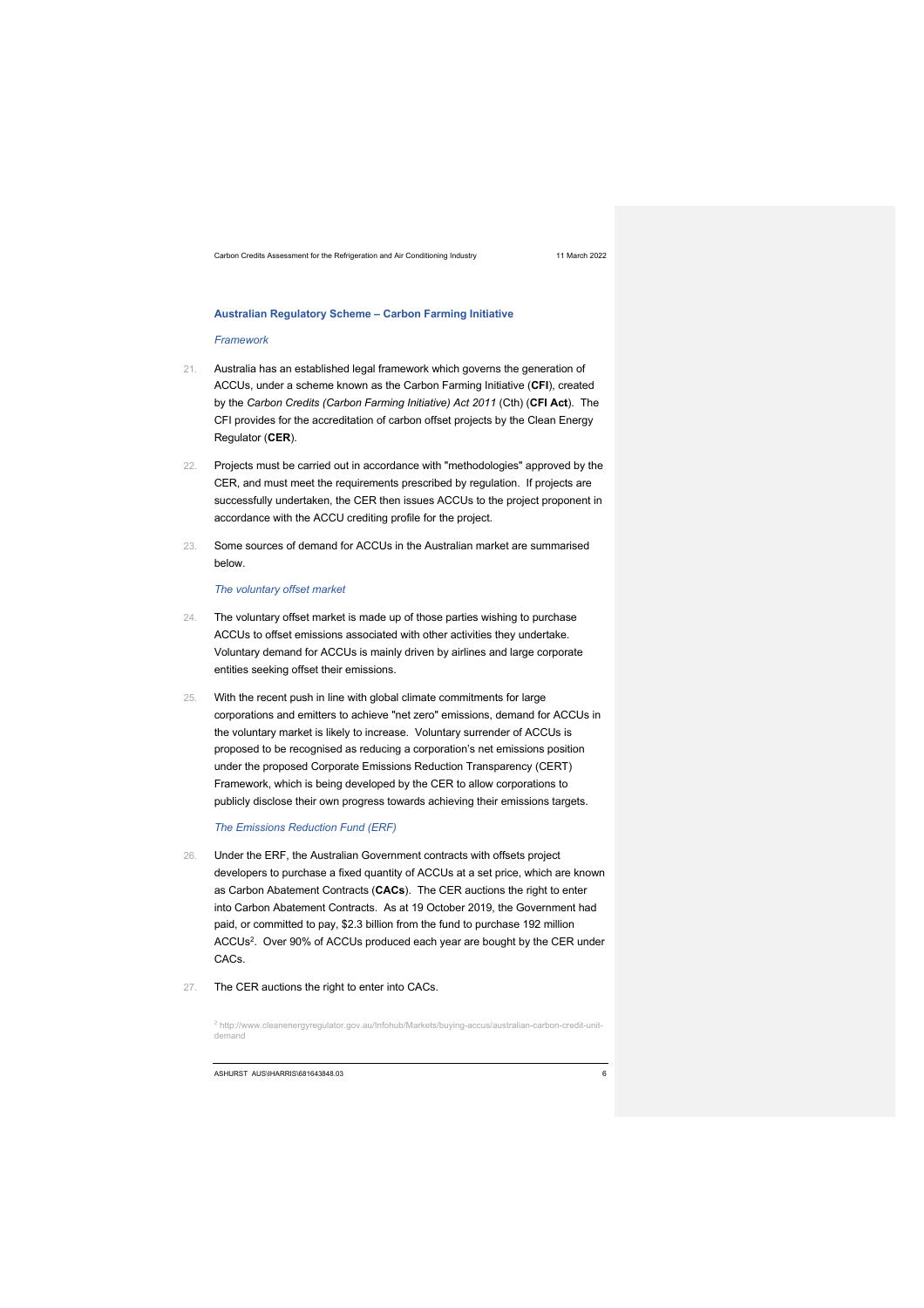### *Safeguard Mechanism*

28. Under the Safeguard Mechanism, facilities which emit above a prescribed emissions baseline must surrender ACCUs to reduce their net emissions or face penalties under the National Greenhouse and Energy Reporting Act 2007 (Cth) (**NGER Act**). This creates market demand for ACCUs by emitters which must acquire and surrender ACCUs to offset their emissions above their prescribed emissions baseline.

### *Climate Active*

- 29. Climate Active (formerly the National Carbon Offset Standard NCOS) is a voluntary scheme administered by the Australian Government that provides a framework by which organisations can have their carbon neutral claims certified, including by the use of offsets. Climate Active certification is available for:
	- a. organisations (the operations of an organisation have resulted in net zero emissions);
	- b. products (a product being created, used and disposed has resulted in net zero emissions);
	- c. services (the provision of a service has resulted in net zero emissions);
	- d. events (the activities associated with running an event have resulted in net zero emissions);
	- e. buildings (the operations of a building have resulted in net zero emissions see also the National Australian Built Environment Rating System or the Green Building Council of Australia); and
	- f. precincts (the operations of a precinct have resulted in net zero emissions).
- 30. For any of the above to be certified, it must meet the requirements of the Climate Active Carbon Neutral Standard. Broadly, this means that achieving certification requires the measuring of emissions, the reduction of emissions where possible, offsetting the remaining emissions by surrendering ACCUs or other eligible offset units, and publicly reporting on all relevant actions undertaken.

**International Carbon Credit Schemes**

*Verified Carbon Standard*

31. The Verified Carbon Standard (**VCS**) is an international, voluntary carbon certification for greenhouse gas emission reduction projects.

ASHURST AUS\IHARRIS\681643848.03 7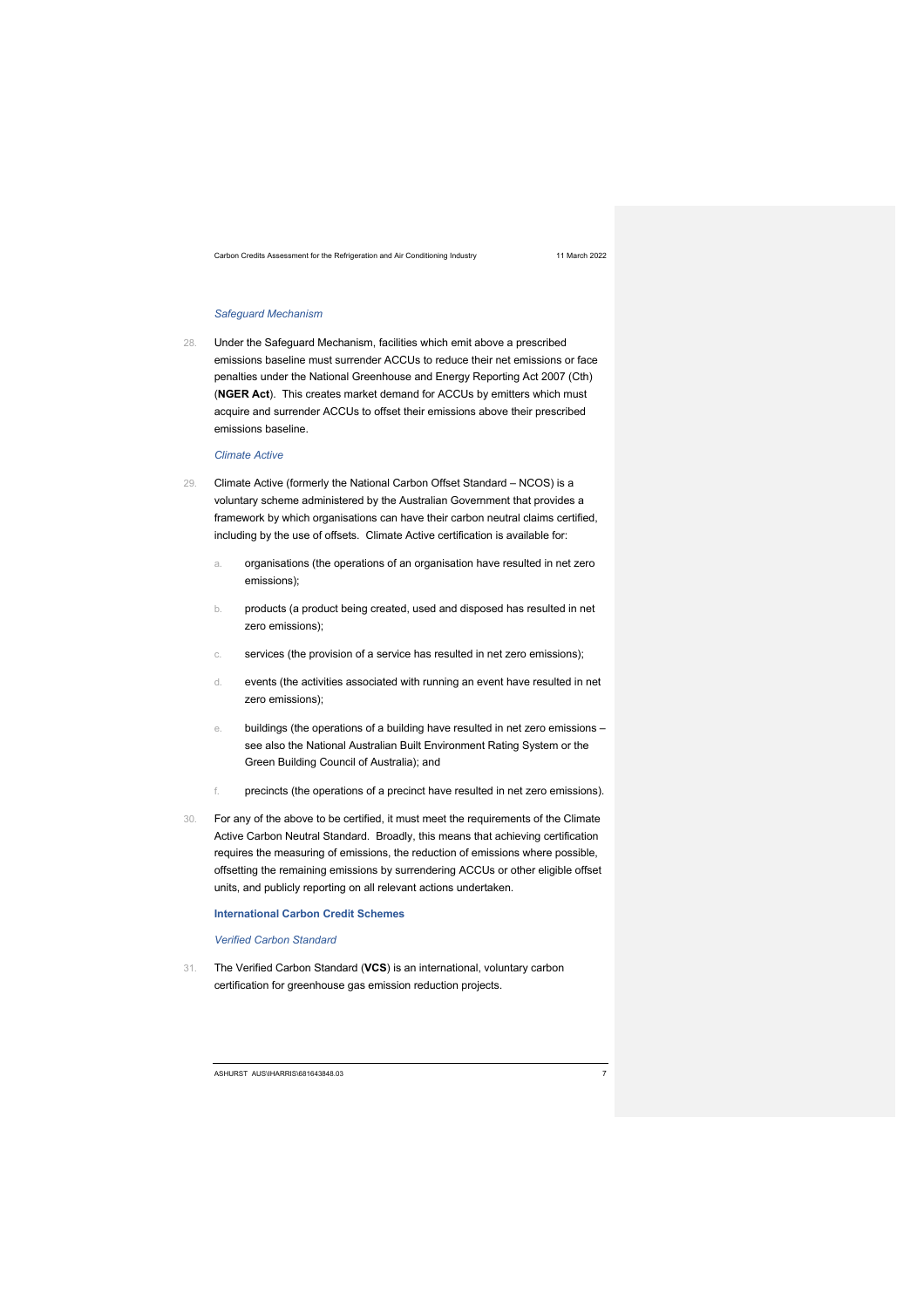- 32. The VCS scheme is administered by US based non-profit Verra. Verra was founded in 2005 with the aim of providing greater quality assurance in voluntary carbon markets.
- 33. Verra develops and implements the VCS. The VCS was originally launched in 2007 and is currently in Version 4, which comprises of a number of documents that govern VCS projects, such as the VCS Standard and VCS Methodology requirements. 3
- 34. As a privately owned, voluntary scheme, VCS is not supported by any legal framework. Verra covers VCS costs via a levy charged on issued Verified Carbon Units (**VCUs**), with one VCU representing a removal or reduction of 1 tCO2e achieved by a VCS project.4
- 35. There are currently 1,674 VSC projects registered on the VCS registry. Over 500 million VCUs have been issued for these projects, with over half of those retired to offset emissions.

*Gold Standard*

- 36. The Gold Standard is an international, voluntary emissions trading scheme which issues carbon offsets for verified projects which reduce greenhouse gas emissions and also support the UN's Sustainable Development Goals (**SDGs**). The Gold Standard is administered by Gold Standard Foundation, a Swiss nonprofit foundation which was established in 2003 by the World Wide Fund for Nature, SouthSouthNorth and Helio International.
- 37. All Gold Standard certified projects must contribute to at least three UN SDGs.
- 38. All Gold Standard projects and all issued credits, called Verified Emission Reduction Units (**VERs**), are listed on the Gold Standard Impact Registry.
- 39. The primary governing set of documents for the Gold Standard is the "Gold Standard for the Global Goals", which is a suite of documents that covers topics including covering eligibility requirements for project registration and certification, methodology approval process, and emission reduction calculation methods.<sup>5</sup>

*Clean Development Mechanism* 

40. The Clean Development Mechanism (**CDM**) was established under Article 12 of the Kyoto Protocol and allows emission reduction projects implemented in

- <sup>4</sup> https://verra.org/project/vcs-program/registry-system/verified-carbon-units-vcus/
- <sup>5</sup> https://www.goldstandard.org/project-developers/standard-documents

<sup>3</sup> https://verra.org/project/vcs-program/rules-and-requirements/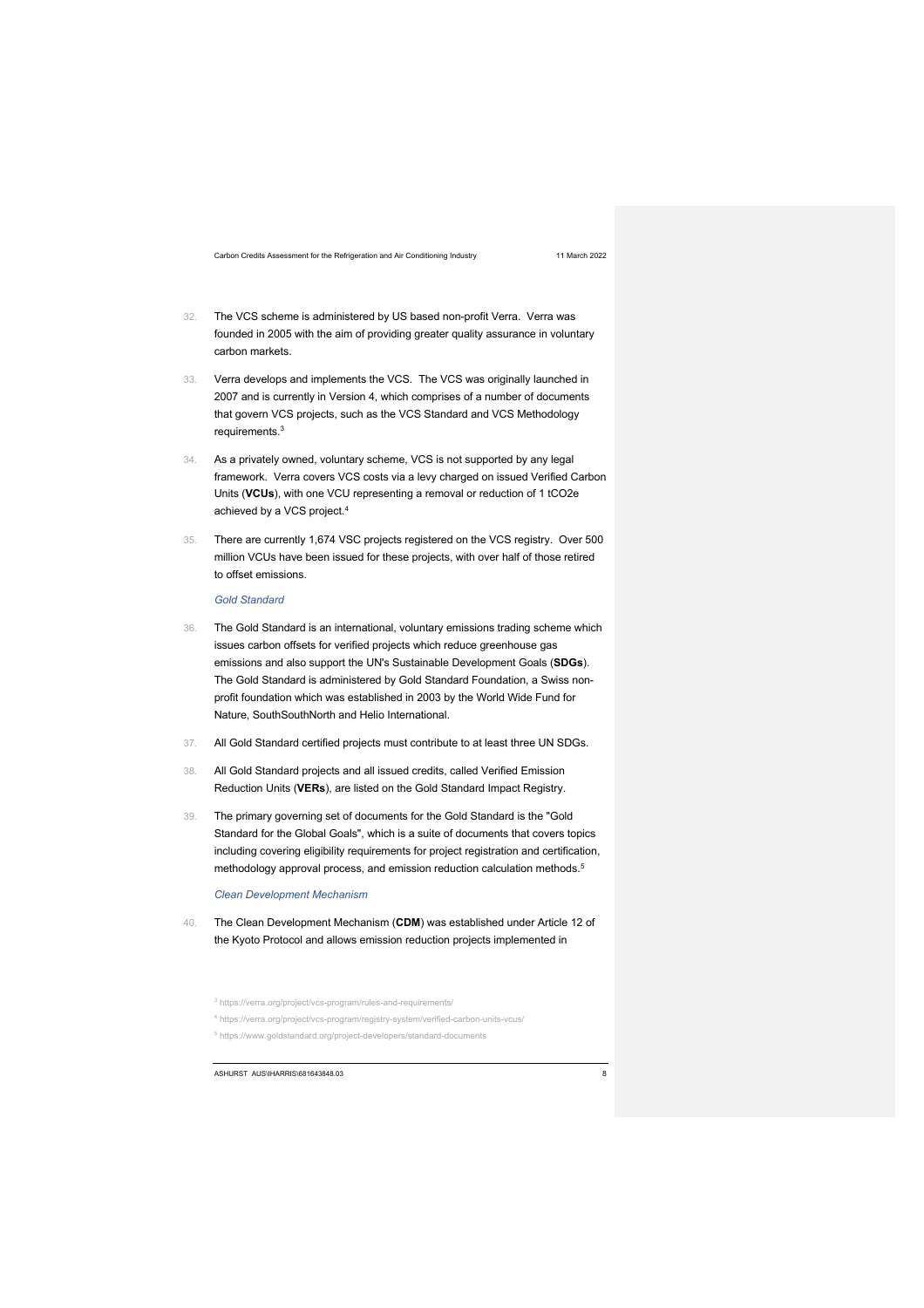developing countries to generate Certified Emission Reduction Units (**CER Units**), which are international voluntary units.

- 41. CER Units can then be purchased by Annex 1 Parties to the UNFCCC and Kyoto Protocol and surrendered via those parties' respective registries, including the ANREU to meet their agreed commitments. CER Units can also be traded, sold and transferred between registries.
- 42. CERs can be traded and sold on the secondary market, and are flexible offset units in that they can be transferred to a number of Kyoto registries. However, the value of CER Units has declined considerably in recent years due to a surplus of units and lack of demand.

### **Energy Efficiency Schemes**

43. While not strictly carbon offset schemes, energy efficiency schemes are relevant to the RAC industry for projects which replace RAC equipment with more efficient equipment, providing a funding source for equipment upgrades which increase energy efficiency.

### *Victorian Energy Upgrades program*

- 44. The Victorian Energy Upgrades program (**VEU**) provides funding for new installations or projects that deliver energy savings. Accredited projects, which include the installation of RAC systems to residential and commercial properties, are eligible to receive Victorian Energy Efficiency Certificates (**VEEC**).6 Each VEEC certificate represents one tonne of greenhouse gas reductions.
- 45. Market demand for VEECs is driven by the requirement under the *Victorian Energy Efficiency Target Act 2007* (Vic) for large energy retailers to surrender a certain number of certificates each calendar year.

### *Solar Victoria*

46. The Victorian Solar Homes Program (**Solar Victoria**) provides rebates for a range of energy and electricity activities. While the primary function of Solar Victoria is to provide rebates on the installation of solar panels, Solar Victoria also supports a Home Heating and Cooling Upgrades program that offers rebates to upgrade gas, electric and wood heaters with energy efficient reverse cycle air conditions.<sup>7</sup>

### *Energy Savings Scheme*

47. In NSW, the Energy Savings Scheme (**ESS**) provides financial incentives to install, improve or replace energy savings equipment and appliances under the

<sup>6</sup> Essential Services Commission, *About the Victorian Energy Upgrades Program*, https://www.esc.vic.gov.au/victorian-energy-upgrades/about-<sup>7</sup> Home Heating and Cooling Upgrades | Solar Victoria (heatingupgrades.vic.gov.au)

ASHURST AUS\IHARRIS\681643848.03 9

**Commented [AA1]:** RA: should also reference Victorian Solar Homes Program https://www.solar.vic.gov.au

**Commented [AA2]:** Is the above summary suitable? The heating and cooling upgrades program was the online part of the solar program I could find which was relevant to the RAC industry.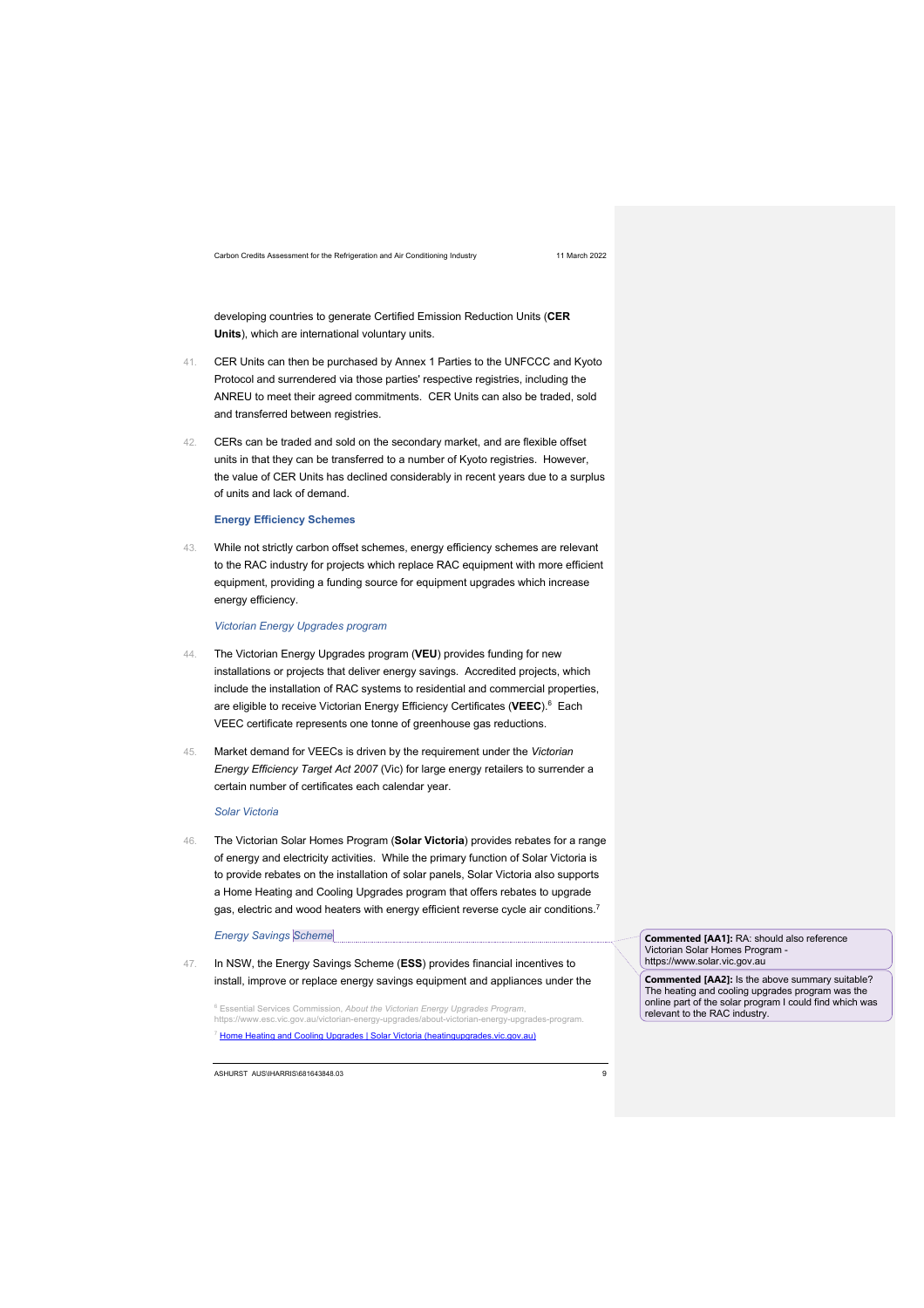*Electricity Supply Act 1995* (NSW). Under the scheme, households and businesses receive a discount on the cost of energy saving upgrades completed by accredited providers. In return, the purchaser transfers the right to create Energy Savings Certificates (**ESC**) to Accredited Certificate Providers.

48. Market demand for ESCs is created by requirements under the *Electricity Supply Act 1995* (NSW) and the Energy Savings Scheme Rule for scheme participants (typically electricity retails) to acquire and surrender a certain number of ESCs or pay a financial penalty.

### **CARBON CREDIT SCHEME CRITERIA**

- 49. Baseline and credit offset schemes require participants to adhere to certain criteria in order to participate in the scheme and be eligible for credits. Although each scheme is different, common criteria include:
	- a. compliance with relevant methodologies;
	- b. compliance with additionality requirements;
	- c. ensuring appropriate land access arrangements; and
	- d. obtaining regulatory approvals.

### **Methodologies**

- 50. Methodologies set out how a project is undertaken and how abatement is quantified and reported. Methodologies will apply throughout the lifecycle of a project. For example:
	- a. the project must be covered by an approved methodology in order to be eligible under the scheme;
	- b. the project must then be implemented in accordance with the methodology; and
	- c. the resulting emissions reductions must be quantified and reported consistently with the methodology.
- 51. For some schemes, including the CFI, a project proponent **must** comply with an existing and approved methodology and a project proponent cannot to develop its own methodology catered to a specific project. For other schemes, such as the VCS, project proponents can propose methodologies which are bespoke for specific projects.

ASHURST AUS\IHARRIS\681643848.03 10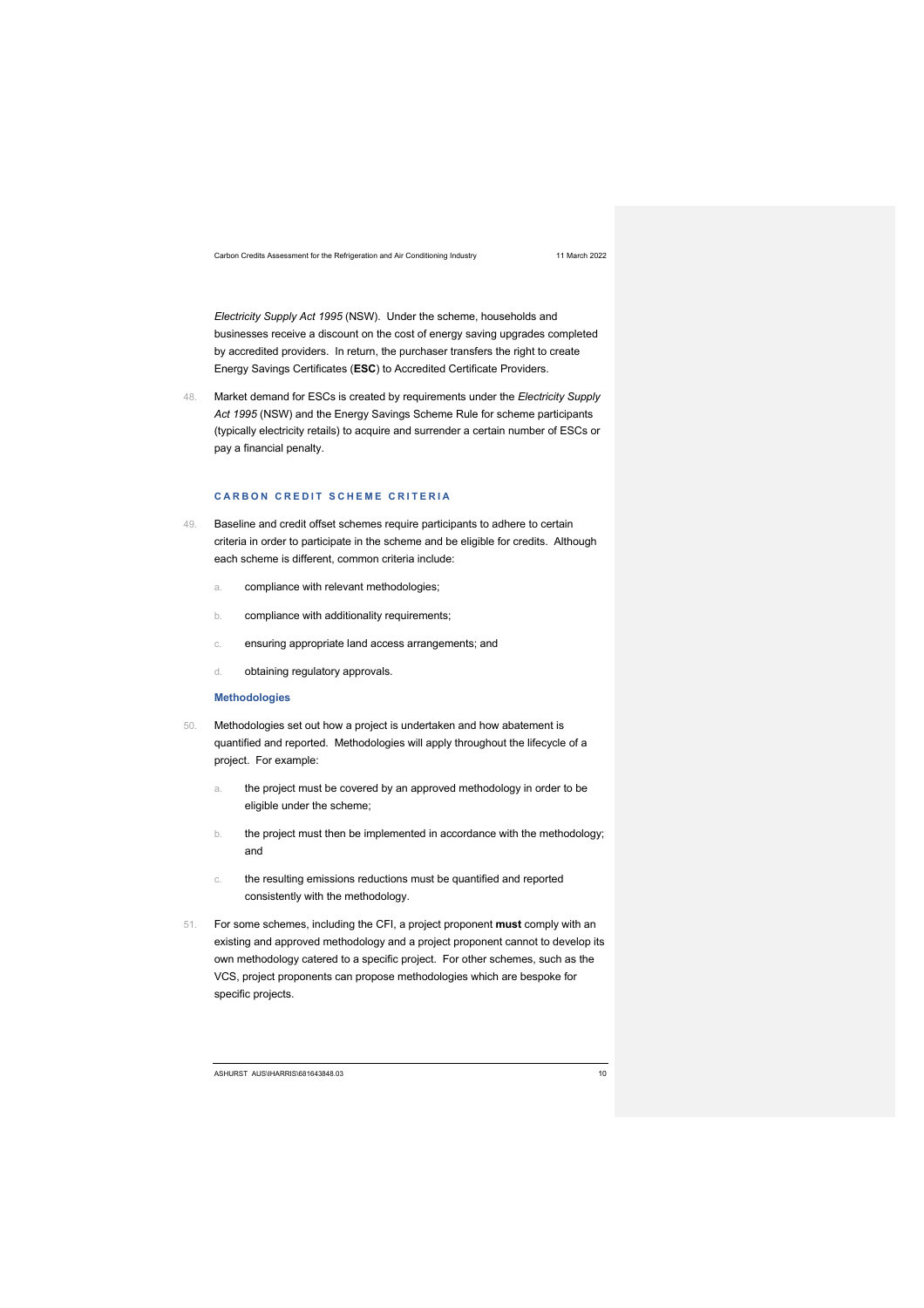### **Additionality**

- 52. Baseline and credit schemes are typically subject to an "additionality" requirement, which means that carbon credits are only awarded for emission reductions which are additional. Emissions reductions are additional when they would not have occurred but for the project or offset scheme being implemented.
- 53. Additionality may be assessed in various ways. Most schemes use a combination of the following factors:
	- a. whether the project would be financially viable without the scheme's incentives;
	- b. whether the project activity is already required by an existing law or regulation;
	- c. whether the project activity is already common practice in the same industry or in comparable businesses;
	- d. whether there are non-financial barriers that limit the use of the project activity, such as lack of investment, opportunity costs or operational risk; or
	- e. whether the project was implemented prior to the establishment of the scheme or prior to registration under the scheme and therefore did not require the scheme's incentives.
- 54. In Australia, additionality is legislated in section 27 of the CFI Act, which provides that a project cannot be registered unless it meets the following additionality requirements:
	- a. Regulatory Additionality Requirement: Credits can only be awarded for a project or part of a project that is not required to be carried out under an existing law, regulatory requirement or condition of an authorisation. Where emission reductions are already mandated under a law, credits can be awarded where the emission reductions go above and beyond what is required by law and results in additional abatement. 8 In some circumstances the CER can substitute alternative requirements for specific project types.
	- b. Newness Requirement: A project cannot be registered under the CFI Act if it has begun to be implemented prior to registration of the project.
	- c. Government Program Requirement: Credits cannot be awarded for emission reductions that are funded by certain other government programs.

<sup>8</sup> http://www.cleanenergyregulator.gov.au/ERF/Want-to-participate-in-the-Emissions-Reduction-Fund/Planning-a-project/regulatory-additionality-and-government-programs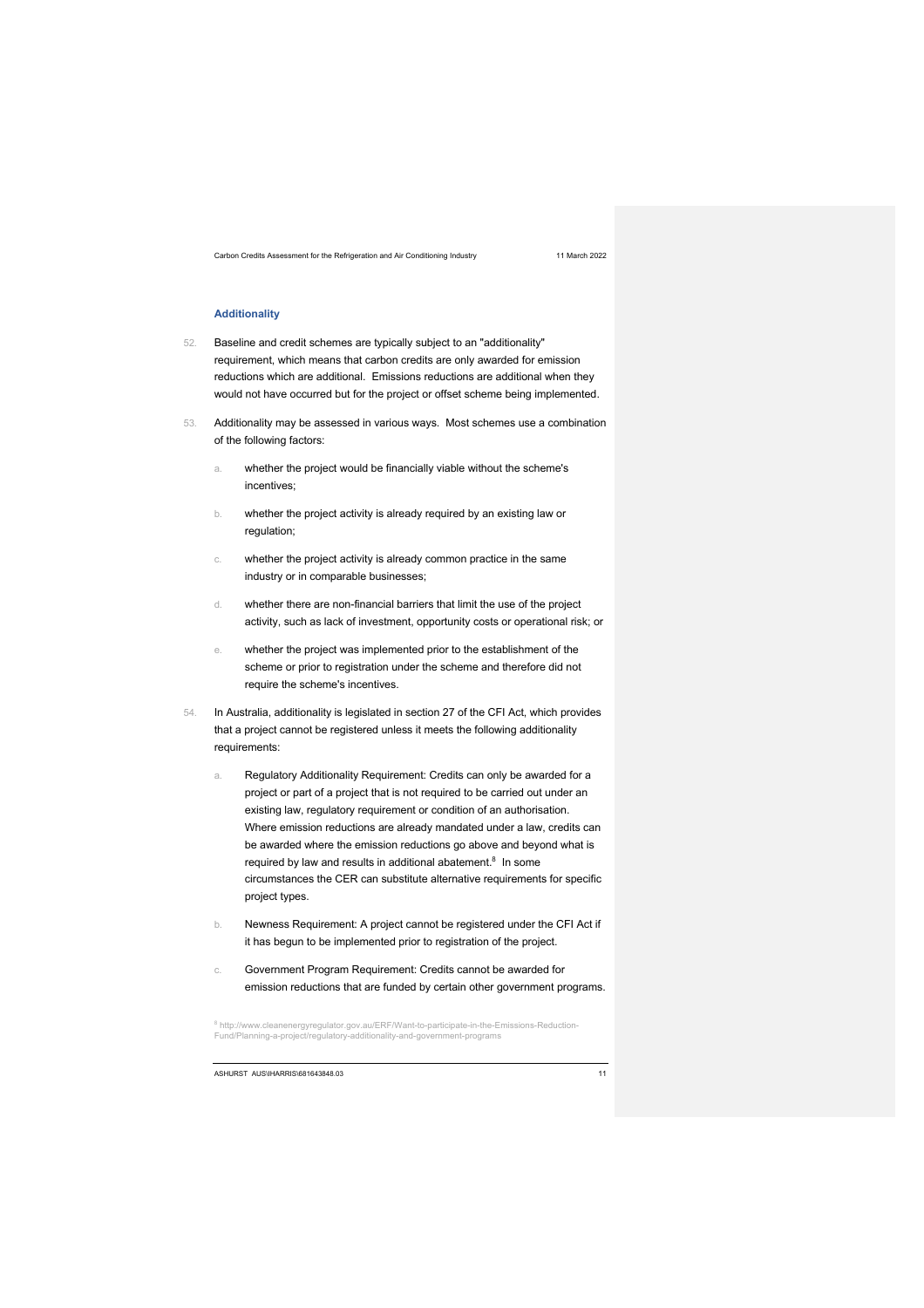Relevantly, energy efficiency projects that are issued with State-based energy efficiency certificates (VEECs and ESCs) cannot be registered.

### **Other regulatory approvals**

- 55. Baseline and credit schemes require participants to lawfully access and occupy the project land to carry out a project. This usually requires a participant to either own the land, or be able to occupy the land under a lease or licence.
- 56. A participant must also obtain any Commonwealth, state or territory approvals that are necessary to carry out the project. Regulatory approvals required in Australia could include:
	- a. Approvals under state or territory planning and environmental laws;
	- b. Approvals under the *Environment Protection and Biodiversity Conservation Act 1999* (Cth);
	- c. Approvals under the *Native Title Act 1993* (Cth); and
	- d. Land management approvals, such as water and irrigation rights.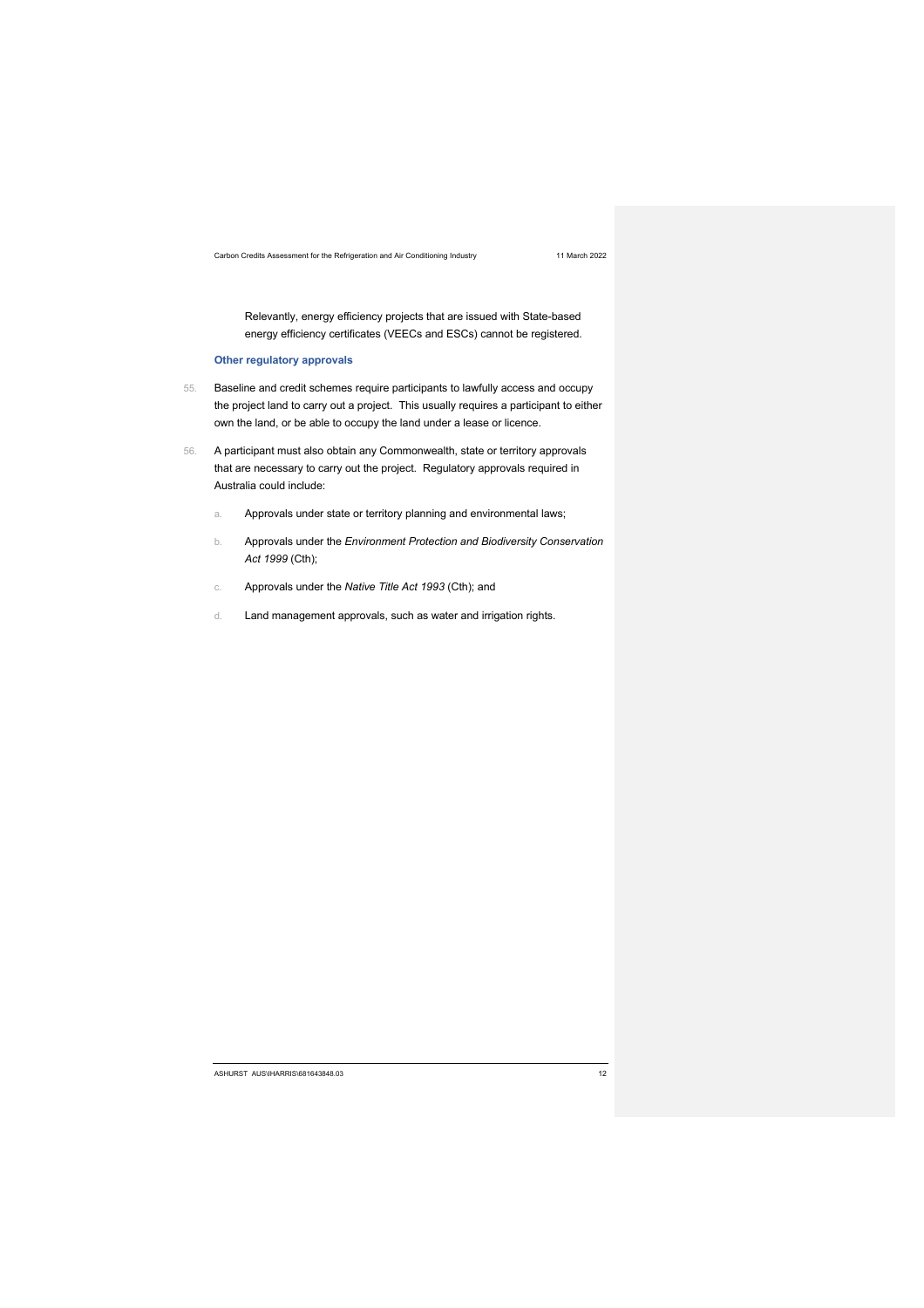### **PART 2: DEVELOPMENT, ASSESSMENT AND APPROVAL OF PROJECTS IN AUSTRALIA**

# **CARBON FARMING INITIATIVE**

### **Project Approval**

57. The diagram below sets out a broad overview of the steps involved in obtaining approval of a project under the CFI Act. Approval is in the form of a declaration issued by the CER that a project is an "Eligible Offsets Project".



### *Preliminary considerations*

58. The diagram above references three preliminary considerations which a proponent would need to consider before undertaking a project. We expand on these considerations in the table below.

| <b>Proponents must consider:</b> |                                                                                                                                                                            |  |  |
|----------------------------------|----------------------------------------------------------------------------------------------------------------------------------------------------------------------------|--|--|
| Legal right                      | The "legal right" to undertake the project generally means the<br>right to:                                                                                                |  |  |
|                                  | access and occupy the land(s) on which the project will<br>be carried out: and                                                                                             |  |  |
|                                  | carry out the project on that land.                                                                                                                                        |  |  |
|                                  | For RAC industry projects at commercial premises, this may<br>mean negotiating the required access agreements to carry<br>out equipment upgrades and monitory performance. |  |  |
|                                  | The exact nature of the legal right required to undertake a<br>project will depend on the project being undertaken.                                                        |  |  |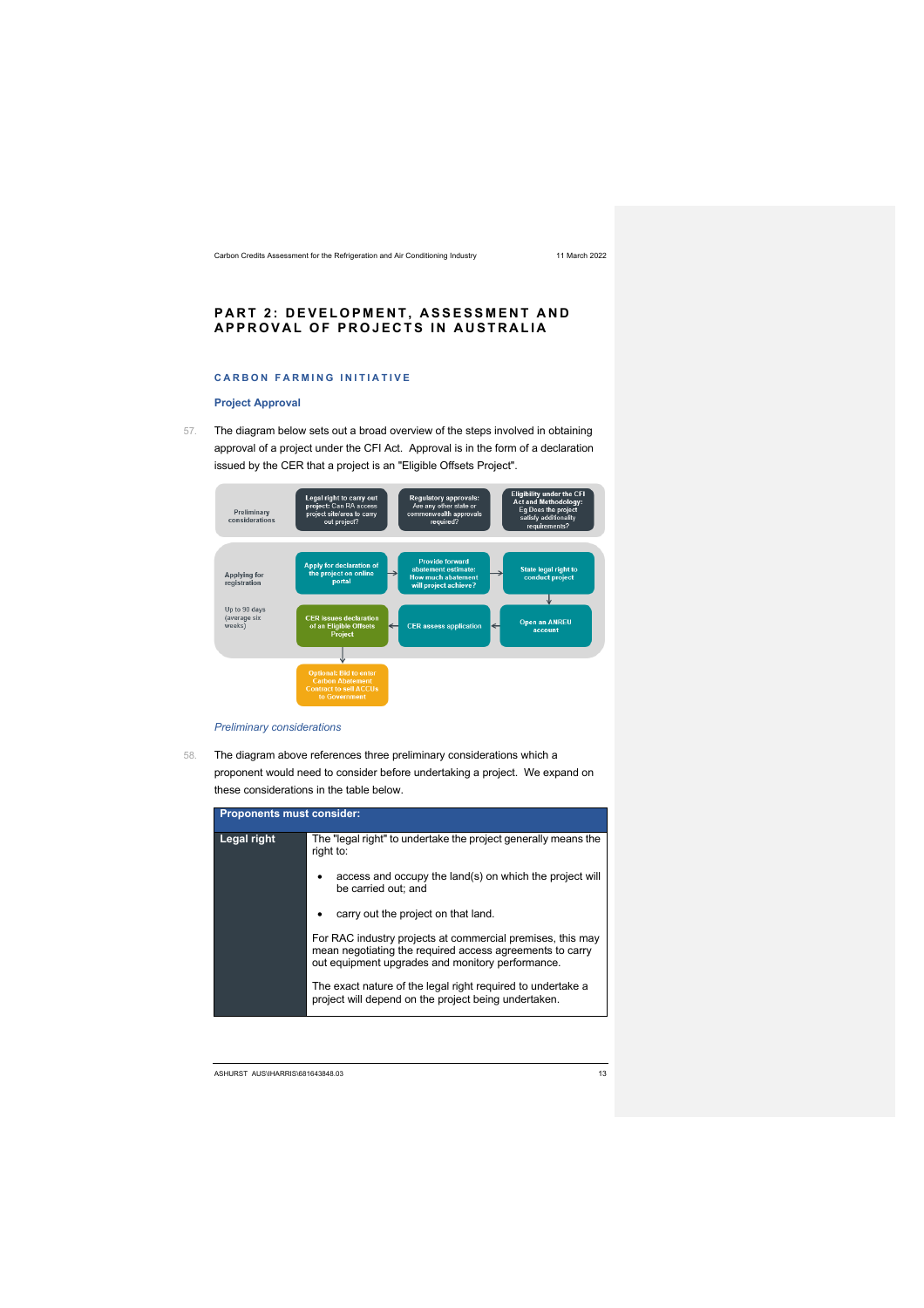| <b>Regulatory</b><br>approvals             | The statutory approvals required to undertake the Project.                                                  |  |  |
|--------------------------------------------|-------------------------------------------------------------------------------------------------------------|--|--|
|                                            | This could include any planning approvals required under a<br>state planning scheme to undertake the works. |  |  |
| <b>Eligibility</b><br>under the CFI<br>Act | The eligibility requirements under the CFI Act which include<br>(amongst other things) that:                |  |  |
|                                            | the project meets the additionality requirements; and<br>٠                                                  |  |  |
|                                            | the project is covered by an existing methodology.                                                          |  |  |

*Applying for a declaration of an eligible offsets project*

- 59. ACCUs are generated by offsets projects registered under the CFI Act.
- 60. To generate ACCUs, an offsets project must be declared an "eligible offsets project" by the CER (**Declaration**) under Part 3, Division 2 of the CFI Act.
- 61. Applications for a Declaration are applied for and completed through the CER's Client Portal.9 The application requires the proponent to provide information relevant to the project including:10
	- a. the applicable methodology determination for the project; and
	- b. a forward abatement estimate.<sup>11</sup>
- 62. A forward abatement estimate provides an estimate of the offsets of the project in tonnes of carbon dioxide equivalent (**tCO2-e**), which indicates the number of ACCUs the project is anticipated to produce. The forward abatement estimate must cover the entire "crediting period" of the project, which is the time ACCUs can be applied for and claimed under the project. Emissions avoidance projects, such as energy efficiency projects, typically have a crediting period of 7 years.

*Criteria from making the Declaration*

- 63. The CER cannot declare a project an eligible offsets project unless it meets the "criteria for declaration" under section 27(4) of the CFI Act. This criteria is set out in the table below.
- 64. This criteria applies irrespective of whether a project is being registered for the purposes of generating ACCUs to sell (either privately or under a CAC) or generating ACCUs to surrender.

<sup>9</sup> http://www.cleanenergyregulator.gov.au/ERF/Forms-and-resources/apply-to-participate

<sup>10</sup> *Carbon Credits (Carbon Farming Initiative) Act 2011* (Cth) s 27(3).

<sup>11</sup> *Carbon Credits (Carbon Farming Initiative) Rule 2015* (Cth) (**CFI Rule**), r 13.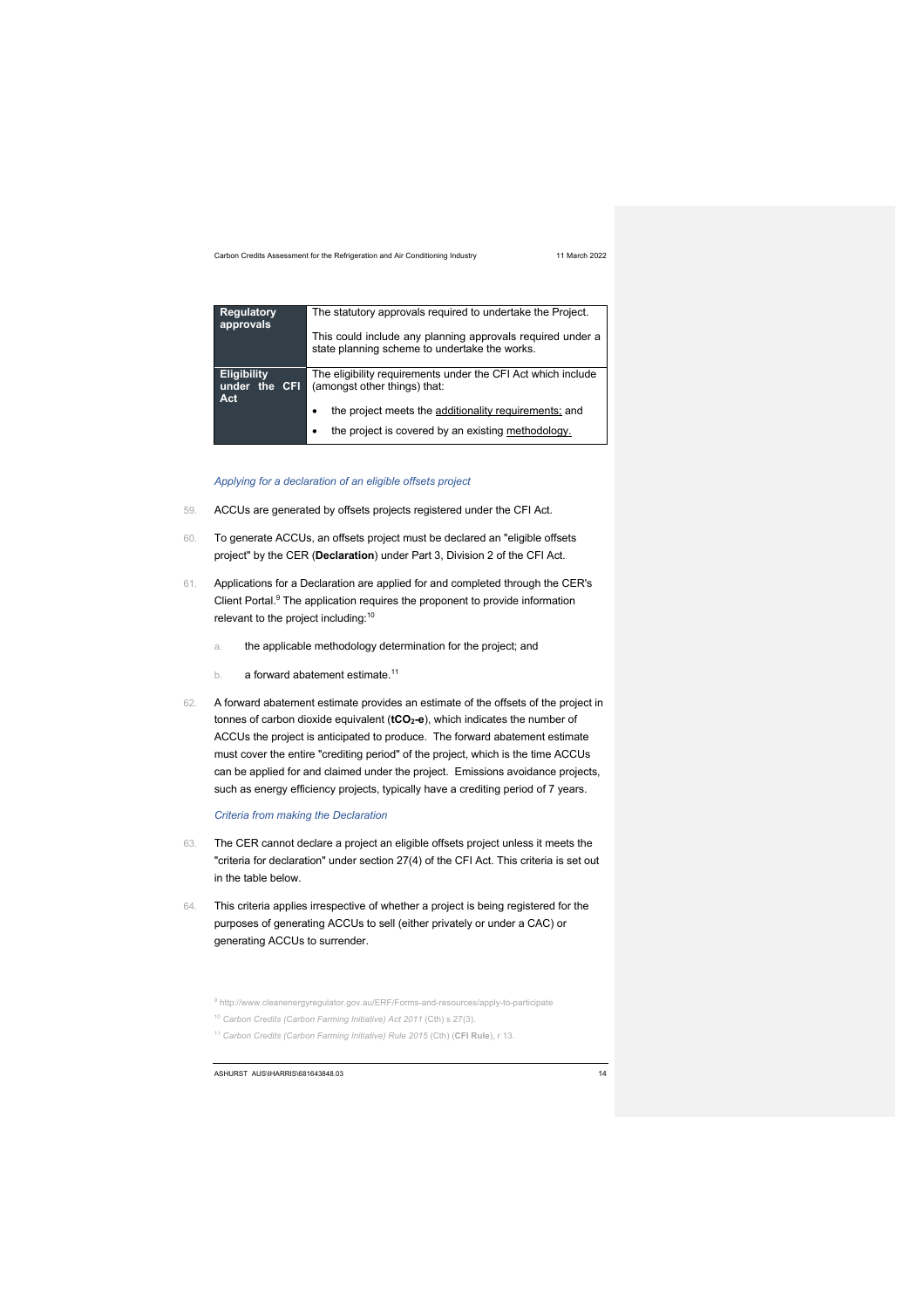| Criteria for eligible offsets project declaration                                        |
|------------------------------------------------------------------------------------------|
| The project is to be carried on in Australia                                             |
| The project is covered by, and meets the requirements of, a methodology<br>determination |
| The projects meets the additionality requirements (discussed below)                      |
| The applicant is the project proponent                                                   |
| The applicant passes the "fit and proper person" test                                    |
| The project area for sequestration projects is either Torrens system or Crown<br>land    |
| The project meets eligibility requirements specified in the CFI Rule <sup>12</sup>       |
| The project is not an excluded offsets project under the CFI Regulations                 |

### **Carrying out a project and generating ACCUs**

*Methodology determinations*

- 65. CFI projects must be carried out in accordance with methodologies approved by the CER. Methodology determinations are legislative instruments created under the CFI Act.
- 66. The methodology determination will specify how carbon abatement is calculated in relation to a specific project. For example, under the *Carbon Credits (Carbon Farming Initiative – High Efficiency Commercial Appliances) Methodology Determination 2015*, carbon abatement due to the installation of new, highefficiency RAC equipment is calculated by comparing the efficiency of the newly installed equipment to a baseline efficiency using the average of similar units in the GEMS register.
- 67. ACCUs are issued correspondent to the tCO2-e abatement calculated under the methodology determination. An offsets project can only be covered by one methodology determination. If the nature of the project changes after commencement and the original methodology determination no longer suits the project, the project proponent can apply to the CER to have the method changed to a different method.<sup>13</sup>

<sup>13</sup> *Carbon Credits (Carbon Farming Initiative) Act 2011* (Cth) s 128.

<sup>&</sup>lt;sup>12</sup> Eligibility requirements in the CFI Rule include: Consent from a person with operational control a<br>facility when the project is a facility with greater than 100,000 tCO<sub>z</sub>e emissions in a year; that any part<br>of the pr projects do not meet the criteria in rule 20B.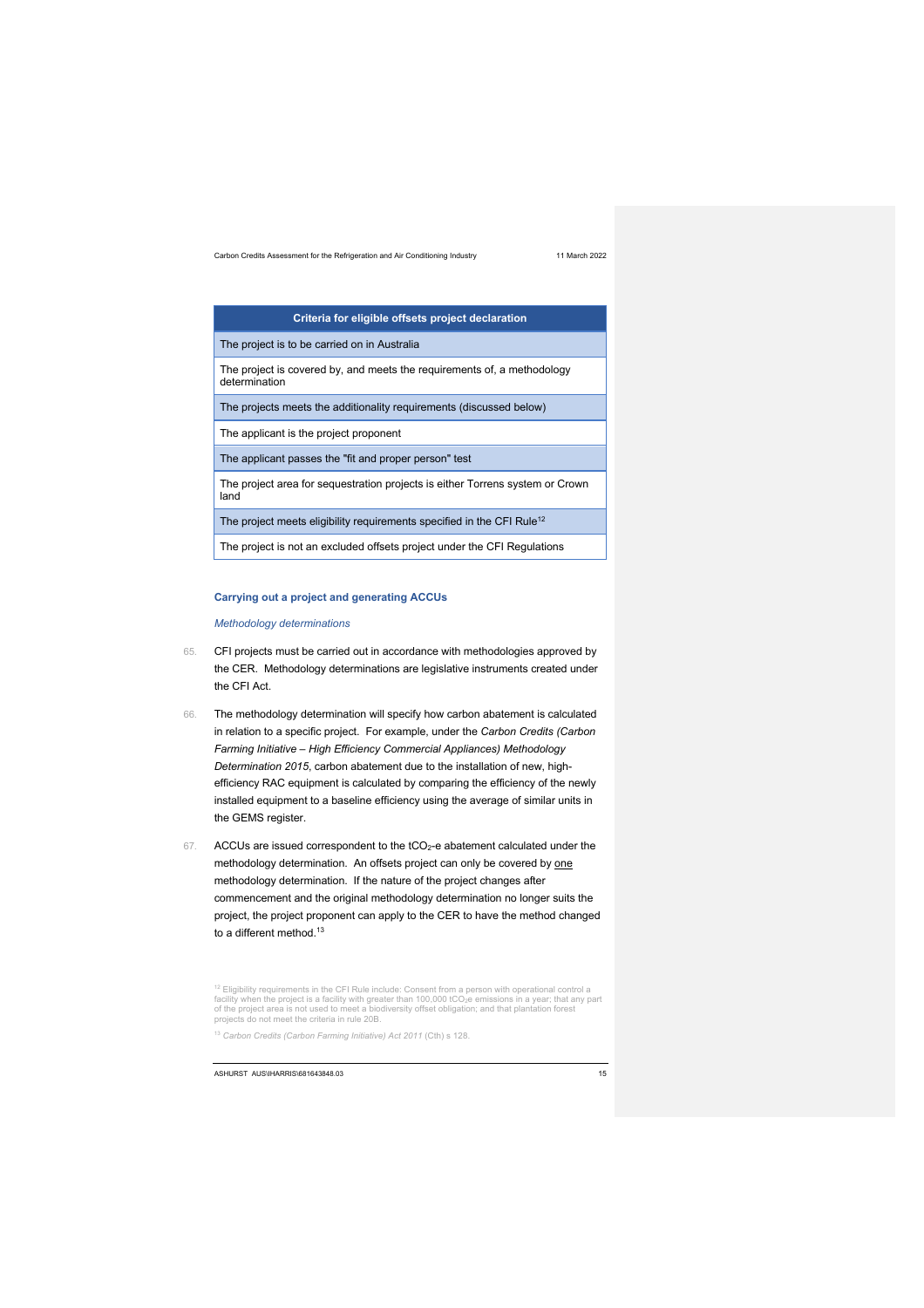### *Crediting and reporting periods*

- 68. An eligible offsets project can generate ACCUs during the crediting period. The project proponent nominates a reporting period, which sets the frequency a proponent must provide a project report. The duration of the crediting period and reporting period depends on the type of project, as set out in the table below.
- 69. The carbon abatement indicated in the offsets report will determine the ACCUs issued for that project for a reporting period.

| <b>Project type</b>             | <b>Crediting period</b> | <b>Reporting period</b>         |
|---------------------------------|-------------------------|---------------------------------|
| Sequestration projects          | 25 years                | between 6 months and 5<br>years |
| Emissions avoidance<br>projects | years                   | between 6 months and 2<br>years |

70. The below diagram from the CER represents the timeline for a typical emissions avoidance project, such energy efficiency projects, with a crediting period of 7 years, reporting period of 1-2 years:<sup>14</sup>



*Note: The "Delivery Period" above is only applicable when a proponent has a carbon abatement contract to provide ACCUs to the Commonwealth Government as part of the ERF.*

### *Applying for ACCUs*

71. In order to apply for ACCUs, a proponent will submit an ERF Project Report and Crediting Application in the CER Client Portal. ACCUs will be issued into an

<sup>14</sup> Clean Energy Regulator, *Make Sure Your Timing is Right* <http://www.cleanenergyregulator.gov.au/DocumentAssets/Pages/Make-sure-your-timing-is-rightinformation-sheet.aspx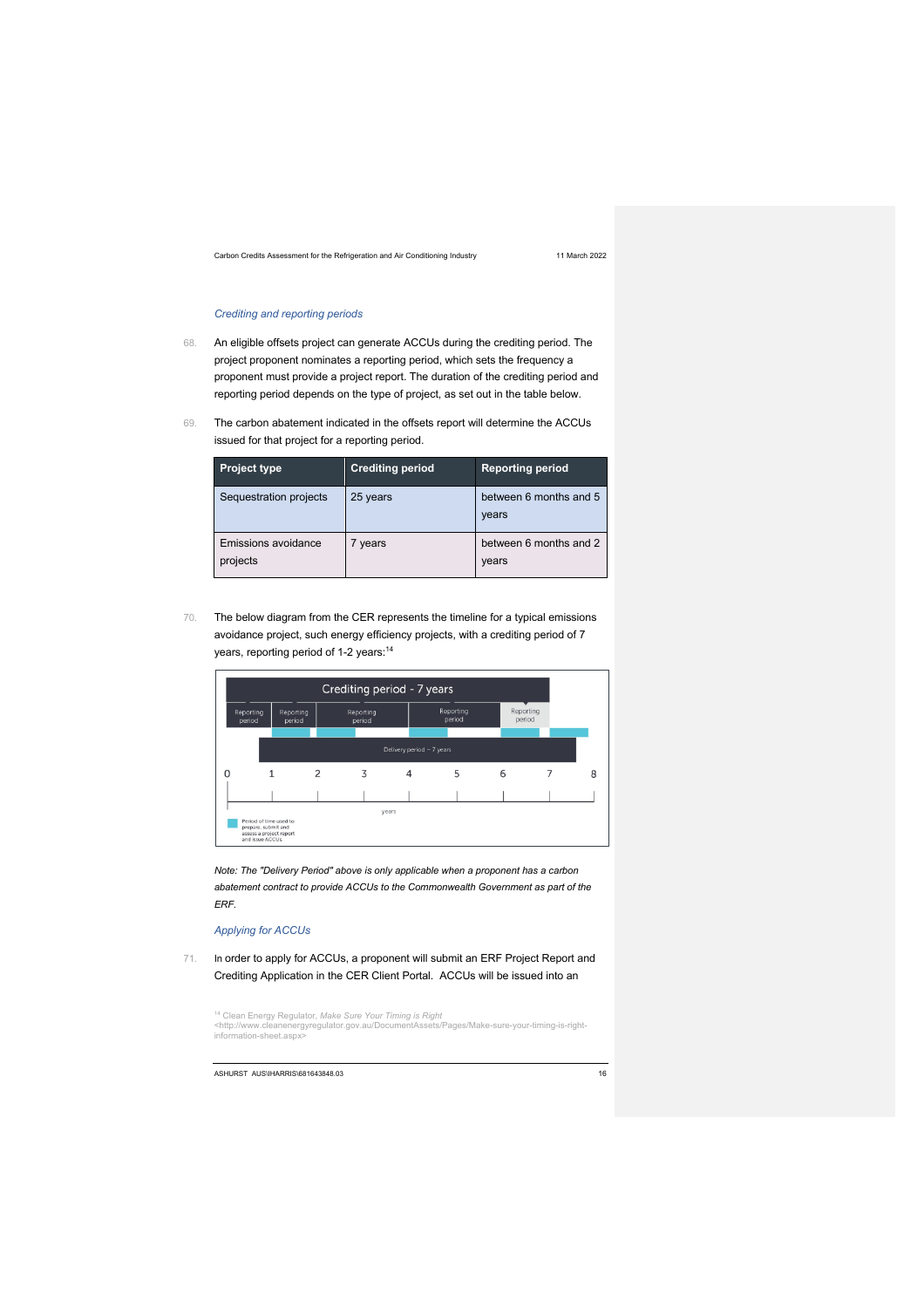Australian National Registry of Emissions Units (**ANREU**) account corresponding to the amount of carbon abatement in the offset report. ACCUs are created, held, transferred and surrendered via the ANREU.

*Proprietary nature of ACCUs*

72. Under Part 11 of the CFI Act, an ACCU is personal property and is transmissible by assignment or will.<sup>15</sup> The registered holder of an ACCU is considered the legal owner of the ACCU<sup>16</sup>. ACCUs have no expiry date and can be held indefinitely to sell or surrender to offset future emissions.

**Methodologies relevant for the RAC industry**

- 73. Current approved methodologies under the CFI appear limited to energy efficiency methodologies, in particular:
	- a. the *Carbon Credits (Carbon Farming Initiative – High Efficiency Commercial Appliances) Methodology Determination 2015* (**High Efficiency Appliances Method**); and
	- b. the *Carbon Credits (Carbon Farming Initiative – Commercial Buildings) Methodology Determination 2015* (**Commercial Buildings Method**)

(collectively, the **CFI Efficiency Methods**).

### *High Efficiency Appliances Method*

- 74. The High Efficiency Appliances Method awards ACCUs for improving the efficiency of air conditioners, close control air conditioners, refrigerated display cabinets and liquid–chilling packages in commercial or industrial buildings or common areas in residential buildings. It can be used when replacing or supplementing existing equipment or installing new equipment. The abatement is credited by calculating the difference between the newly installed high efficiency appliance and a comparable average appliance.
- 75. This method applies to the installation of equipment which is:
	- a. new;
	- b. a model of air conditioner, close control air conditioner, refrigerated display cabinet or liquid–chilling package that is registered on the GEMS Register;

<sup>15</sup> *Carbon Credits (Carbon Farming Initiative) Act 2011* (Cth) s 150.

<sup>16</sup> *Carbon Credits (Carbon Farming Initiative) Act 2011* (Cth) s 150A.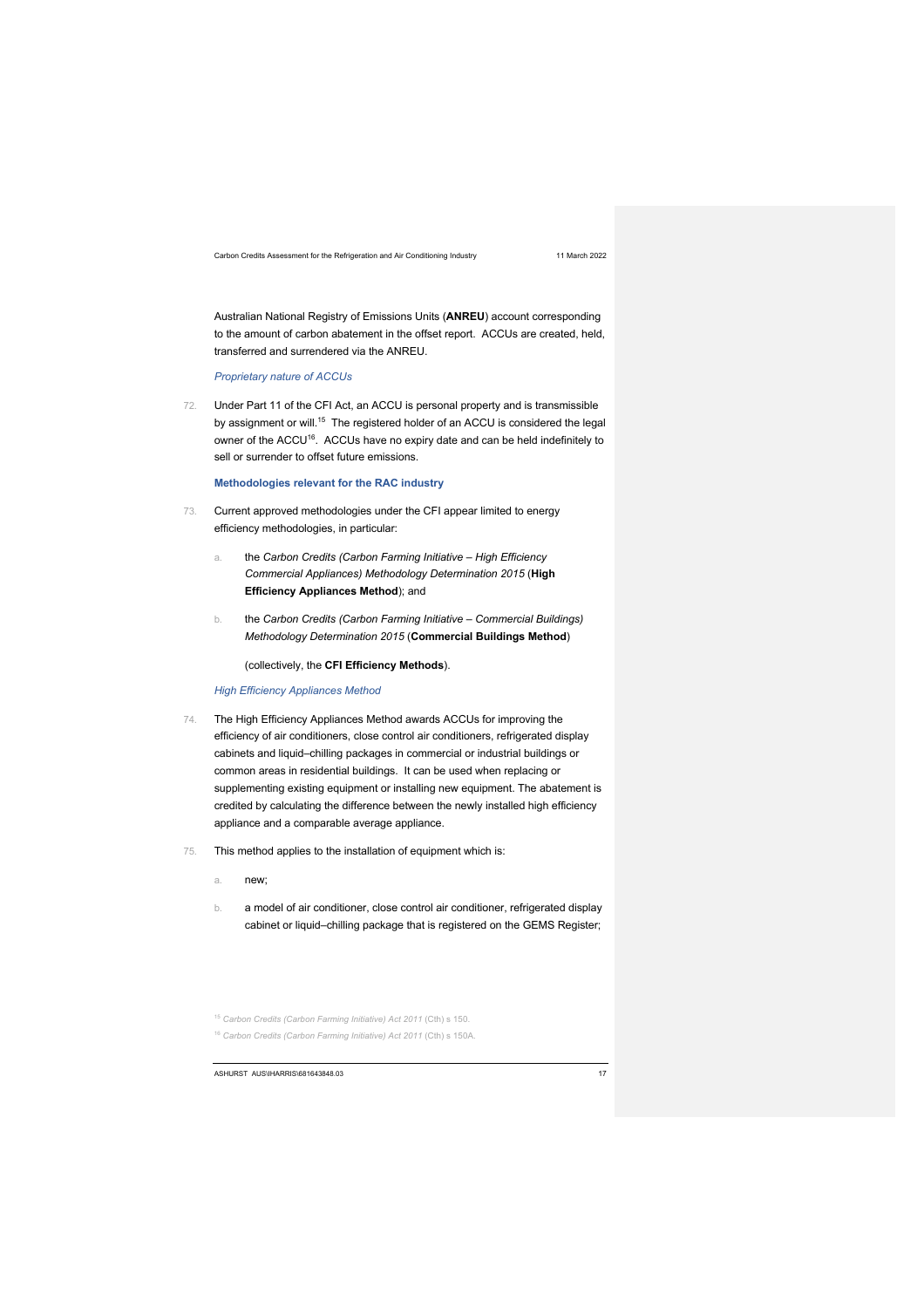- c. a high efficiency unit with an efficiency rating that is better than the thresholds set in a government-published "efficiency factor document";<sup>17</sup> and
- d. installed in a commercial or industrial building or in the common area in a residential building.
- 76. Relevant documents for this method are:
	- a. *Carbon Credits (Carbon Farming Initiative – High Efficiency Commercial Appliances) Methodology Determination 2015*;
	- b. Explanatory Statement to the *Carbon Credits (Carbon Farming Initiative – High Efficiency Commercial Appliances) Methodology Determination 2015*; and
	- c. CER Guidance "High Efficiency Commercial Appliances project application guidance."18
- 77. Key limitations of the High Efficiency Appliances Method for Refrigerants Australia's purposes include:
	- a. the method only applies to the installation of new equipment (whether by replacement, supplement, or installation in a new facility) and **not** maintenance of existing equipment to make it more energy efficiency. Replacement of a high GWP refrigerant with a low GWP refrigerant in existing equipment would not be an eligible offsets project under this method, regardless of whether energy efficiency is increased;
	- b. no ACCUs have ever been issued under this methodology, suggesting it may not be a commercially viable method (see further discussion below).

### *Commercial Buildings Method*

- 78. The Commercial Buildings Method awards ACCUs for improving the energy performance of buildings that are rateable under the National Australian Build Environment Rating System (**NABERS**) by at least one star. Eligible building types are limited to offices, shopping centres and hotels.
- 79. The method does not prescribe specific activities that must be undertaken, but instead includes the following broad categories:

<sup>17</sup> https://www.industry.gov.au/sites/default/files/2020-07/efficiencv-factor-document.pdf

<sup>18</sup> http://www.cleanenergyregulator.gov.au/DocumentAssets/Pages/Application-form-guidance-commercial-appliances.aspx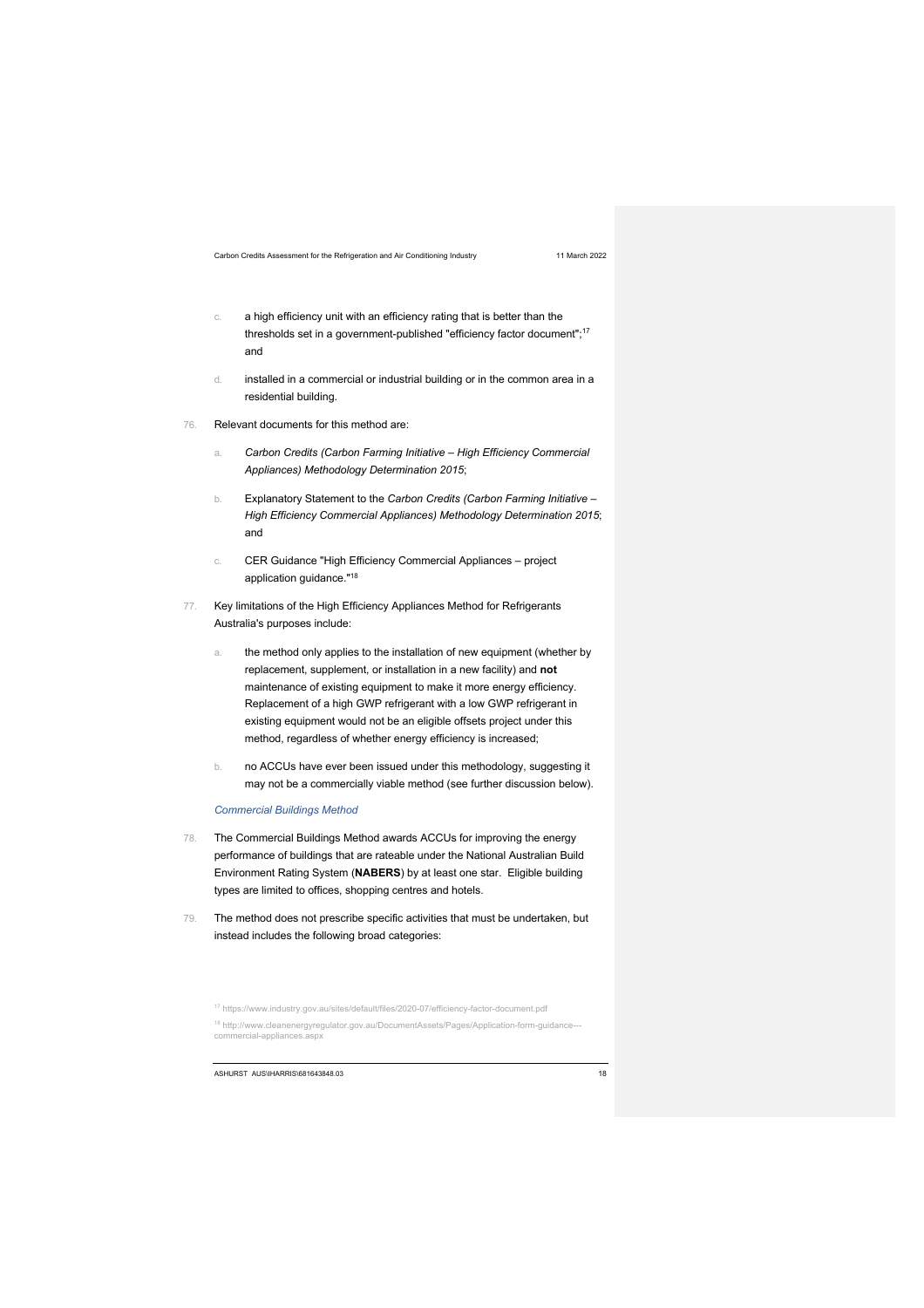- a. modifying, installing, removing or replacing energy-consuming or electricitygenerating equipment;
- b. changing how energy-consuming equipment is controlled or operated;
- c. changing the energy sources used by equipment;
- d. promoting energy-conserving behaviours to building occupants.
- 80. Relevantly for Refrigerants Australia, the CER provides an example for the first category of "replacing heating, ventilation and air-conditioning systems with more efficient technologies and designs."19 Unlike the High Efficiency Appliances method, there is no specific requirement that equipment be new or freshly installed, meaning there is potential for replacement of refrigerants with highefficiency, low GWP refrigerants to be eligible as long as the NABERS rating of the building is increased by at least one star.
- 81. Abatement is calculated using NABERS energy ratings and tools. An accredited NABERS assessor must first calculate an baseline NABERS rating prior to the commencement of the project. Theoretical emissions associated with the baseline are calculated using the NABERS energy rating reverse calculator, which is then compared to post-activity emissions calculated with the same tool.
- 82. Relevant documents for this method are:
	- a. *Carbon Credits (Carbon Farming Initiative – Commercial Buildings) Methodology Determination 2015*;
	- b. Explanatory Statement to the *Carbon Credits (Carbon Farming Initiative – Commercial Buildings) Methodology Determination 2015;*
	- c. CER Guidance "A guide to the commercial buildings method 2015."20
- 83. Key limitations of the Commercial Buildings Method for Refrigerants Australia's purposes include:
	- a. Projects are implemented at a building level, which could create difficulty for Refrigerants Australia in calculating offsets at a building level and securing the "legal right" to undertake the project, because this would likely require reaching agreement with building owners, lessees, service providers and any other occupiers or interest holders in the relevant commercial office building;

<sup>19</sup> http://www.cleanenergyregulator.gov.au/ERF/Choosing-a-project-type/Opportunities-for-industry/energy-efficiency-methods/Commercial-buildings.

<sup>20</sup> http://www.cleanenergyregulator.gov.au/DocumentAssets/Pages/A-guide-to-the-commercialbuilding-method.aspx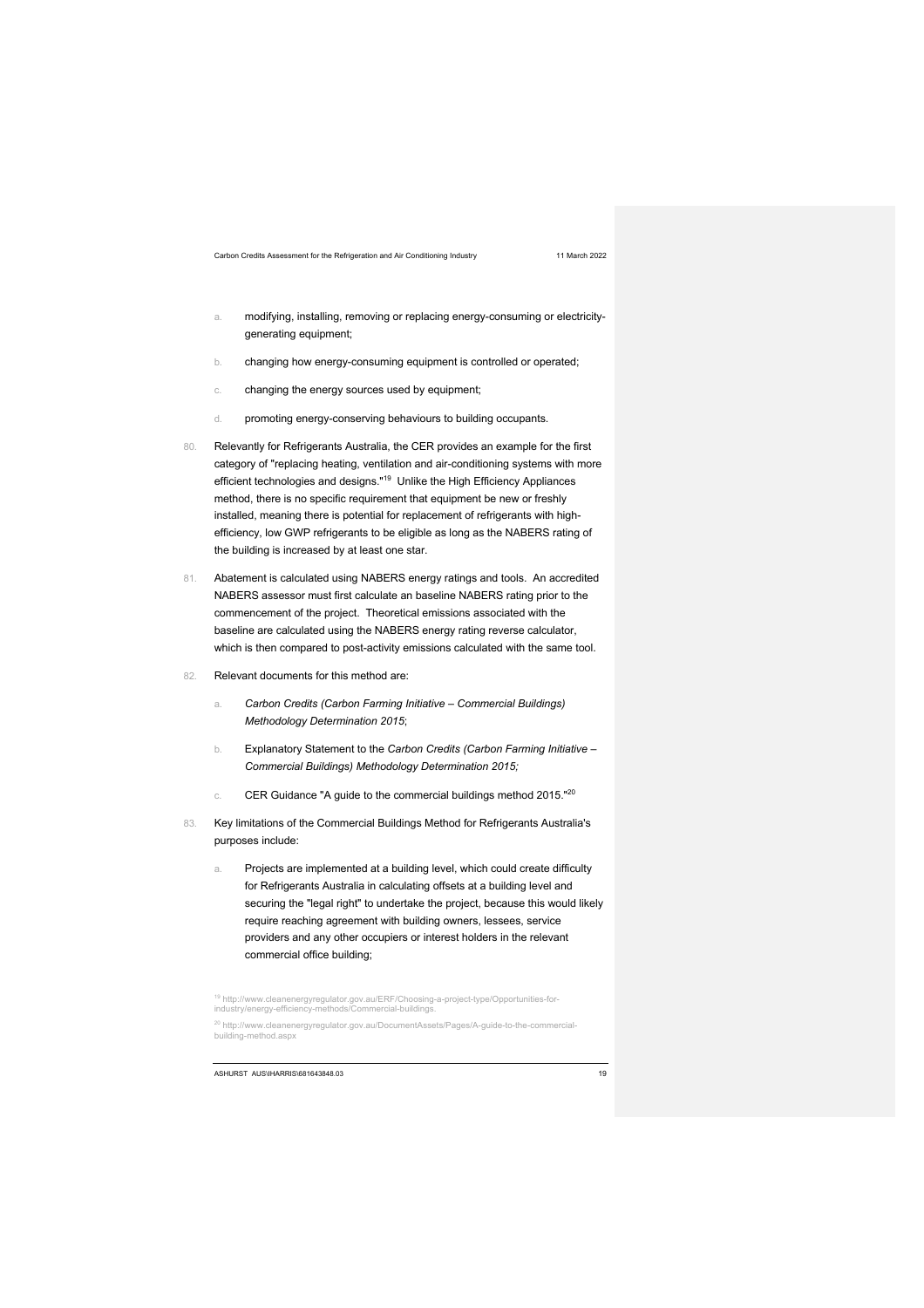b. no ACCUs have ever been issued under this methodology, suggesting it may not be a commercially viable method (see further discussion below).

### **CARBON FARMING INITIATIVE – METHOD DEVELOPMENT**

- 84. When the CFI Act first commenced, a process existed which allowed an industry proponent to develop a methodology and obtain approval by the Domestic Offsets Integrity Committee (**DOIC**). In 2014, amendments to the CFI Act to introduce the ERF placed method development obligations solely on the CER. This means that responsibility for initiating, developing and obtaining Ministerial approval for new CFI methodologies sits solely with the CER.
- 85. However, the CER develops methods through a "co-design process" in consultation with industry, potential end-users, scientists, technical experts and the Emissions Reduction Assurance Committee (**ERAC**).21

### **Method Development Priorities**

- 86. The Minister for Energy and Emissions Reductions sets the CER's method development priorities each year. The CER's method development priorities for 2021 were:
	- a. Soil carbon;
	- b. Carbon capture and storage;
	- c. Biomethane;
	- d. Plantation Forestry; and
	- e. Blue carbon.
- 87. Of these, soil carbon and carbon capture and storage received Minister-approved methodology determinations in 2021, while Biomethane, Plantation Forestry and Blue Carbon are currently in the refinement and draft finalisation stage.
- 88. The Minister has already set the method development priorities for 2022, which are:
	- a. transport, which will award ACCUs for creating electric vehicle and hydrogen refuelling infrastructure;
	- b. hydrogen, which will award ACCUs for the use of hydrogen in electricity generation;

<sup>21</sup> http://www.cleanenergyregulator.gov.au/ERF/Pages/Method-development.aspx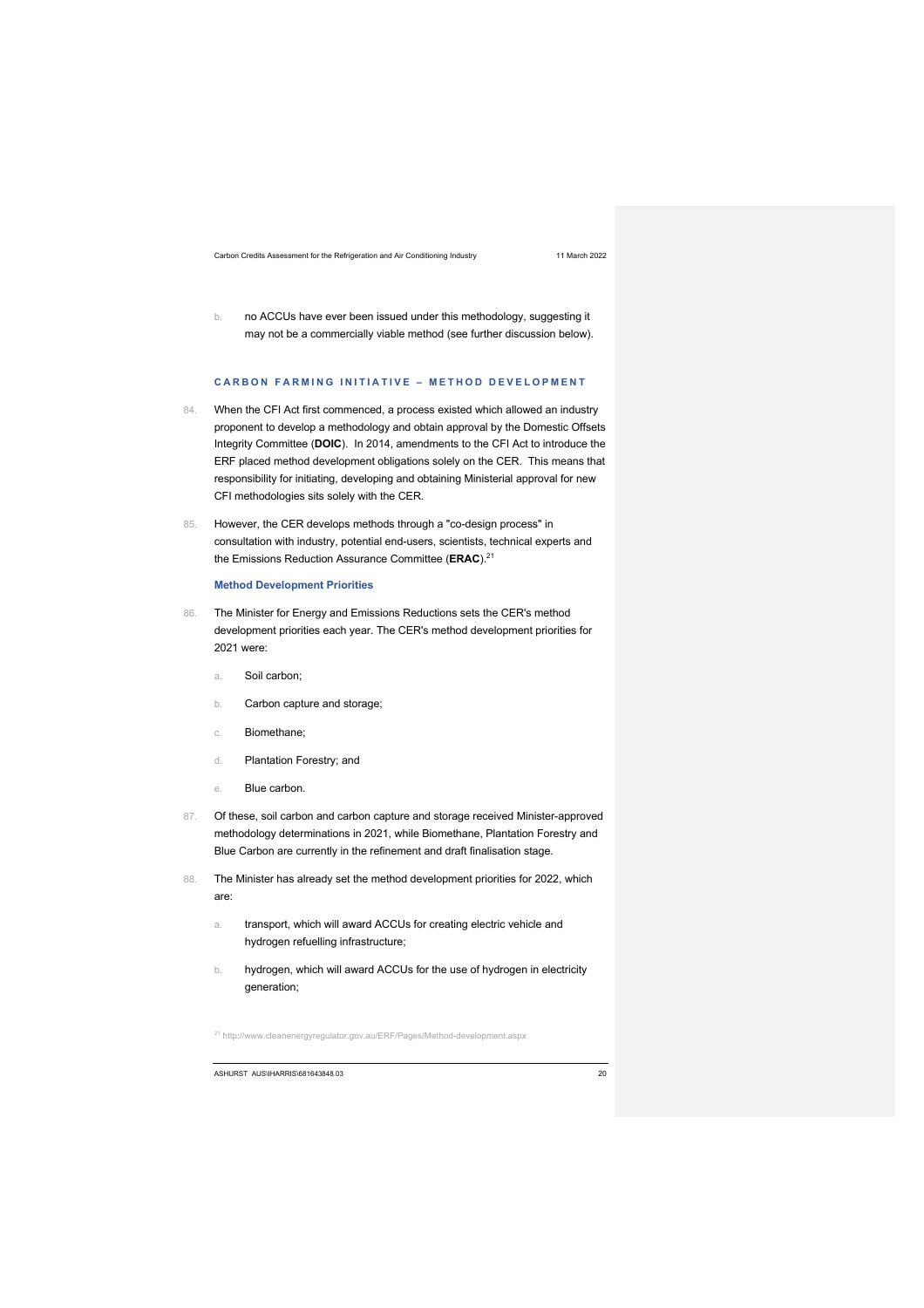- c. integrated farm method, which allows separate land-based activities to be stacked onto land already used for CFI projects;
- d. carbon capture use and storage, which involves capturing carbon and using it in the production of industrial and building materials; and
- e. savanna fire management; which builds on existing methods with updated carbon accounting.
- 89. With the CER's priorities already set for 2022, there is no possibility of developing new methods for the RAC industry in 2022.
- 90. The Department of Industry, Science, Energy and Resources has a yearly consultation period in which it accepts submissions on activities which could be developed into new CFI methodologies. The submission period for the 2022 priorities was open from 26 July 2021 to 2 September 2021.<sup>22</sup>
- 91. The key criteria which submissions are required to address, and the criteria under which the Minister will set the following year's method priorities, are:
	- a. the potential take-up of the method and level of abatement achieved;
	- b. whether the emissions reductions can be estimated;
	- c. whether the activity could have potential adverse social, environmental or economic impacts;
	- d. whether the activity is better supported by other government measures;
	- e. alignment with broader government priorities, which are typically communicated with the year's request for submissions.
- 92. Engagement with the CER and the Minister for Energy and Emissions Reduction will be critical to developing new RAC methods in 2023. We anticipate that submissions on method development priorities for 2023 will be open mid-2022. While there are no current refrigerant methods in the CFI, the list of priorities over the past two years indicates government and the CER's willingness to consider novel methods which have not previously been part of the CFI.

### **Method Development**

93. Once a method development priority has been set by the Minister, methods are developed throughout the year by the CER in a seven stage co-design process:

<sup>22</sup> https://consult.industry.gov.au/erf-method-development-priorities-for-2022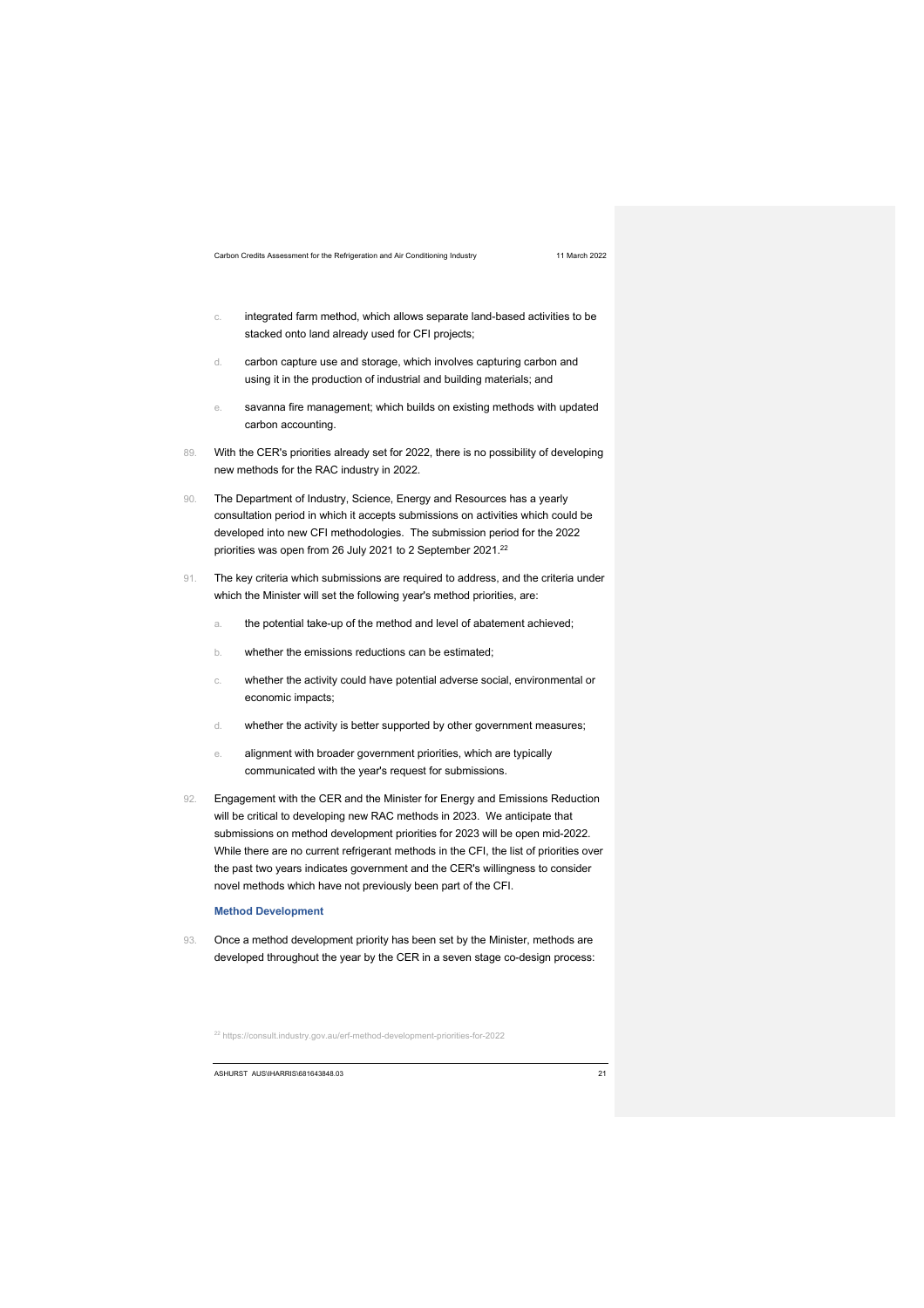| <b>STAGE</b>              | <b>DESCRIPTION</b>                                                                                                          | <b>STAKEHOLDER INPUT</b>                                                      |
|---------------------------|-----------------------------------------------------------------------------------------------------------------------------|-------------------------------------------------------------------------------|
| 1: Explore                | CER gathers pre-existing<br>data<br><b>CER</b> canvasses<br>stakeholders                                                    | CER, existing and new<br>CFI/ERF participants, Method<br>Advisory Panel (MAP) |
| 2: Intent                 | CER engages with identified<br>stakeholders to define an<br>understanding for the co-<br>design process                     | CER, ERAC,<br>Government/Minister                                             |
| 3: Activate               | Industry experts commit to<br>$\bullet$<br>development of method                                                            | CER, CFI/ERF participants,<br>technical experts, MAP, ERAC                    |
| 4: Planning               | CER creates list of elements<br>that will make up the method                                                                | CFR                                                                           |
| 5: Design<br>stages       | CER design team creates<br>$\bullet$<br>and consolidates method                                                             | CER, CFI/ERF participants,<br>technical experts, MAP, ERAC,<br>government     |
| 6: Public<br>consultation | Draft method released for<br>public consultation<br>Method finalised by<br>incorporating feedback                           | CER, CFI/ERF participants,<br>technical experts, ERAC,<br>government          |
| 7: Release                | <b>ERAC</b> considers final<br>method and gives<br>recommendation to Minister<br>Method released if approved<br>by Minister | ERAC, government/Minister                                                     |

### **Method Variation**

- 94. In addition to development new methods, section 114 of the CFI Act allows Minister to vary existing methodologies by legislative instrument. The CER Guidance document "*Method variation information pack*" <sup>23</sup> provides that existing methods can be varied for a "range of reasons", including:
	- a. to ensure methods continue to operate as originally intended;
	- b. to allow additional activities to be undertaken under a method; or
	- c. to account for technological advances that enable new measurement approaches.

<sup>23</sup> http://www.cleanenergyregulator.gov.au/DocumentAssets/Pages/Method-variation-informationpack.aspx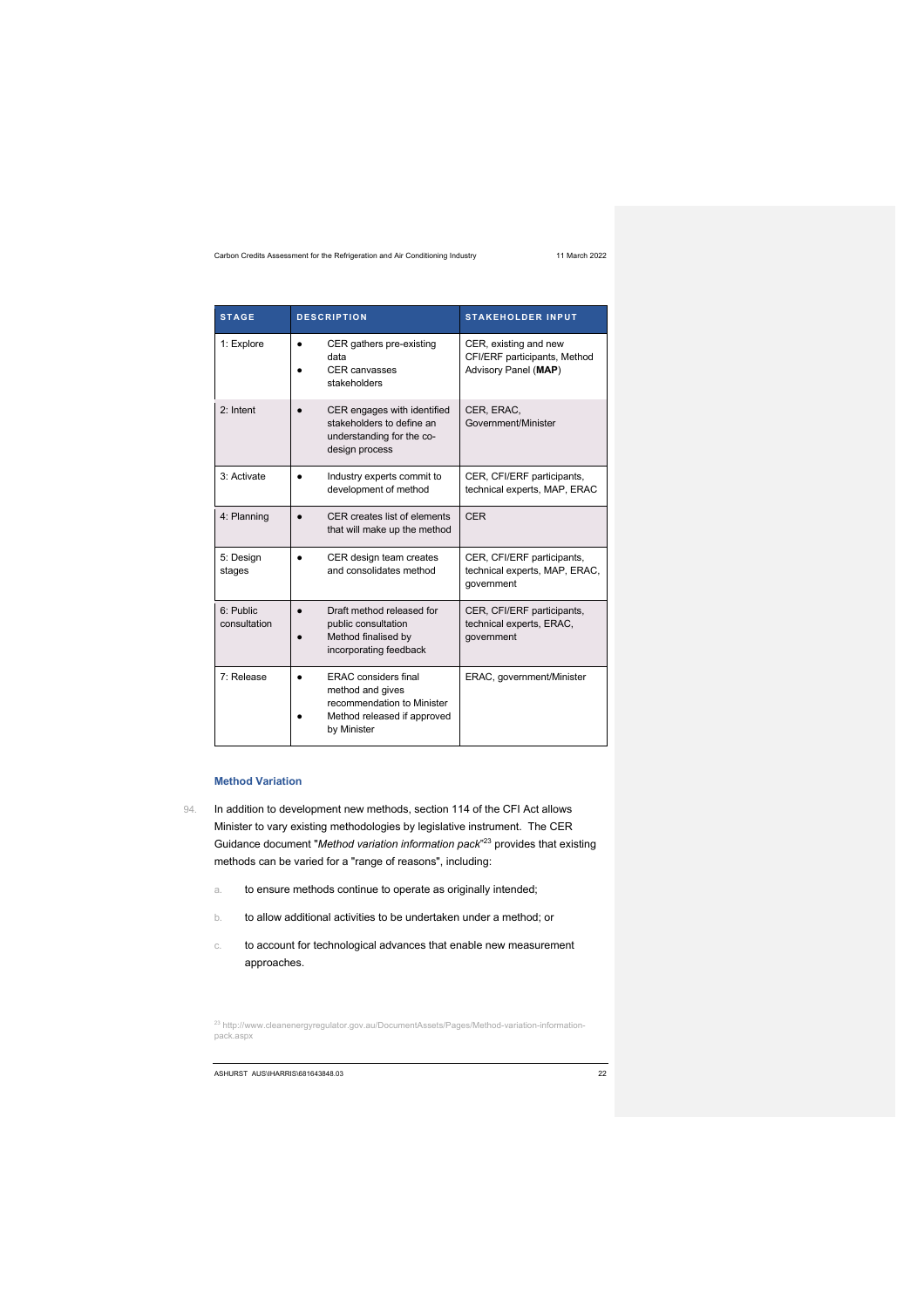- 95. The CFI Act itself does not place any particular limitations on the scope of the ability of vary an existing methodology, other than the Minister must seek advice from ERAC, and have regard to that advice, before varying a method.
- 96. While the powers under section 114 of the CFI Act appear broad, the CER tends to approach substantial method variations as though they were new methodologies. For example, last year the CER developed and released a new methodology, estimating soil organic carbon sequestration using measurement and models method, was developed as an entirely new method even though it was similar to a previous method, measurement of Soil Carbon Sequestration in Agricultural Systems, which had only been released in 2018. The CER opted put the new method through the full development process discussed above, even though the new soil carbon methodology covered many of the same activities and was effectively an update of the previous method.
- 97. In any event, there is no formal process for a project proponent to propose a methodology amendment, and any amendments would need to occur in consultation with the CER.

## **VERIFIED CARBON STANDARD**

### **VCS project approval and method development overview**

- 98. This advice does not provide a detailed analysis of the approval process for the VCS and how associated Verified Carbon Units (**VCUs**) are issued. The focus of this section of the advice is on the VCS methodologies which may be relevant to the RAC industry, which could influence future negotiations with CER.
- 99. We note that it is possible to apply for and register VCS projects in Australia, however this is unusual in circumstances where the market price of a VCU is considerably less than an ACCU and would provide considerably less project funding. This is reflected by the fact that there are only four total VCS projects registered in Australia.
- 100. The process of registering, undertaking and being issued credits for a project is similar to that under the CFI, save for the following main differences:
	- a. Applicants can choose to develop their own methodology in addition to using an existing methodology;
	- b. Existing methodologies include not only those specifically developed for the VCS, but also includes methodologies approved under the CDM;

ASHURST AUS\IHARRIS\681643848.03 23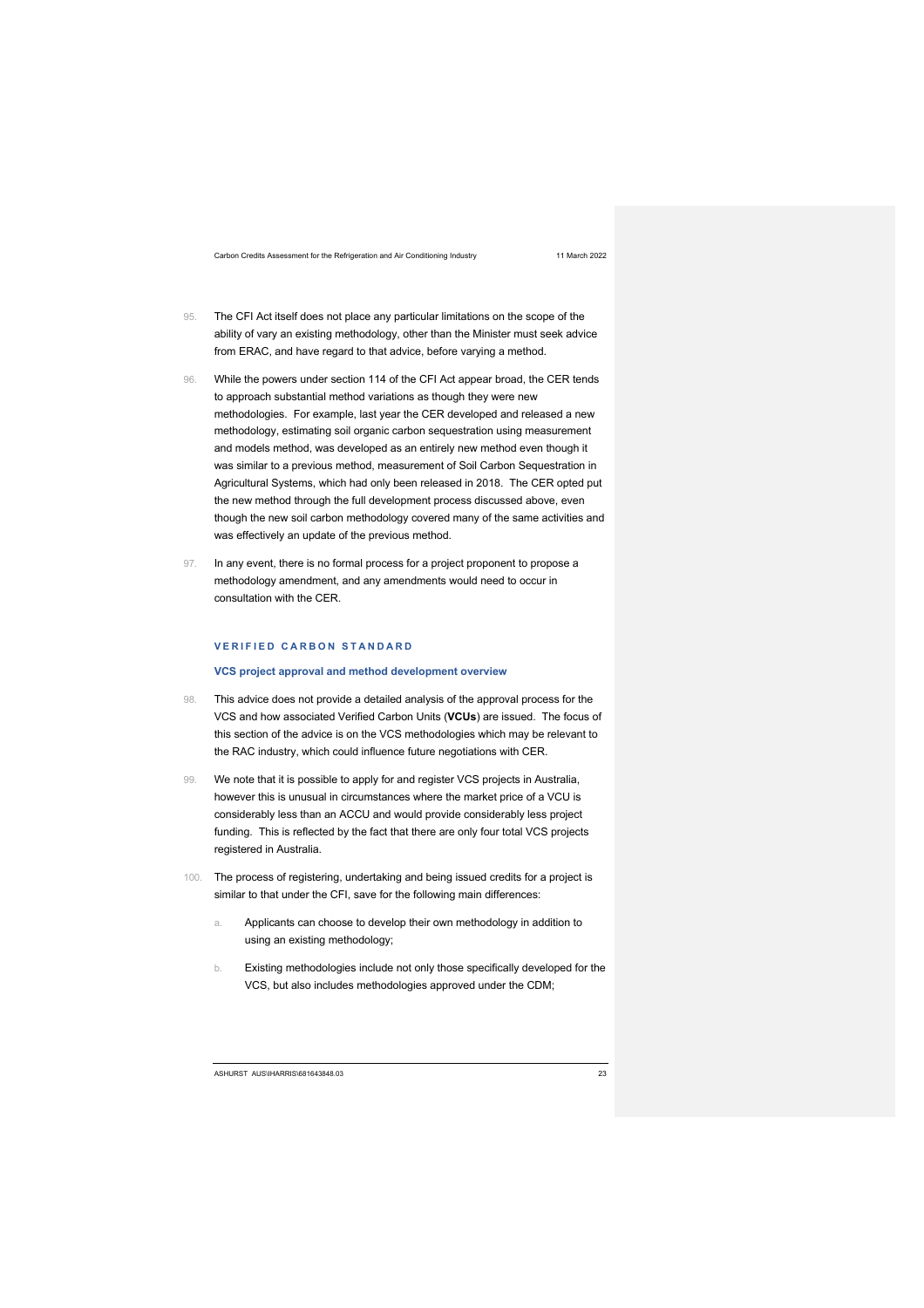- c. Projects are not supported by any legislated framework, and VCUs can generally not be used for regulatory purposes, which is a factor in their reduced value;
- d. Project approval incorporates an additional validation stage by an independent "Validation and Verification Body".
- 101. The ability to develop a new methodology for a project is a key difference between the VCS and the CFI, and this may be worth exploring further if the CER is unwilling to consider development of new CFI methodologies relevant to the RAC industry.

**VCS methods relevant to the RAC industry**

- 102. Current approved methodologies under the VCS include:
	- a. the following CDM methodologies, which have been used under the VCS and are similar to the CFI energy efficiency projects:
		- i. AMS-II.C. Demand-side energy efficiency activities for specific technologies; and
		- ii. AMS-II.E. Energy efficiency and fuel switching measures for buildings; and
	- b. the following methodologies developed for the VCS which focus more on refrigerant destruction and avoidance of refrigerant emissions:
		- VM0016 Recovery and Destruction of ODS from Products; and
		- ii. VM0001 Infrared Automatic Refrigerant Leak Detection.

### *CDM Methodologies*

- 103. AMS-II.C. (Demand-side energy efficiency activities for specific technologies) applies to projects that improve energy efficiency or displace more GHG-intensive service by use of more efficient technology. Typical projects include the installation of energy-efficient equipment (e.g. refrigerators, air conditioners and chillers) at one or more project sites as retrofit or new construction projects.
- 104. AMS-II.E. (Energy efficiency and fuel switching measures for buildings) energy efficiency and fuel switching measures for buildings. Typical projects implement energy efficiency measures in new or existing residential, commercial or institutional building units, e.g. use of efficient appliances and optimal arrangement or equipment. Changes in energy consumption due to the project

ASHURST AUS\IHARRIS\681643848.03 24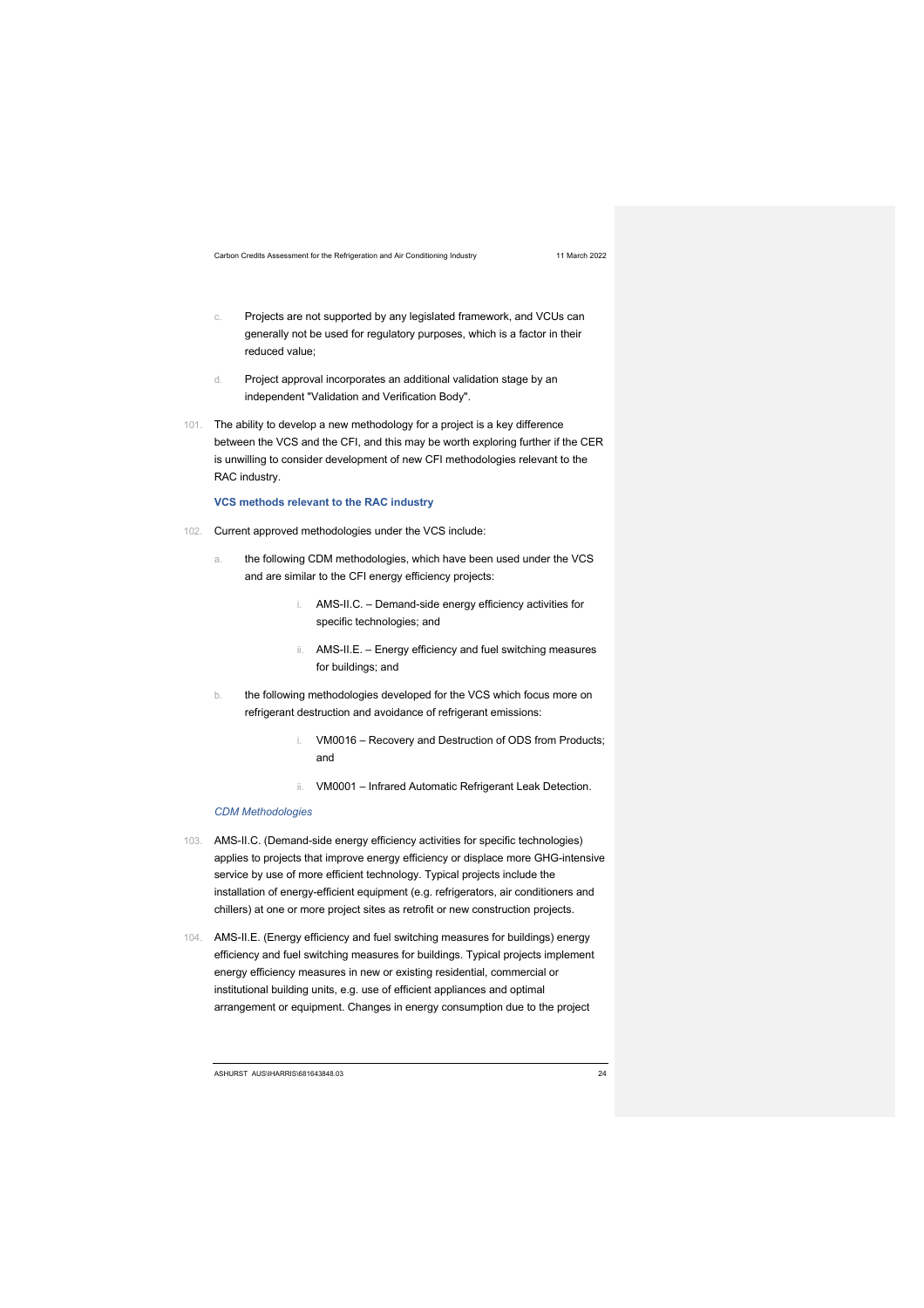must be clearly distinguishable from changes in energy use due to other variables.

105. Generally we do not consider that these methods offer any particular advantages over the energy efficiency methods under the CFI Act or Australian energy certificate schemes.

*VM0016 – Recovery and Destruction of ODS from Products*

- 106. VM0016 covers activities that that recover and destroy Ozone-Depleting substances (**ODS**), such as CFCs or HCFCs. Abatement is calculated against a baseline scenario where ODS are partially or totally released into the atmosphere.
- 107. This methodology does not apply to more recent refrigerants which are not ODSs, such as HFCs, but demonstrates a method of quantifying the emissions reductions achieved by the destruction of refrigerants. This could be relevant for developing a methodology which quantifies emission reductions and issues ACCUs for refrigerants destroyed by Refrigerant Reclaim Australia.

*VM0001 – Infrared Automatic Refrigerant Leak Detection*

108. VM0001 covers emissions reductions achieved by the installation in commercial refrigeration systems of infrared detection systems which seek to reduce leak rates of HFC refrigerants through real time leak detection systems. Emissions are reduced by allowing for quick leak detection which allows maintenance to be quickly completed in response. This methodology was developed by US grocery store chain Giant Eagle Inc for use in its stores located in Pennsylvania and Ohio. Giant Eagle's project is the only registered project under this methodology. The project generated approximately 150,000 VCUs between 2009 and 2014.

### **AMERICAN CARBON REGISTRY**

### **Methods relevant to the RAC industry**

- 109. The American Carbon Registry (**ACR**) has approved two methodologies which cover refrigerant reclamation, and the replacement of high-GWP refrigerants with low-GWP alternatives:
	- a. Methodology for the Quantification, Monitoring, Reporting and Verification of Greenhouse Gas Emissions Reductions and Removals from Certified Reclaimed HFC Refrigerants;
	- b. Methodology for the Quantification, Monitoring, Reporting and Verification of Greenhouse Gas Emissions Reductions and Removals from the Transition to Advanced Refrigeration Systems.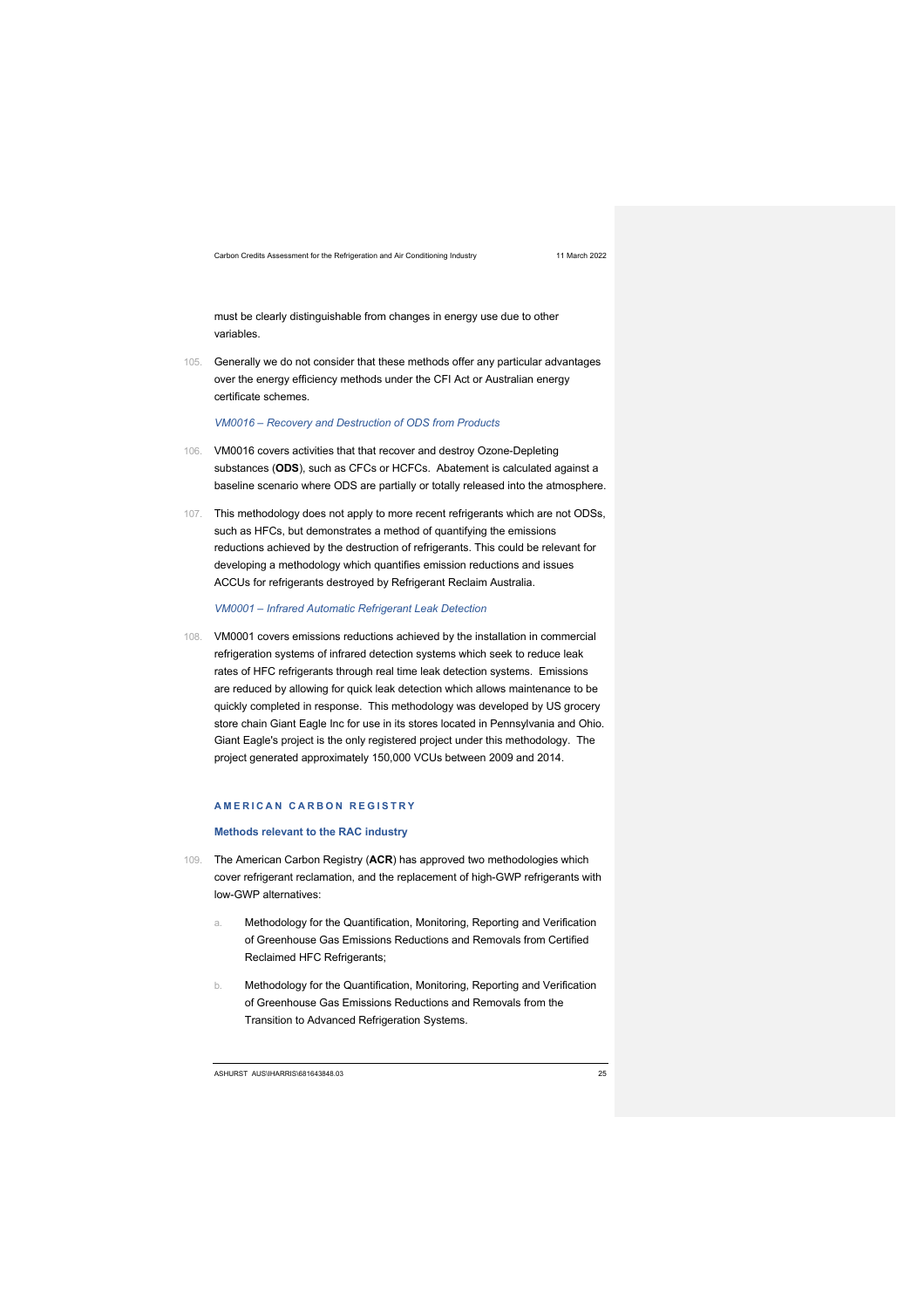### *Certified Reclaimed HFC Refrigerants*

- 110. The Certified Reclaimed HFC Refrigerants methodology awards carbon credits for the emission reductions achieved by the use of reclaimed HFC refrigerants in newly manufactured systems or to service existing equipment. Eligible sectors include both commercial and domestic refrigeration and air conditioning systems.
- 111. In order to be eligible under the methodology, the refrigerant must be reclaimed and recycled by a certified refrigerant reclaimer and subsequently provided to a distributor, wholesaler or the end-user for installation. The recycled refrigerant must also meet the quality standards mandated by the ACR.
- 112. The emission reductions achieved by a specific project are quantified by reference to the baseline emissions that would have been emitted if virgin refrigerant were instead installed in the system. Any project-related emissions from the subsequent use of the reclaimed refrigerant are considered to be "negligible" under the methodology and are not considered when calculating emission reductions.

*Transition to Advanced Refrigeration Systems*

- 113. The Transition to Advanced Refrigeration Systems methodology awards carbon credits for the emission reductions resulting from the transition to refrigeration systems that use refrigerants with a GWP of less than 15 and which are approved by the United States Environment Protection Authority.
- 114. Carbon credits can be awarded for the replacement of existing CFC, HCFC or HFC-based equipment with new low-GWP equipment or the installation of new low-GWP equipment. Any recovered CFC, HCFC and HFC refrigerants must be destroyed and cannot be recycled. The methodology is currently limited to large or stand-alone commercial refrigeration systems and remote condensing units within the United States, Canada or Mexico.
- 115. Emission reductions achieved by a specific project are assessed by comparing the emissions caused by refrigerant leaks in the low-GWP system over the 10 year crediting period against the baseline emissions that would have been caused by refrigerant leaks from the high-GWP system over the same time frame. The difference between the baseline and project emissions is eligible for credits.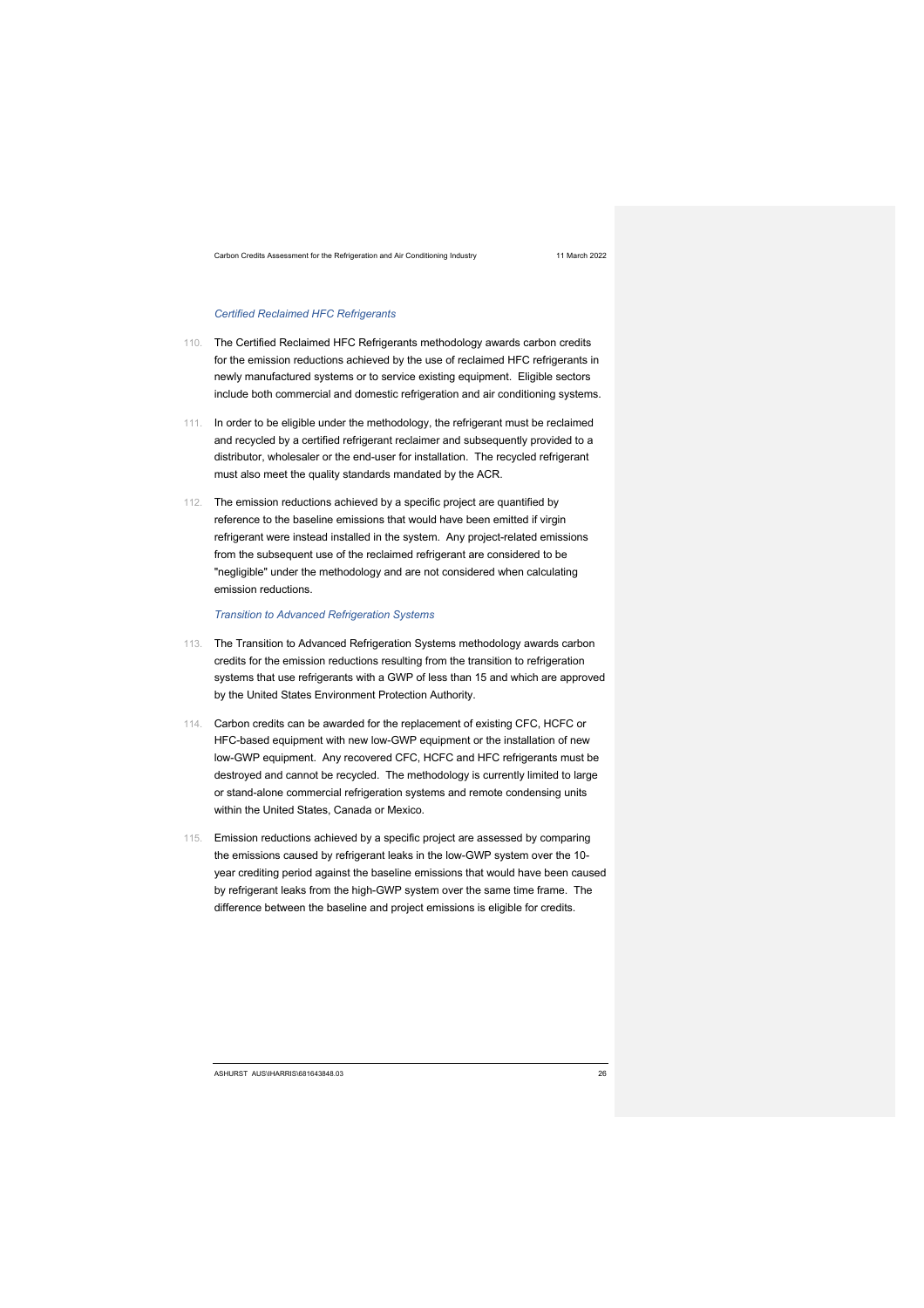### **ANALYSIS OF EXISTING SCHEMES – SUITABILITY FOR THE REFRIGERANT SECTOR**

### **Existing CFI methods**

- 116. As discussed above, current CFI methodologies are limited to energy efficiency projects, and there are no CFI methodologies related to abatement of direct refrigerant emissions.
- 117. Our analysis of projects registered under the CFI Efficiency Methods based on the information in the CER's ERF Project Register reveals the following:
	- there have been a two projects registered under the High Efficiency Appliances Method, and one of those was voluntarily revoked at the request of the proponent before any ACCUs were issued;
	- b. there have been four projects registered under the Commercial Buildings method, all of which were revoked prior to ACCUs being issued for these projects. Three of these were revoked voluntarily at the request of the project proponent, and one was revoked by the CER for an undisclosed reason.
- 118. For the single project which remains registered under the High Efficiency Appliances Method, this project has been registered since May 2016 and has also not resulted in any ACCUs being issued. The project is therefore in its fifth year of its seven year period and has not produced any results.
- 119. The information on the ERF Project Register therefore indicates that the CFI Efficiency Methods may not be commercial viable or have practical implementation difficulties. Our discussions with Refrigerants Australia have also highlighted that there are difficulties in setting baselines on a building by building basis, as opposed to a fleet-based assessment. Implementing such sectoral baselines, which sets a baseline for an entire sector or industry, may make projects under these methods easier to implement. The CER does implement sectoral baselines as part of the safeguard mechanism, particularly in the electricity generation sector, $24$  but has not implemented sectoral baselines for CFI Act projects. Alternative funding methods, such as under the VEU or ESS, may provide more effective and reliable funding methods for energy efficiency projects.

<sup>24</sup> http://www.cleanenergyregulator.gov.au/NGER/The-safeguard-mechanism/Baselines/Sectoralbaseline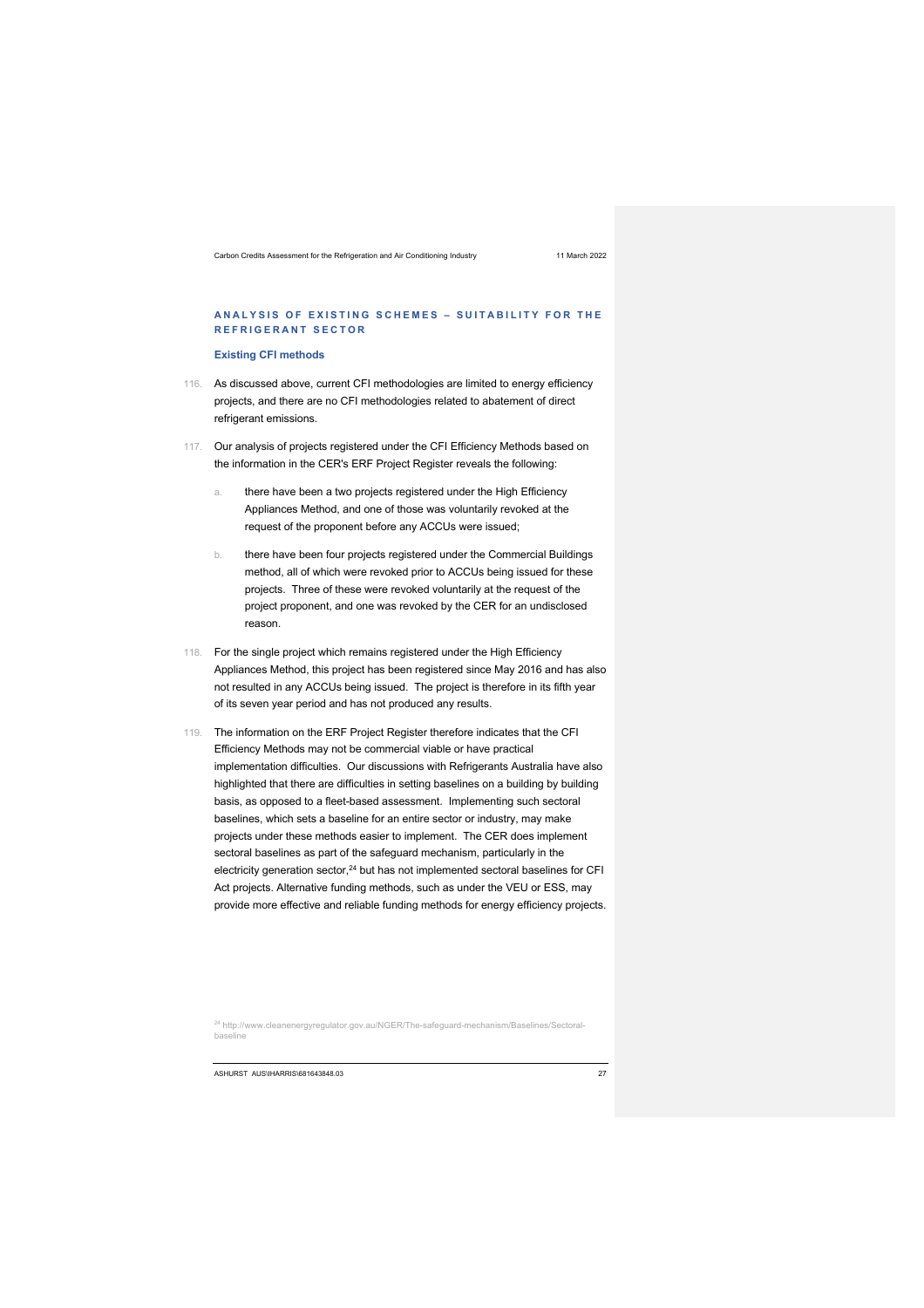### **PART 3: LITERATURE REVIEW OF REFRIGERANT AND ENERGY IMPROVEMENT PROJECTS**

### **REFRIGERANT EMISSIONS REDUCTION AND AVOIDANCE PROJECTS**

### **New Zealand Emissions Trading Scheme**

- 120. The New Zealand Emissions Trading Scheme (**NZ ETS**) is administered under the *Climate Change Response Act 2002* (NZ). Unlike the CFI, which is a baseline and credit scheme, the NZ ETS is a cap and trade scheme which means it requires certain emitters to acquire and surrender New Zealand Units (**NZUs**) for all greenhouse gas emissions. NZUs can be generated by "eligible removal activities", which include exporting or destroying bulk Synthetic Greenhouse Gases such as such as HFCs and PFCs.
- 121. Part 2 of the *Climate Change (Other Removal Activities) Regulations 2009* (NZ) details a method to quantify and calculate the amount of synthetic greenhouse gas destroyed in tCO2e.
- 122. Regulation 20 provides that removals by a person in a year are calculated under the following formula:

$$
R = (((\Sigma (A \times B)) \times C) - D) \times \frac{GWP}{1\,000}
$$

Where:

- R is removals in tCO2e;
- A is the number of kilograms of chemicals in a batch of greenhouse gases;
- B is the percentage by mass of the class of greenhouse gas in the relevant batch of chemicals;
- C is the destruction efficiency factor at the destruction facility;
- D is the estimate of any handling losses; and
- GWP is the global warming potential of a gas, as per the table in schedule 1 of the regulations.
- 123. The New Zealand Trust for the Destruction of Synthetic Refrigerants, also known as "Recovery", operates a refrigerant destruction and recovery scheme supported by the RAC industry and accredited by the New Zealand Ministry for the Environment. Recovery has been issued NZUs for its refrigerant destruction

ASHURST AUS\IHARRIS\681643848.03 28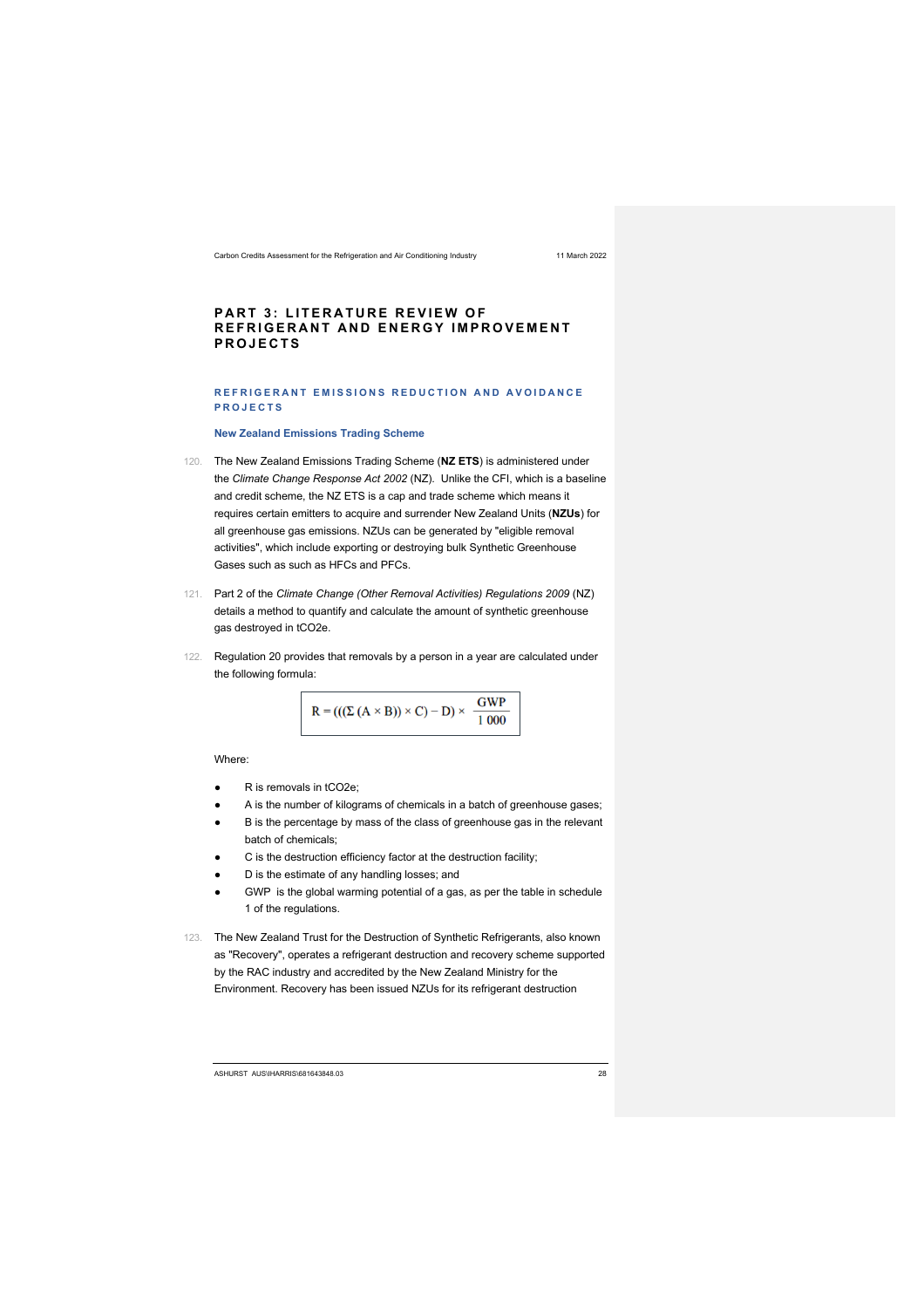activities since 1 January 2013. In its annual report for the year ending 31 March 2021, Recovery had received NZUs to the value of NZ\$652,000.25

- 124. Recovery's operations were previously funded by a voluntary levy paid by bulk refrigerant importers. However, Recovery announced in December 2021 that it would stop charging the levy as its operations could now be fully funded through the NZU it receives.<sup>26</sup>
- 125. The NZ ETS scheme provides a method which can be drawn on to quantify carbon abatement because of refrigerant destruction and the activities of Recovery demonstrate its successful application. However, the nature of the NZ ETS means it is more of a regulatory and compliance obligation and establishing additionality would remain a key issue in applying this method in Australia. The formula in the *Climate Change (Other Removal Activities) Regulations 2009* (NZ) could be applied to other methods (eg destruction of refrigerant which has been removed and replaced in still-in-life equipment.

### **Voluntary refrigerant replacement projects by end users**

- 126. A significant number of commercial users of RAC equipment have voluntarily introduced projects and targets to reduce emissions beyond regulatory requirements. As of 2018, these include large supermarkets and food processors, such as Carrefour, SABMiller, Coca-Cola, PepsiCo, Unilever and Nestle. These targets commonly include the replacement of high-GWP refrigerants with natural alternatives.<sup>27</sup>
- 127. A 2019 case study of the refrigeration commitments and achievements of Consumer Goods Forum members describes the efforts of CGF members to phase out the use of HFC refrigerants.28 Key examples of projects outlined in this case study include:
	- a. Lawson Group

In Japan, the Lawson Group has installed CO2 refrigeration systems in more than 2000 convenience stores as of 2017. The Group also now installs CO2 systems as standard in all new stores.

<sup>25</sup> https://www.refrigerantrecovery.co.nz/wp-content/uploads/2021/12/Recovery-Product-Stewardship-<br>Scheme-Reporting-to-Minister-2021.pdf <sup>26</sup> https://www.refrigerantrecovery.co.nz/2021/12/16/recovery-announces-cessation-of-voluntarylevies <sup>27</sup> GIZ, *Non-state action towards climate-friendly and energy-efficient cooling (2018)*<br>ht<mark>tps://www.green-cooling-initiative.org/fileadmin/Publications/2018\_Green\_Cooling\_Initiative\_Non-<br>state-action.pdf 14-15.</mark> <sup>28</sup> https://www.theconsumergoodsforum.com/wp-content/uploads/2018/04/Environmental-Sustainability-Refrigeration-Case-Study-Booklet-2019.pdf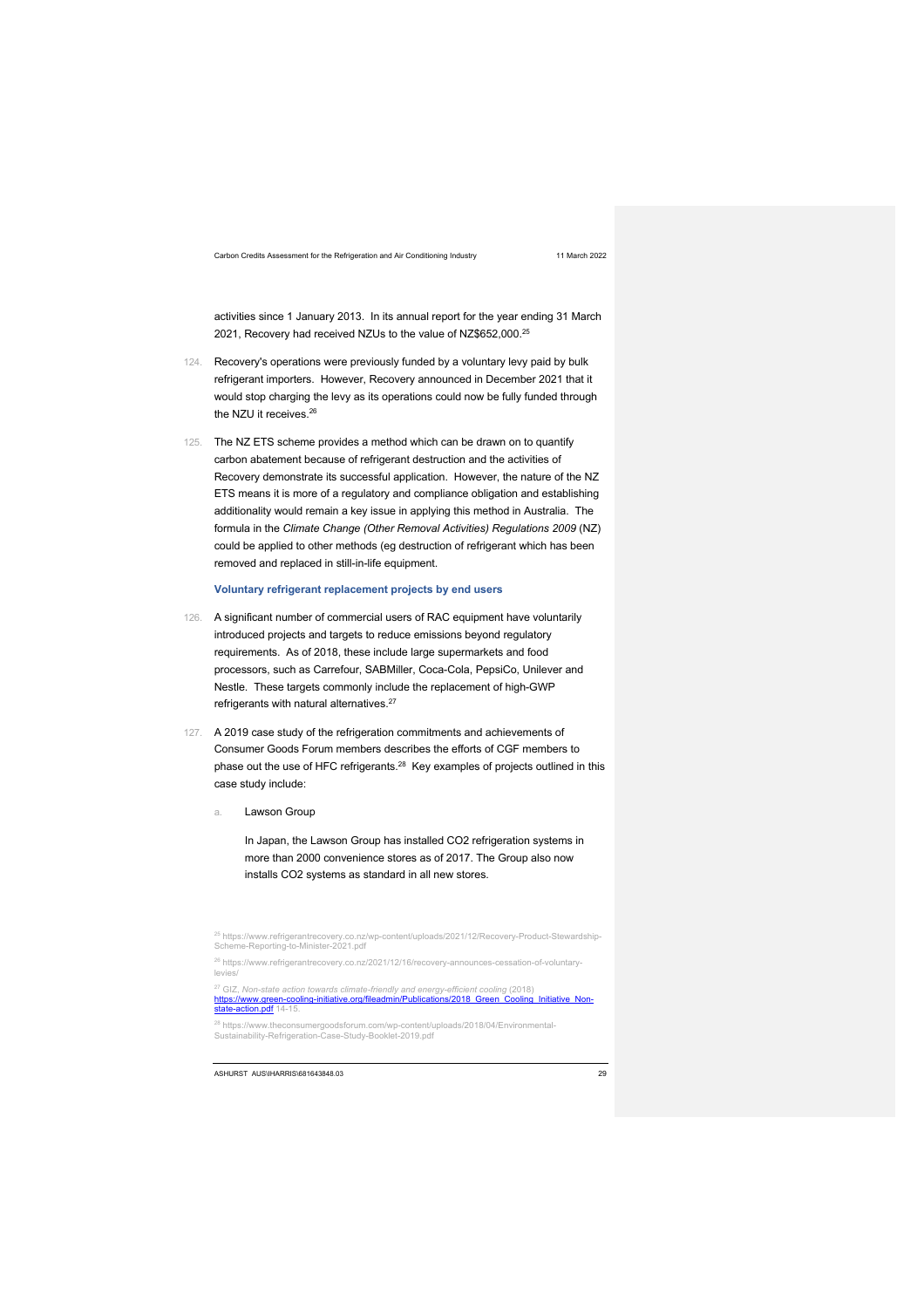The case study mentions that the Group has received funding/support under the equipment subsidy program run by the Japanese Ministry of the Environment and the technology verification program operated by the Japanese Ministry of Economy, Trade and Industry. The Lawson Group is the only initiative mentioned in the CGF case study which appears to have received any government funding.

b. Coca-Cola

Coca-Cola has pledged to phase out the use of HFC refrigerants in cold drink equipment globally. Coca-Cola's 2020 Sustainability Report states that the company introduced 571,753 pieces of HFC-free equipment in 2020, which constituted 83% of all coolers introduced that year.<sup>29</sup>

In contrast, only 61% (623,160) of coolers introduced in 2016 were HFCfree. As of 2015, Coca-Cola had replaced a total amount of 1.7 million units of HFC-equipment globally.

c. PepsiCo

PepsiCo set a target in 2014 for all point-of-sale equipment, such as coolers, vending machines and fountain dispensers, purchased in the US to be HFC-free by 2020.

PepsiCo's 2020 Sustainability Report states that, as of 2020, all companyowned refrigerant units in Europe and North America are HFC-free.<sup>30</sup>

d. Nestle

As of 2018, Nestle pledged to phase-out the use of high-GWP refrigerants with natural refrigerants. Page 50 of Nestle's 2020 Sustainability Report notes that the company had achieved its goal of 'expanding' the use of natural refrigerants, but does not provide specific figures.<sup>31</sup>

128. With the exception of the Lawson group in Japan, most end-user refrigerant replacement projects appear to have been undertaken without support from government programs or funding.

### **Voluntary Initiatives by Manufacturers**

129. Some manufacturers in the RAC industry have also voluntarily engaged in initiatives to reduce both direct and indirect emissions. For example, the Daikin

<sup>29</sup> <u>https://www.coca-colacompany.com/content/dam/journey/us/en/reports/coca-cola-business-<br>environmental-social-governance-report-2020.pdf, p 42</u>

<sup>31</sup> https://www.nestle.com/sites/default/files/2021-03/creating-shared-value-report-2020-en.pdf

<sup>30</sup> https://www.pepsico.com/sustainability-report/downloads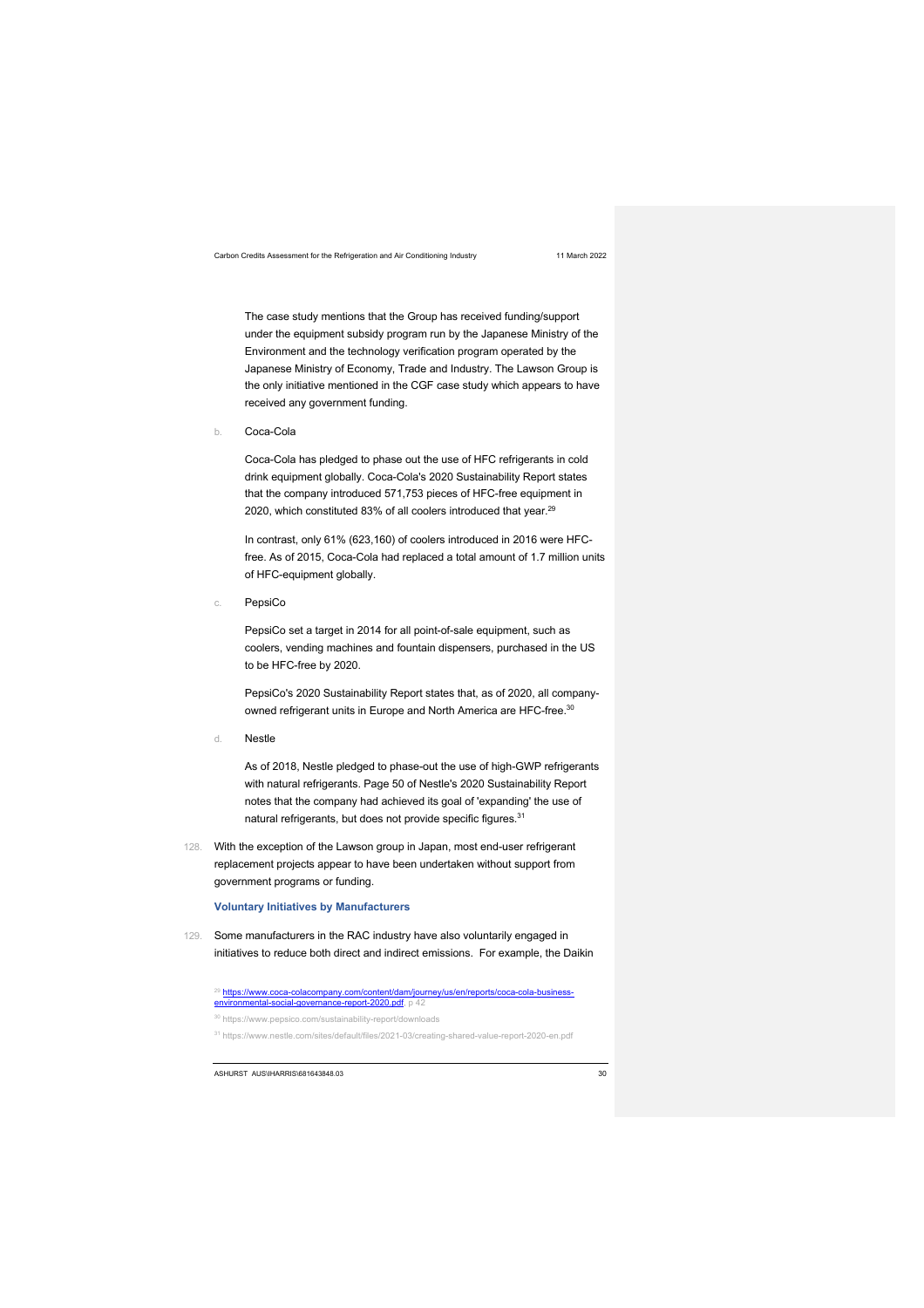LOOP is a voluntary refrigerant recycling project developed by Daikin's European subsidiary. Under the LOOP project, refrigerant (R410a) is recovered by Daikin from faulty or end-of-life units. The refrigerant is then returned to specification to charge new Daikin products. Currently, the LOOP project only operates in relation to units produced and sold in Europe.<sup>32</sup> Daikin LOOP does not appear to receive any particular government funding for this project.

- 130. Daikin Europe also currents leads the "Natural HVACR 4 Life" research project in Europe which is co-funded by the EU's LIFE programs and aims to examine the potential of lowering the climate impact of refrigeration, air conditioning and heating in convenience stores. The project aims to develop a prototype that integrates refrigeration, heating and cooling using CO2 as a natural refrigerant.<sup>33</sup>
- 131. Other than Daikin's activities, publicly available information about manufacturers voluntarily acting to reduce emissions in the RAC industry appears to be limited. For example, an analysis by the Carbon Trust and Kigali Cooling Efficiency Program in March 2021 found that most major cooling and refrigerant suppliers have started to focus on reducing Scope 1 and Scope 2 emissions. However, the report notes that the majority of suppliers have either made no positive commitment to reduce emissions or have provided little detail on how emissions targets will be achieved 34
- 132. In some places, such as California, this approach means that the reused refrigerant is defined to have a GWP of zero, as the GWP was originally accounted for in other products. In other places the GWP remains unchanged, as the reused refrigerant remains a potential source of emissions.

### **ENERGY EFFICIENCY PROJECTS – AUSTRALIA**

- 133. As discussed above, the VEU and ESS provide energy efficiency certificates as an incentive for consumers and businesses to install energy-efficient equipment or products.
- 134. Under the VEU, Accredited projects, which include the installation of RAC systems to residential and commercial properties, are eligible to receive Victorian Energy Efficiency Certificates (**VEEC**).35 Each VEEC certificate represents one tonne of greenhouse gas reductions. The certificates can then be sold to third

<sup>&</sup>lt;sup>32</sup> Daikin, *Towards a Circular Economy of Refrigerants* https://www.daikin.eu/content/dam/internet-<br>denv/catalogues\_brochures/commercial/223%20-%20LOOP%20by%20Daikin.pdf*.* 

<sup>33</sup> https://www.naturalhvacr4life.eu/about.html

<sup>34</sup> Carbon Trust and Kigali Cooling Efficiency Program, *Cooling suppliers: Who's winning the Race to Zero?* (March 2021) 6.

<sup>35</sup> Essential Services Commission, *About the Victorian Energy Upgrades Program*, https://www.esc.vic.gov.au/victorian-energy-upgrades/about-victorian-energy-upgrades-program.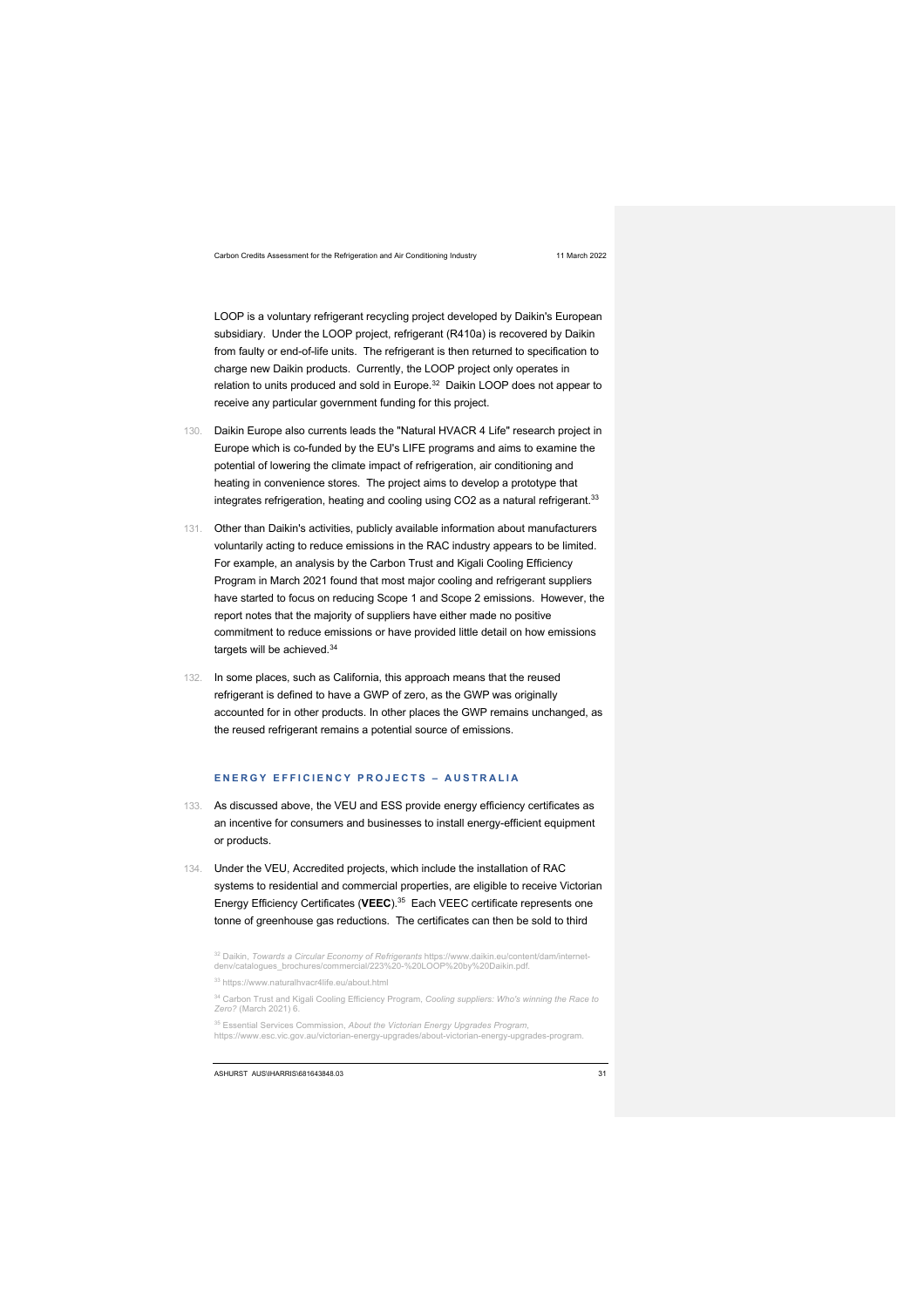parties (commonly large energy retailers) who can surrender the certificates to meet their liabilities under the *Victorian Energy Efficiency Target Act 2007* (Vic).

135. Under the ESS, households and businesses receive a discount on the cost of energy saving upgrades. In return, the purchaser transfers the right to create Energy Savings Certificates (**ESC**) to Accredited Certificate Providers. The ESCs can then be purchased by third-parties to meet their emissions reduction obligations under NSW's annual energy savings target.<sup>36</sup>

### **Relevant ESS Methods and Projects**

- 136. Two methods under the ESS are potentially relevant for RAC industry energy efficiency projects:
	- a. Installation of High Efficiency Appliances for Business method,<sup>37</sup> which awards ESCs as a result of energy savings due to the installation of:
		- i. High efficiency refrigerated cabinets;
		- ii. High efficiency liquid chilling packages;
		- iii. High efficiency close control air conditioners;
		- iv. High efficiency air conditioners; and
		- v. Electronically commutated (brushless DC) motor to power a fan in a refrigerated cabinet, freezer or cool room.
	- $b.$  NABERS Baseline method,  $38$  which awards ESCs as a result of energy savings for the improvers in the NABERS rating of a commercial building.<sup>39</sup>
- 137. Our desktop review of RAC industry projects located information about energy efficiency projects undertaken by property manager Dexus using the NABERS Baseline method.40 Between 2012 and September 202, 154,00 ESCs have been created associated with Dexus' NABERS projects, resulting in 145,000 MWh of energy avoided and more than 2.43 million in value deriver through ESC trading. Dexus is registered with the NSW Independent Pricing and Regulatory Tribunal

<sup>36</sup> Independent Pricing and Regulatory Tribunal, *Overview of the ESS*, https://www.ess.nsw.gov.au/Home/About-ESS/Overview-of-the-ESS. <sup>37</sup> https://www.ess.nsw.gov.au/Home/About-ESS/Energy-savings-calculation-methods/Installation-of-<br>High-Efficiency-Appliances-for-Business <sup>38</sup> https://www.ess.nsw.gov.au/Home/About-ESS/Energy-savings-calculation-methods/NABERS-Baseline <sup>39</sup> https://www.ess.nsw.gov.au/Home/About-ESS/Energy-savings-calculation-methods/NABERS-Baseline 40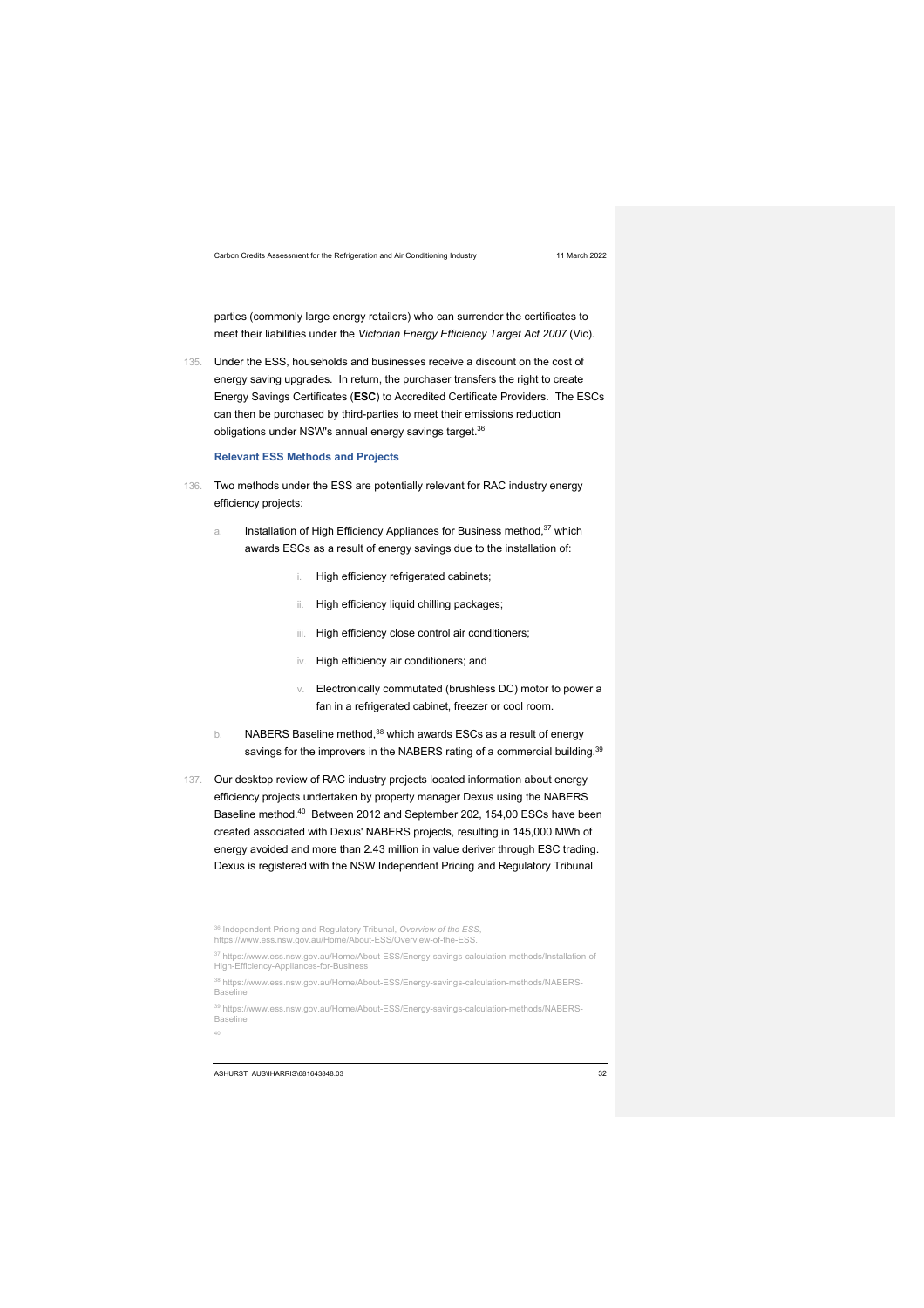as an Accredited Certificate Provider and can therefore monetise the ESCs that are generated by the projects.

138. While not all of Dexus' activities under this method involve RAC projects, at least part of the upgrades involved RAC equipment. For example, Dexus upgraded the air conditioning plant and controls, including new chillers, at 44 Market Street in Sydney. As a result of the upgrade, the building's energy consumption was reduced by more than 50% and its NABERS rating increased from 2.5 to 5 stars. It is not clear from publicly available information what portion of the ESCs issued to Dexux under the NABERS Baseline method are for RAC projects.

### **Relevant VEU methods**

- 139. The VEU program has two types of eligible activities:
	- a. activities deemed to be eligible under the *Victorian Energy Efficiency Target Regulations 2018* (Vic) (**deemed activities**); and
	- b. project-based activities which are assessed under the *Victorian Energy Efficiency Target (Project-Based Activities) Regulations 2017* (Vic) (**project activities**).
- 140. The Regulations prescribe the number of VEECs that each type of deemed activity will receive. In contrast, project-based activities are assessed on a caseby-case basis according to either the "measurement and verification" method or the "benchmark rating" method.
- 141. The following "deemed activities" are relevant to the RAC industry:
	- a. installation of high-efficiency refrigerators and freezers;
	- b. installation of high-efficiency refrigerated display cabinets;
	- c. installation of refrigeration fan motors into refrigerated cabinet or cold room motors;
	- d. installation of electronic expansion valves, refrigeration systems or other products that meet the program requirements in cold rooms.
- 142. A relevant project-based activity is the Benchmark Rating Method, which awards VEECs correspondence to the difference in an energy performance rating before and after energy improvement projects.<sup>41</sup> NABERS ratings are used to calculate energy performance in eligible buildings.

<sup>41</sup> https://www.esc.vic.gov.au/victorian-energy-upgrades-program/activities-offered-under-veuprogram/project-based-activities/benchmark-rating-method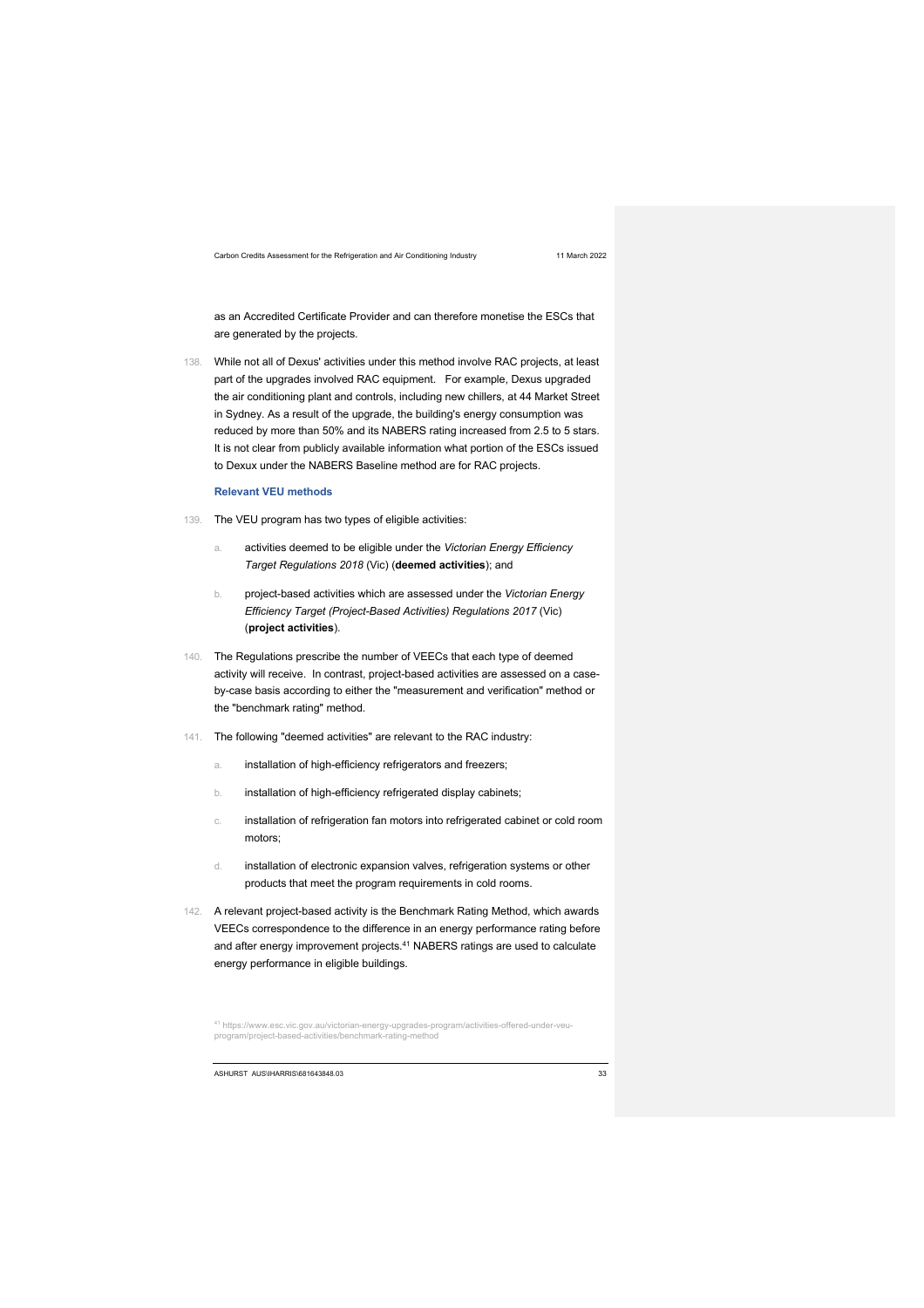143. Our desktop review was not able to identify any publicly available information on successfully implemented projects in under the VEU program which have involved refrigeration or HVAC systems. However, the limited information published in the VEU registry does indicate that VEECs have been issued for the deemed activities listed above.

### **ENERGY EFFICIENCY PROJECTS – INTERNATIONAL**

- 144. Programs designed to incentivise the installation of new energy-efficient equipment or building renovations have been introduced in a number of overseas jurisdictions. For example, the German Government has introduced the "BAFA" scheme, which provides subsidies for companies who install or refurbish their refrigeration and air-conditioning equipment. In order to be eligible under the scheme, the new equipment must use non-halogenated refrigerants and meet certain energy efficiency criteria. For example, the equipment must have capacity and defrosting controls, LED lighting and be made of components that adhere to the EU's Eco-Design Directive.<sup>42</sup>
- 145. In the United States, there are over 800 state-run incentive schemes that offer a rebate or other kind of financial incentive for consumers to install energy-efficient air conditioning units. Similar incentives have also been introduced by some European countries, including Malta, Italy and Greece.<sup>43</sup>

### **COOLING AS A SERVICE**

146. Cooling as a Service (**CaaS**) allows building owners to pay for cooling from a service provider rather than paying for the capital expense of installing new RAC systems. Under a CaaS arrangement, the RAC system is installed and owned by a third-party contractor. The contractor remains responsible for the operation and maintenance of the system, including all operational costs. The building owner pays a fixed monthly service fee to the contractor for the cooling system, but is not responsible for any installation, operational or maintenance costs. As a result, the contractor has an incentive to install the most energy-efficient equipment possible and to maintain the system to a high level of efficiency.<sup>44</sup>

<sup>42</sup>GIZ Proklima, *How to incentivize the HFC Phase-Down?* (October 2021) **<u>https://www.green-cooling-</u>**<br>i<mark>nitiative.org/fileadmin/user\_upload/MOP33\_GIZ\_Proklima\_Side\_event\_How\_to\_Incentivize\_HFC\_Ph</mark> ase-Down\_28-10-21.pdf, 17

<sup>44</sup> CaaS Initiative, *How it works*, https://www.caas-initiative.org/how-it-works.

<sup>&</sup>lt;sup>43</sup> Super-Efficient Equipment and Appliance Deployment Initiative, *Lessons learned from incentive*<br>*programs for efficient air conditioners: A review (Ma*y 2015) https://storage.googleapis.com/seadssets/Lessons-Learned-from-Incentive-Programs-for-Efficient-Air-Conditioners.pdf 33-34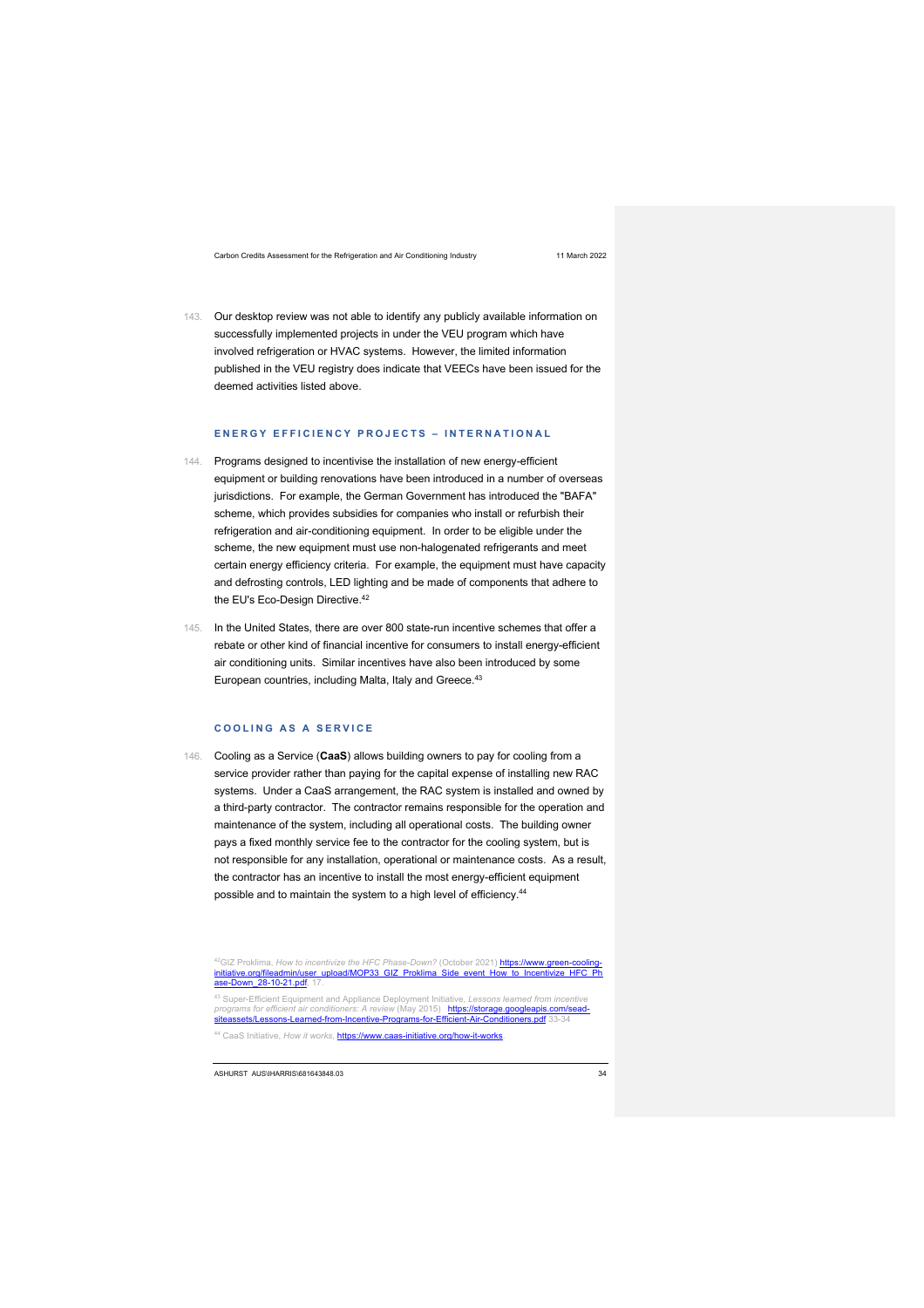147. To date, CaaS projects have primarily been trialled in developing countries.<sup>45</sup> However, CaaS arrangements have been proposed in Australia by providers of RAC systems. For example, Grosvenor Engineering Group released a concept note outlining the benefits of CaaS in conjunction with the Airconditioning and Refrigeration Equipment Manufacturers Association of Australia.46

### **ENVIRONMENTAL UPGRADE AGREEMENTS**

- 148. Environment Upgrade Agreements (**EUA**) are designed to address the barriers that may preventing building owners from upgrading to newer, more efficient RAC systems. Under a EUA, a long-term loan is provided by a local council to fund the installation of new energy-efficient equipment. The loan is linked to the property and is repaid over time through the payment of council rates.<sup>47</sup>
- 149. EUAs have been implemented by local councils in Victoria and NSW. For example, the Victorian "Environmental Upgrade Finance" Program provides funding for both businesses and homeowners to upgrade properties in a way that improves energy efficiency or adapts to the changing climate.<sup>48</sup> A similar program operates in NSW under the Building Upgrade Finance scheme.<sup>49</sup> EUAs have also been implemented in the United States in the commercial and residential markets.

<sup>48</sup> Department of Environment, Land, Water and Planning, https://www.energy.vic.gov.au/energyefficiency/environmental-upgrade-agreements.

https://www.environment.nsw.gov.au/business/upgrade-agreements.htm

<sup>45</sup> CaaS Initiative, *Successful examples of Cooling as a Service* https://www.caas-initiative.org/casestudies.

<sup>46</sup> Grosvenor Engineering Group and AREMA, *Concept Note: Supporting High Efficiency HVAC Upgrades*, 1.

<sup>&</sup>lt;sup>47</sup> Department of Industry (Cth), *HVAC Facilitation Strategy*,<br><u>https://www.airah.org.au/Content\_Files/Industryresearch/26-11-14-HVAC-facilitation-strategy.pdf,</u> 11.

<sup>49</sup> Department of Planning, Industry and Environment (NSW),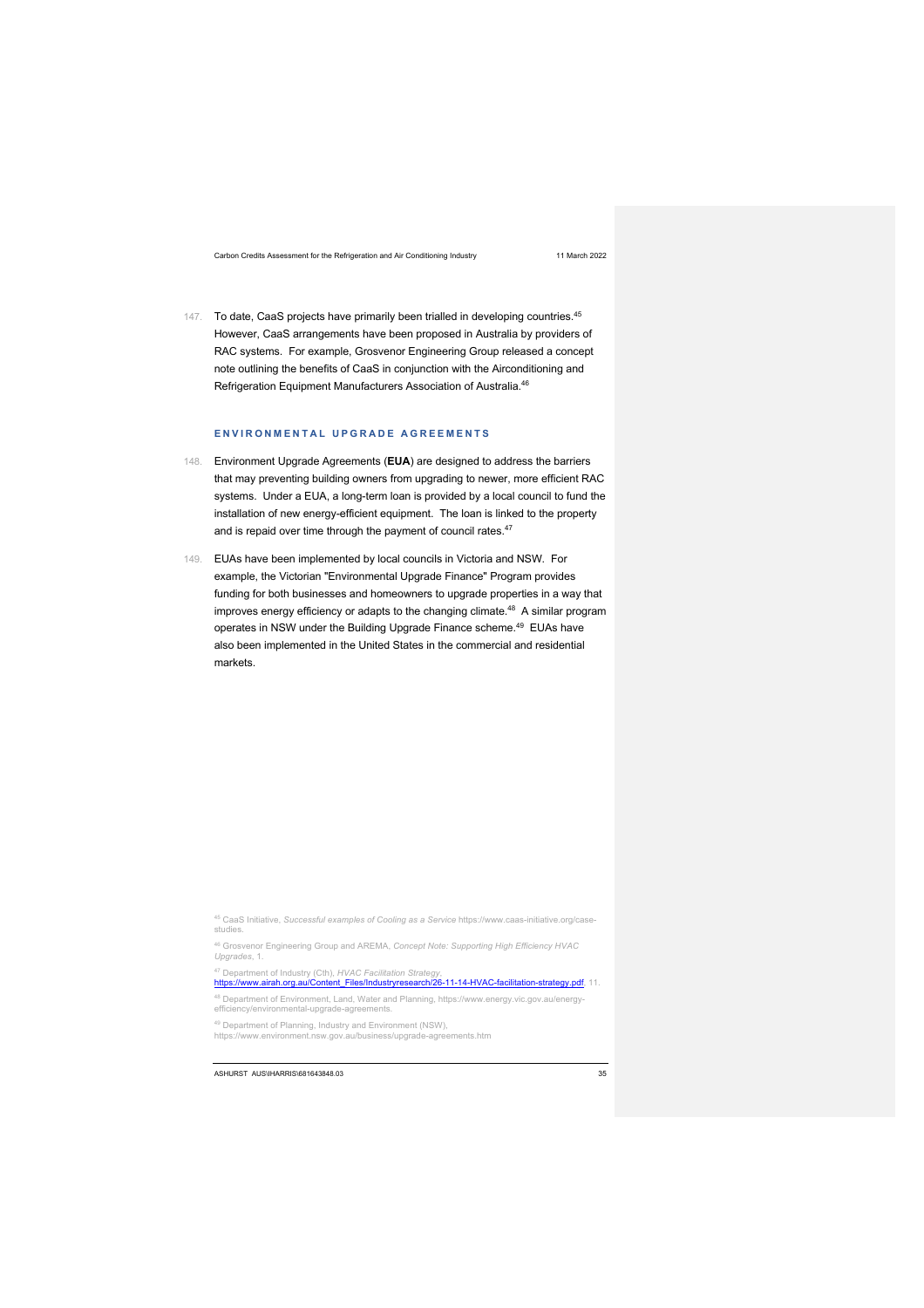# **PART 4: CURRENT AUSTRALIAN CONDITIONS**

### **SUMMARY OF INTERVIEWS UNDERTAKEN**

- 150. Interviews were undertaken by Ashurst in the week of 31 January to 4 February 2022. Some interviewees did not want their name and role published in their report, so the issues identified below will not be attributed to specific individuals or organisations. File notes of the interviews we can disclose will be provided separately to Refrigerants Australia.
- 151. A number of interviewees had roles in Refrigerant Reclaim Australia, while other interviewees held industry and government roles. The main focus of the interviews was the role carbon markets play in reducing emissions in the RAC industry, although interviewees were also given the opportunity to raise ideas and concerns more broadly. Four questions were sent to interviewees in the week prior to the interviews to guide (but not restrict) discussion:
	- a. How do you see the carbon market playing a role in accelerating or increasing the levels of emissions reductions in the refrigerant sector?
	- b. How viable do you think the carbon market is in terms of providing sufficient revenue to underpin emission reduction activities in the refrigerant industry?
	- c. Are there any specific ideas, programs or models you have in mind to harness the carbon market (for example a new methodology as part of the carbon farming initiative)?
	- d. Looking beyond carbon markets, what other policies, programs or funding do you think could be relevant to reducing emissions in the refrigerant and air conditioning industry?

### **IDEAS AND ISSUES RAISED BY INTERVIEWEES**

- 152. Key ideas and obstacles which were raised during the course of the interviews include:
	- a. Additionality

A key concern with the viability of carbon markets was a view that emission reduction activities which occur via refrigerant reclamation or replacement would not be eligible for carbon credits because, in the context, legal requirements to recover and destroy end of life refrigerant, would make it not possible to participate in carbon markets.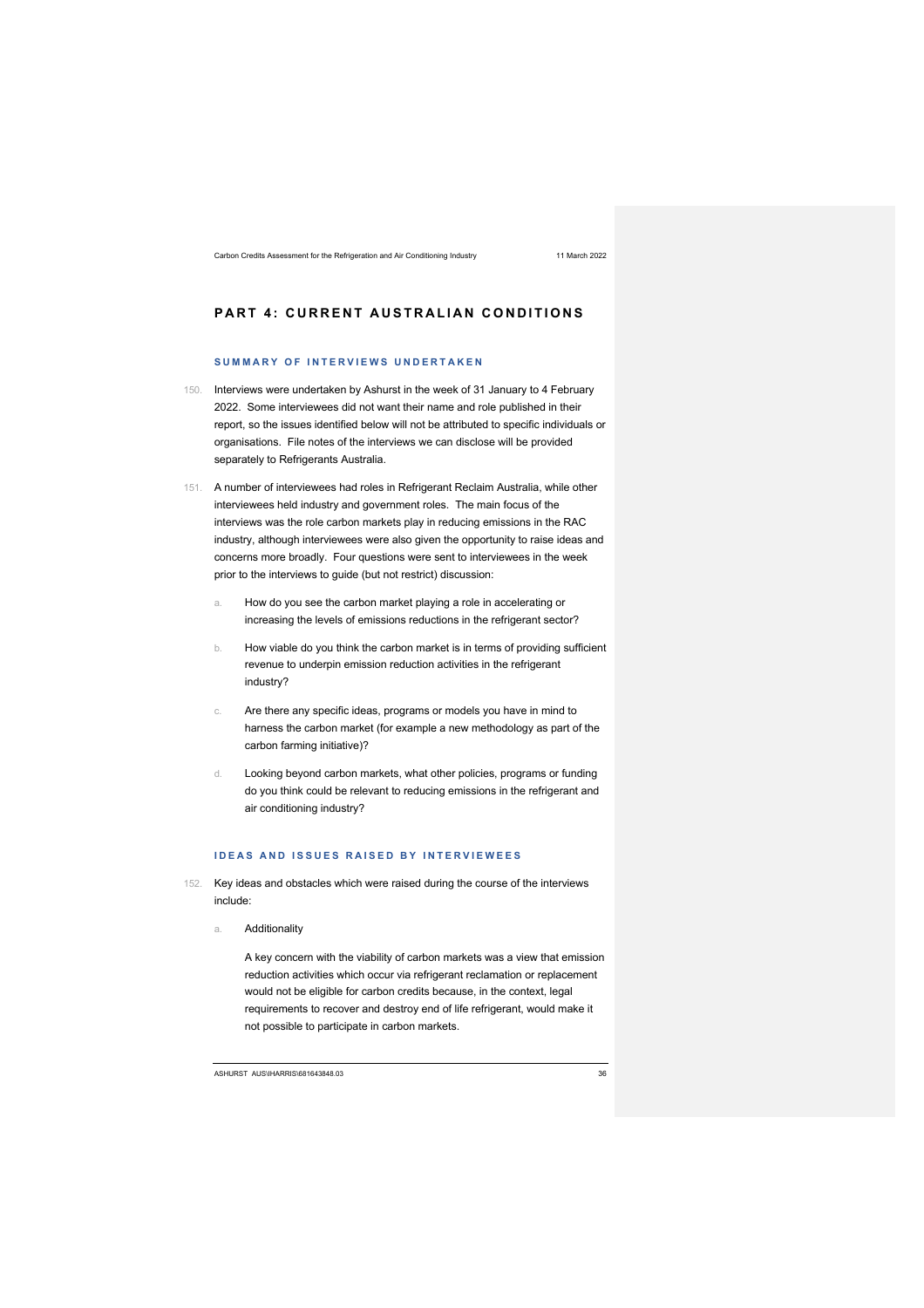In multiple interviews we discussed the nature of the legal requirements, and in particular established in Australia it is mandated the end-of-life refrigerant is disposed of in line with the *Ozone Protection and Synthetic Greenhouse Gas Management Act 1989* (Cth) and associated acts and regulations. There is no requirement to replace and dispose of refrigerant in still-in-life equipment, and multiple interviewees put forward the idea of carbon markets incentivising the transition to low GWP refrigerants before end of life.

b. Compliance with existing legal requirements around refrigerant disposal is low

It was noted by multiple interviewees that lack of funding is not an issue for RRA in terms of destroying the end of life refrigerant that is returned to it. The bigger issue as that compliance has been low. Interviewees indicated compliance ranging from 7% to 12% refrigerant recovery by RRA against imports, and 14-15% recover when measured against equipment at end of life.

A lack of enforcement of existing legal requirements was noted, with a view that it was easier to reuse refrigerant (which although perfectly legal will ultimately lead to further emissions) or just vent refrigerant without consequences (which is not permitted under current laws, but enforcement has been low). Certain activities were highlighted where compliance has been particularly low, such as recovery of refrigerant from end of life vehicles and split system air conditioners. Incentivising and offsetting some of the cost of recycling e-waste was put forward as a way to drive recovery from split system air conditioners. It was noted that currently 600,000 split system air conditioners replaced each year in Australia with each having a few kilos of gas which is entirely vented.

c. Levy issues / carbon pricing

Issues around the way the current import levy on refrigerants operates were highlighted. Currently the import levy is based solely on the kilograms of refrigerant imported. The GWP of the refrigerant does factor into current import levies, meaning there are no incentives to increase import of low GWP refrigerants and phase out imports of high GWP refrigerants.

During some interviews, an idea was discussed which involved placing something similar to a carbon price on refrigerant sales at a wholesale level, where high GWP refrigerants have a higher price which would assist in mandating the phase down of the importation and sale of high GWP refrigerants. This type of carbon price may drive down importation of high GWP refrigerants and will likely lead to in an increase in recycling and

ASHURST AUS\IHARRIS\681643848.03 37

### **Commented [AA3]:** RA: this does not make sense - not sure what you mean

**Commented [AA4]:** Typo – the First equipment should have feen refrigerant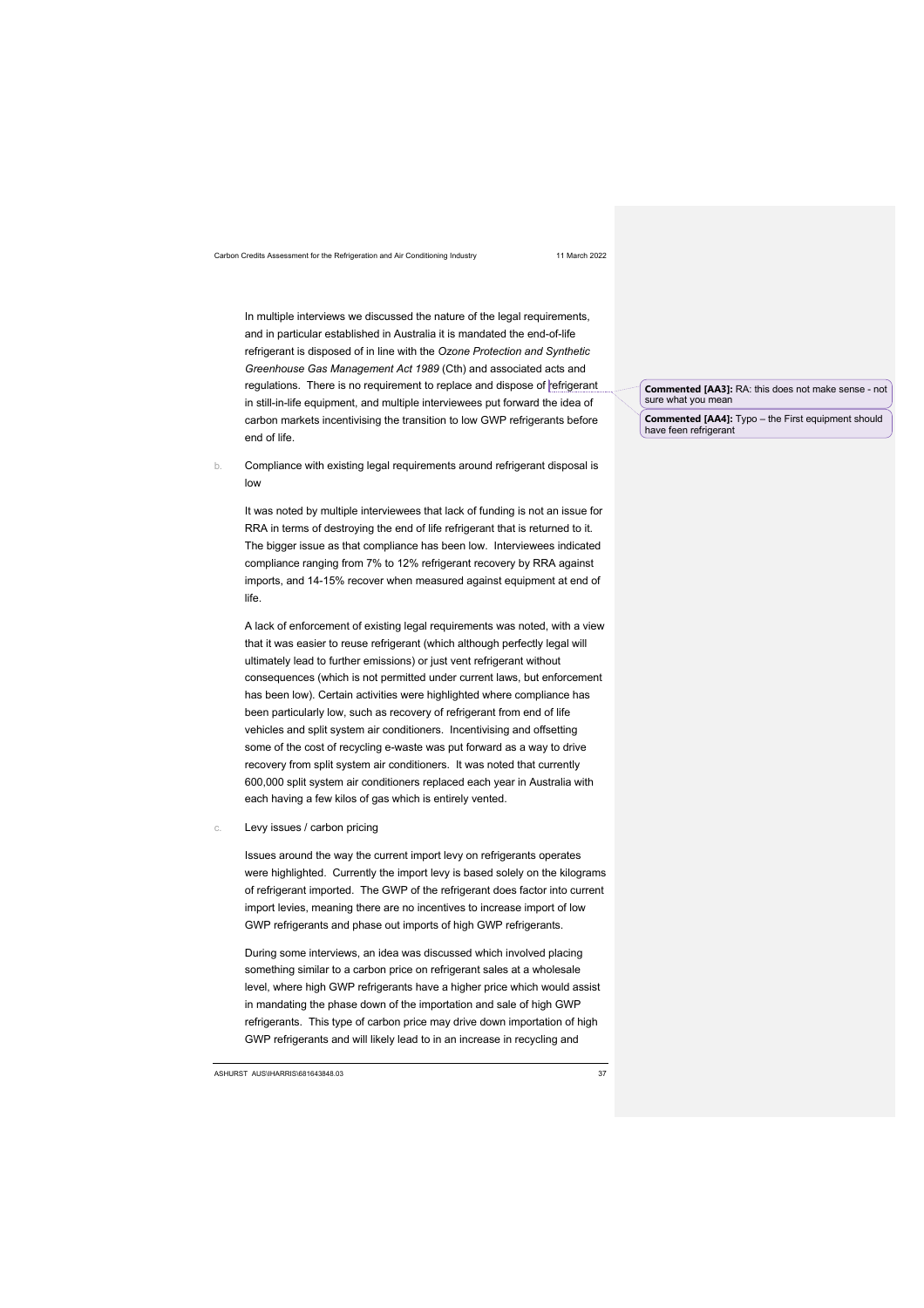reuse. It is unlikely to drive an increase in end-of-life destruction of high GWP refrigerants.

d. Viability of carbon projects – size and scale of abatement

Multiple interviewees noted the replacement of high GWP R404A, with a GWP of nearly 4000, used in supermarket refrigeration systems as a sector where the amount of refrigerant recovered and the amount of ACCUs issued for its destruction could cover all or most of the cost associated with refrigerant removal, replacement and destruction. It was also noted that cold rooms with R404A could easily be retrofitted with lower GWP refrigerants with a GWP of 1400 or 400. Refrigeration systems that use refrigerant R410A were more common, but it was noted that there was no replacement lower GWP refrigerant that met safety requirements.

Other viable sectors where the amount of refrigerant recovered and destroyed could result in viable projects include industrial buildings, demolition sites, automotive wrecking yards and maybe metal recyclers.

Limitations were noted with the viability of refrigerant replacement projects in the automotive industry. Some interviewees discussed the idea of replacing refrigerants in cars (eg replacing R134A with R449A, which has half the GWP), however the small amount of refrigerant that could be recovered from each car would be less than 1 tCO2e. If implemented on a large scale (eg at service centres), carbon markets could play a role in subsidising costs but may not be able to entirely cover costs.

e. Structure of projects

The possible structure of carbon projects was discussed with some interviewees. Ideas include RRA or RA acting as a project proponent for cold store refrigerant replacement. For example, RRA are contracted to take out high GWP refrigerant and retrofit a replacement and use the associated credits to provide a discount for the work. The customer would also then possess a higher energy refrigerant system that results in additional savings. RRA would be using carbon credits to fund an accelerated transition to low GWP refrigerants.

Smaller supermarkets (eg IGAs) or businesses with cool rooms such as butchers could also be targeted in projects run and coordinate by RRA.

f. Refrigerant recycling projects

Efforts in the RAC industry are being made to reclaim and recycle refrigerants. In the USA, methodologies which provide credits in the American Carbon Registry have been successfully used to partially fund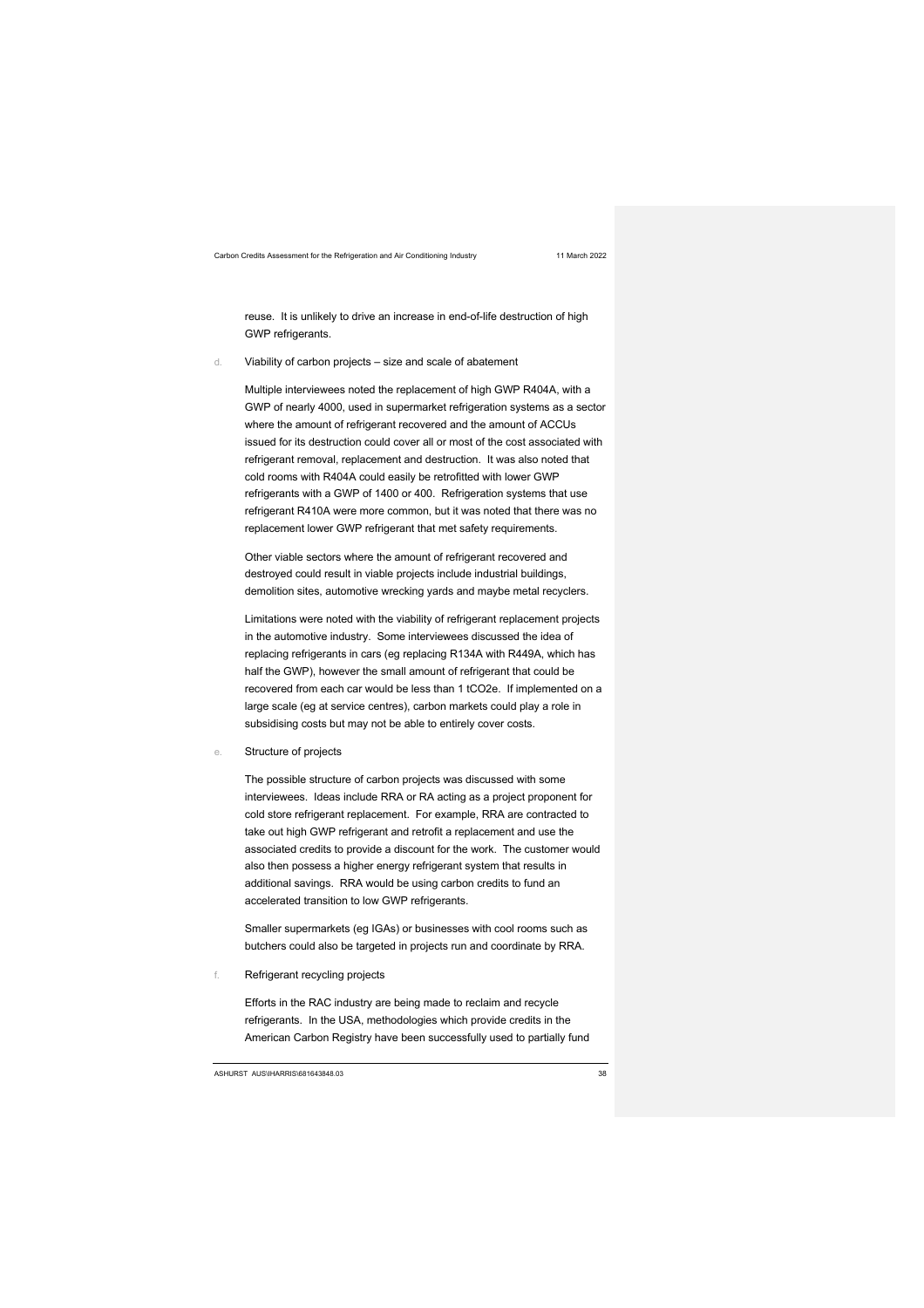refrigerant recycling initiatives. The California Air Services Board cap and trade program also incentives refrigerant recycling. Companies are interesting in buying reclaimed gas with the view that it lowers their carbon footprint. In Europe, manufactures are not allowed to sell virgin R404A gas, which has driven more recycling activities.

Incentivising recycling can prevent imports of virgin gas. However, issues were noted with this approach because no refrigerant system is entirely leak proof and recycled gas will eventually be emitted despite the best intentions. Different opinions were put forward, which varied from a position that even high GWP refrigerants such as R404A should be recycled, to some moderate GWP HFCs such 134A (with a GWP of 1430) should be recycled, to a further position that all HFCs should be phased out of the refrigerant bank and destroyed. There were arguments by interviewees that the sooner high GWP refrigerants are out of the market, the less likely they are to leak.

It was noted during interviews with RRA that there are already four companies in Australia undertaking refrigerant recycling projects, and that RRA does not consider that it needs to invest in this space.

g. Policies banning the use of certain gases

Opinions advocating for a ban of high GWP refrigerants such as R404A were put forward. However, it was noted that a ban on using 404A will be met with opposition from large supermarket chains so incentivising reclamation could be the first step.

Something similar to the ban on F-gas (HFCs) in Europe could be implemented, where HFCs are banned in new equipment where less harmful alternatives are available.

h. No one size fits all approach to refrigerant replacement

One interviewee noted that there is no one size fits all approach to refrigerant replacement and this can depend particularly on climate. For example, some low-GWP refrigerants may not work efficiently in a Queensland climate because the equipment will need to draw too much energy to function correctly, countering any benefits from the switch to low GWP refrigerants.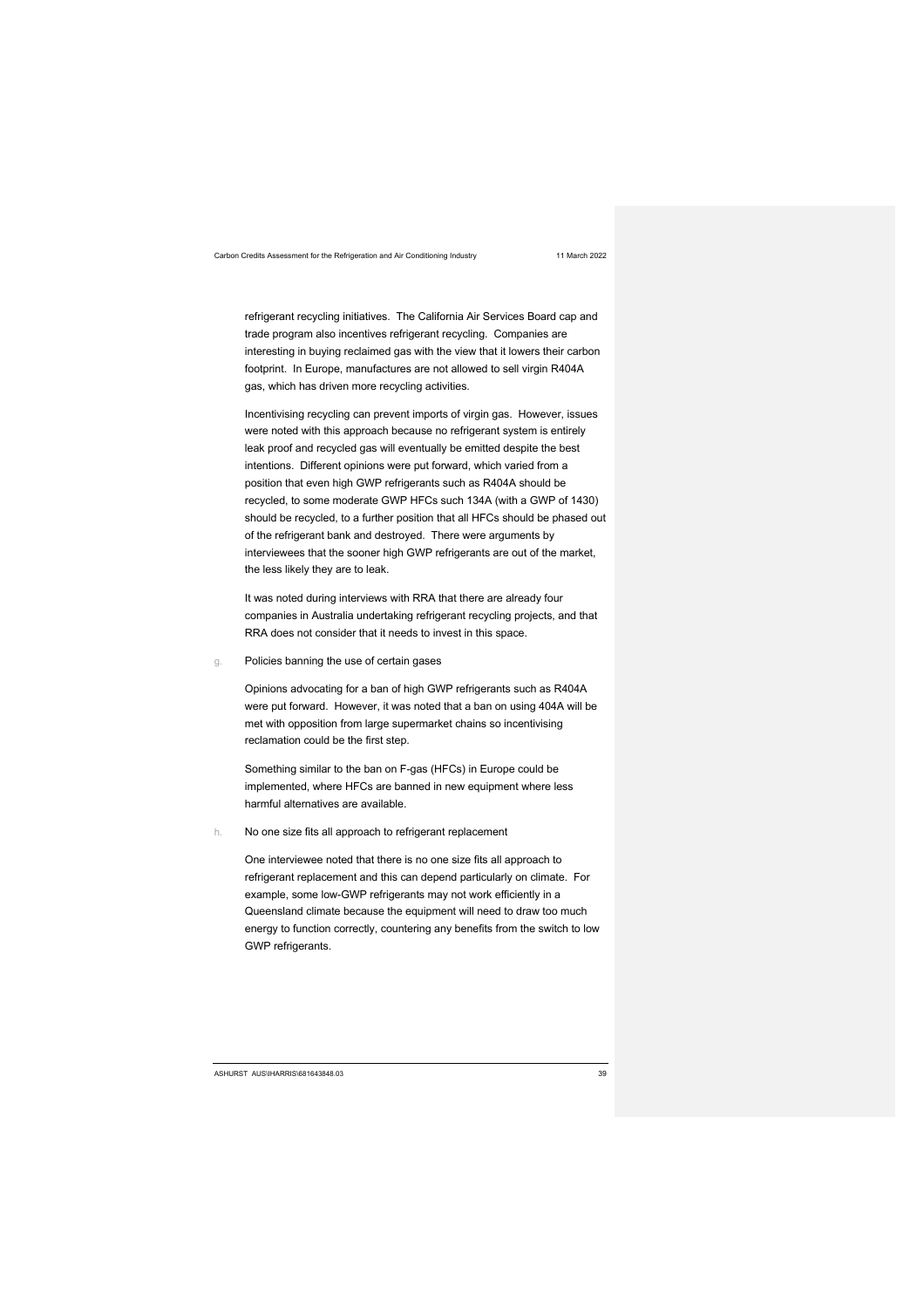### **POSSIBLE TYPES OF EMISSION REDUCTIONS PROJECTS THAT THE RAC INDUSTRY COULD UNDERTAKE IN AUSTRALIA**

### **Energy Efficiency Projects**

- 153. Energy efficiency projects replace low-efficiency RAC equipment with more efficient RAC equipment, and reduce emissions by using less electricity. The Australian carbon market is currently able to accommodate these projects, particularly the two CFI methods that focus on:
	- a. replacing RAC equipment with higher efficiency equipment (High Efficiency Appliances Method); and
	- b. improving the NABERs ratings of buildings (Commercial Buildings Method).
- 154. Energy efficiency schemes in Victoria and NSW also award certificates for these activities. As discussed in above, the CFI energy efficiency methods have not resulted in any ACCUs been issued for these projects, suggesting projects under Victoria's VEU program and NSW's ESS may be more commercially viable. However, in recent months the price of ACCUs has increased significantly (currently \$30 per ACCU compared to \$17 at the start of 2021), which may increase the commercial viability of the CFI methods.
- 155. These methods under the CFI Act and energy efficiency schemes award credits and certificates **only** for emission reductions associated with energy usage reductions. The extent that the projects involve refrigerant replacement with lower GWP alternatives, refrigerant destruction or refrigerant recycling, these activities will not result in the award of additional credits or certificates. Despite these limitations, energy efficiency projects is the only type of RAC industry emissions reduction project that the Australian carbon market can accommodate and incentivise without the development of new methodologies.
- 156. As discussed above, the Minister has power under the CFI Act to amend existing methods via legislative instrument. It would be within that power to amend the existing energy efficiency methods to include additional activities and award ACCUs for emissions reductions associated with replacement of high-GWP refrigerants with low-GWP refrigerant. However, the CER tends to introduce substantial amendments to methodologies by introducing entirely new methodologies. It may therefore be necessary to propose an entirely new method for replacement of still-in-life refrigerant (see below).

ASHURST AUS\IHARRIS\681643848.03 40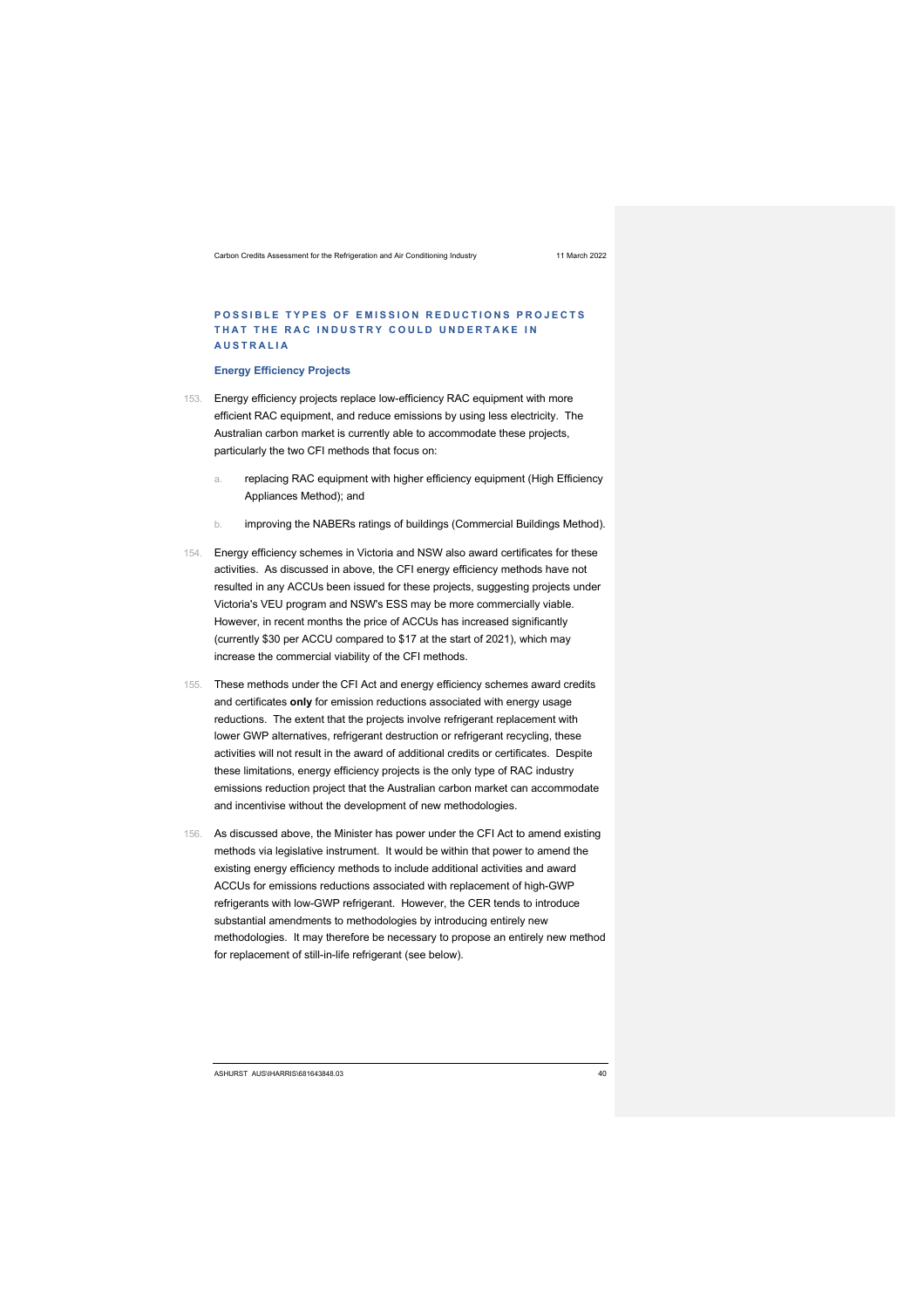### **End-of-Life Refrigerant Destruction**

- 157. Refrigerant Reclaim Australia currently captures and destroys refrigerants to meet industry obligations under the *Ozone Protection and Synthetic Greenhouse Gas Management Act 1989* (Cth).
- 158. There are no Australian CFI methodologies for these activities. We note there are methodologies in other schemes, both in voluntary international schemes and compliance schemes in other jurisdiction. A noteworthy example discussed above is the destruction of synthetic greenhouse gases as an eligible removal activity under the NZ ETS, which provides a method to quantify emission reduction activities from refrigerant destruction which has been implemented by Recovery, the New Zealand Equivalent of RRA. The New Zealand methodology could be used as a basis for any proposal put forward to the CER.
- 159. However, regulatory additionality remains a key, and likely insurmountable, obstacle to having an equivalent methodology developed by the CER under the CFI. On a strict view of the additionality requirements under the CFI Act, all endof-life destruction activities are mandated under the *Ozone Protection and Synthetic Greenhouse Gas Management Act 1989* (Cth) and any projects involving end-of-life destruction is not additional to these legal requirements.
- 160. The CER does have the ability to put a requirement in-lieu of additionality in specific methods. Considering the reportedly low levels of compliance with existing disposal and destruction requirements, there is some scope to explore with the CER that CFI projects for end-of-life destruction could incentivise refrigerant destruction and result in additional emission reductions compared to the previous baseline level. However, this idea is untested within the Australian CFI, and overall we consider the prospects of the CFI approving an end-of-life refrigerant destruction methodology to be low.

### **Still-in-Life Refrigerant Reclamation, Replacement and Destruction**

- 161. Replacing high GWP refrigerants with low GWP refrigerants, which could reduce emissions through:
	- a. increasing energy efficiency of equipment using higher efficiency refrigerants; and
	- b. reducing the carbon dioxide equivalent of any refrigerant leaks / assumed venting;
	- c. destroying reclaimed high GWP refrigerant before it is vented to atmosphere as a result of leaks which could occur if it remained in service.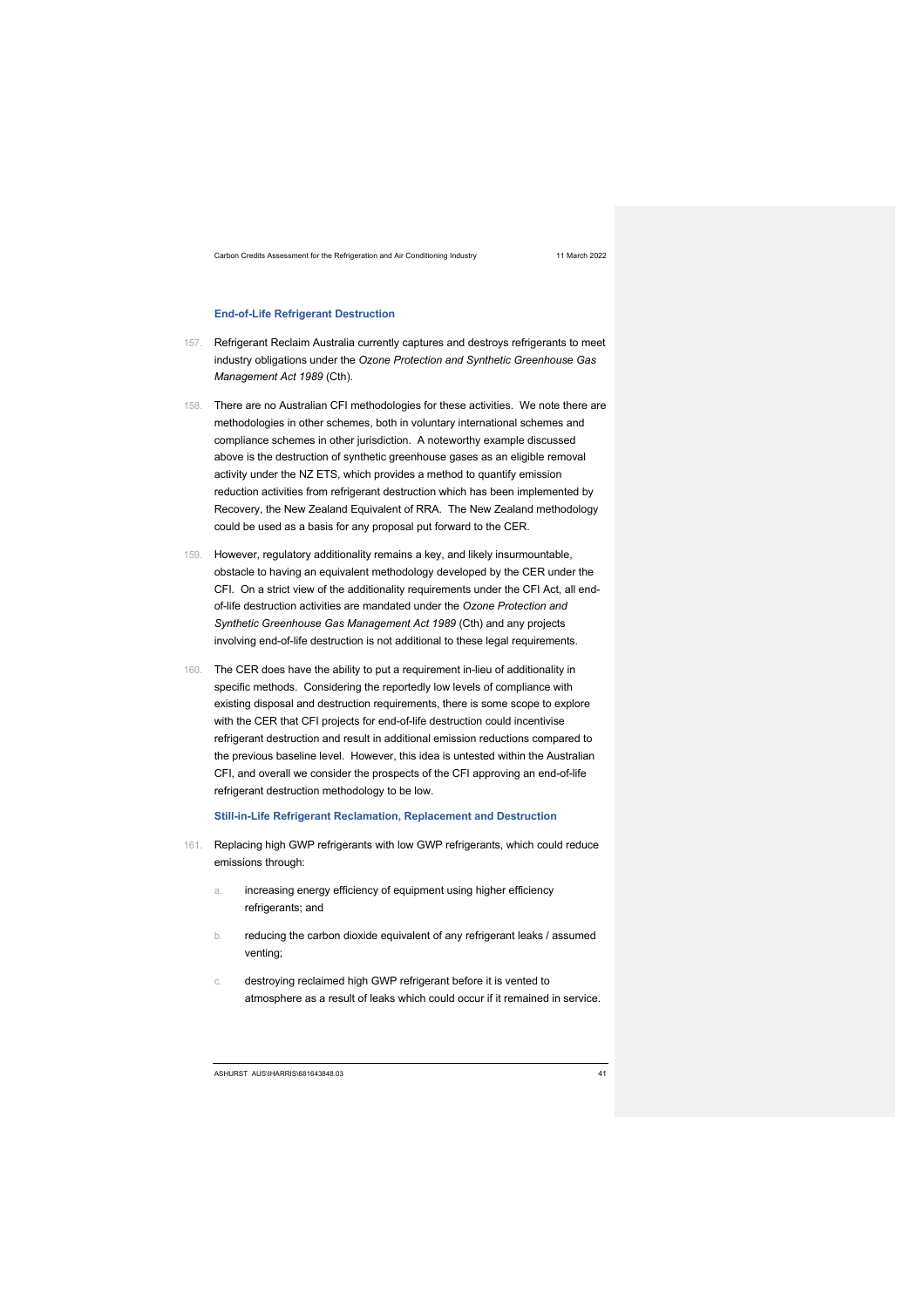- 162. There are currently no Australian methodologies which issue credits for refrigerant replacement. However, the ACR methods provide an example of how emission reductions achieved by replacing high GWP refrigerants can be quantified.
- 163. During the interviews undertaken for this report, the supermarket industry, and particularly refrigerant R404A, was cited as a sector which could become viable if incentivised by carbon markets. Other industries, such as the automotive industry, may be more cost-prohibitive, but this would not necessarily exclude such projects from a potential methodology.
- 164. Additionality is a potential issue with any proposed project under these lines in light of the requirements under *Ozone Protection and Synthetic Greenhouse Gas Management Act 1989* (Cth). However, on the basis that these legal requirements relate to refrigerant disposal for **end-of-life** equipment, there are strong arguments that refrigerant reclamation, replacement and destruction from **still-in-life** equipment represents abatement which is above and beyond the legal requirements and is therefore additional. There is still the possibility that the CER may take an opposing view on this issue, in particular that legal requirements to recover and dispose of refrigerants do not only arise at end-of-life and further engagement with the CER is key.
- 165. ACCUs as a result of these projects could be calculated in three parts:
	- a. emission reductions due to the destruction of the removed high GWP refrigerant calculated using the method under the NZ ETS;
	- b. emission reductions due to the replacement of refrigerant [calculated using the ACR method];
	- emission reductions due to higher efficiency equipment and refrigerants, calculated similar to current energy efficiency methods.

### **Refrigerant reclamation and recycling**

- 166. Refrigerant reclamation and recycling projects recover refrigerant from end-of-life equipment and reuse it in new equipment. There are currently no Australian methodologies which issue credits for refrigerant recycling, however the ACR has methodologies which quantify emissions reductions from refrigerant recycling, and we understand the California Air Services Board quantifies similar emission reductions as part of its cap and trade system.
- 167. There are currently no laws regarding refrigerant recycling activities in Australia so additionality is unlikely to be an issue for these projects.

ASHURST AUS\IHARRIS\681643848.03 42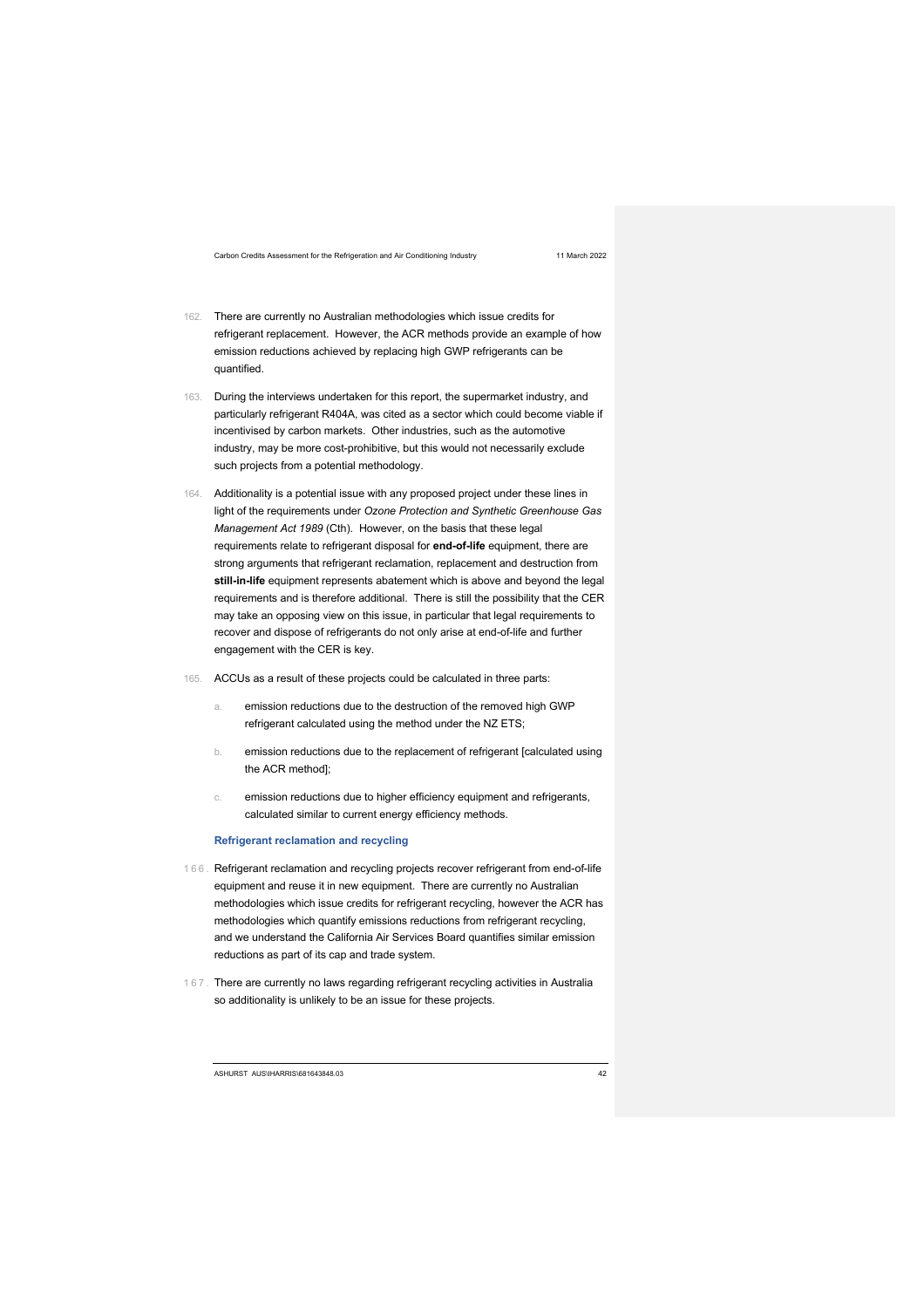168. We note the opinion that refrigerants which are recycled are inevitably vented to atmosphere through leaks. If it is proposed to proceed with RA proposing a refrigerant recycling methodology, it may need to be the subject of further discussion between RA and RRA which, if any, refrigerants should be covered by a methodology.

### **Project structure and possible financing facility**

169. Subject to coordination with the CER to establish suitable methodologies, Refrigerants Australia may be able to participate in the CFI by establishing a lowinterest financing facility (e.g. with the Clean Energy Finance Corporation) to provide funding to owners of commercial RAC equipment to upgrade equipment and/or replace refrigerants (eg HVAC or commercial refrigeration system upgrades). In return, the financier and Refrigerants Australia would receive (split to be negotiated) all or a portion of the ACCUs produced by the upgrade projects which could be monetised under the ERF or sold into the voluntary market.

Note: ACCUs are financial products under Australian law, and RA would need an Australian Financial Services Licence to advise on or deal in ACCUs.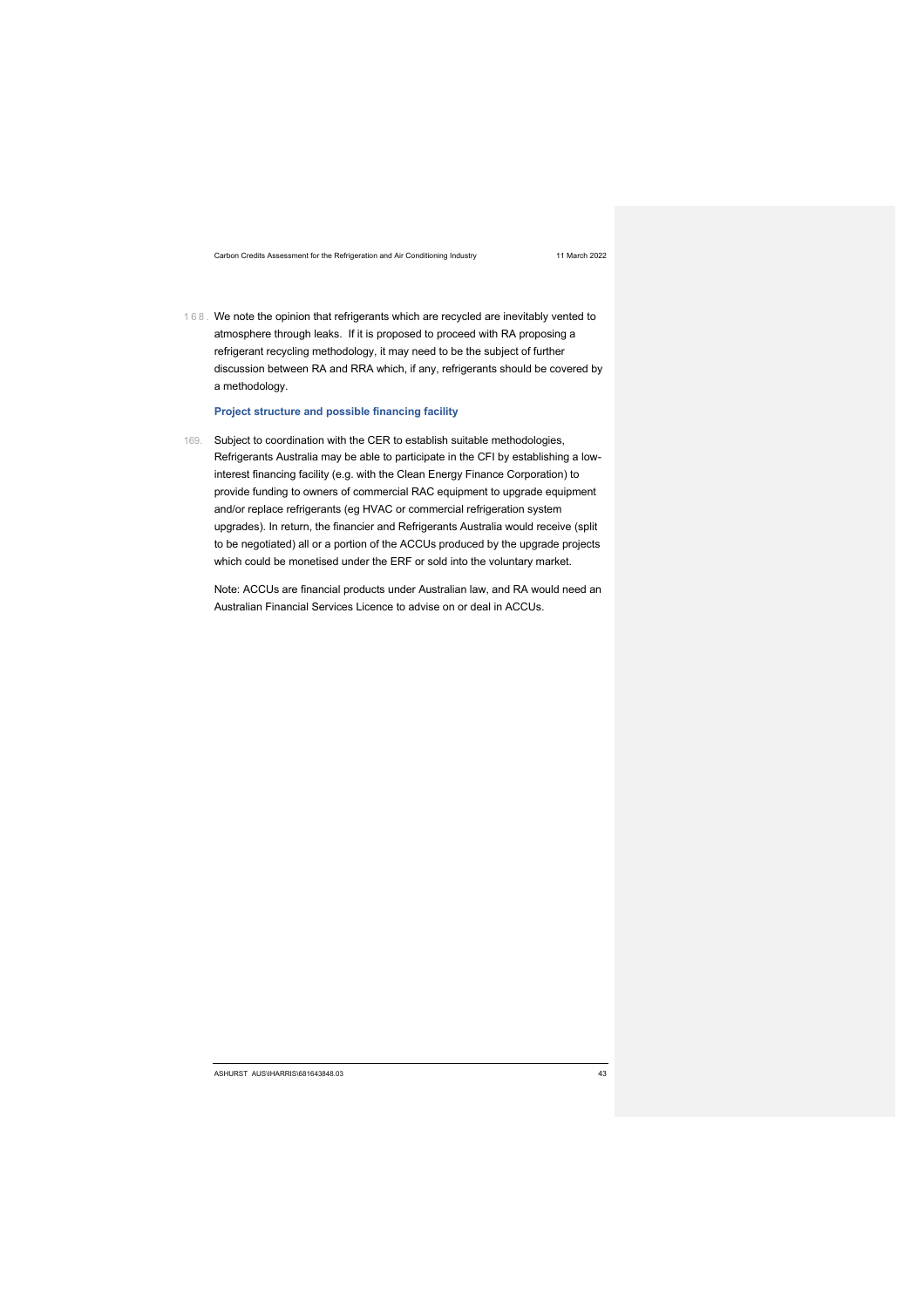# **PART 5: RECOMMENDATIONS**

### **RECOMMENDATION 1: BEGIN CONSULTATION WITH THE CLEAN ENERGY REGULATOR**

- 170. Developing any new methodologies, or amending existing methodologies, are discretionary processes initiated by the CER. Early engagement with the CER is therefore critical. It is currently not known how aware the CER is of emissions issues within the RAC Industry, and the reasons for its lack of initiative in this space could be a lack of awareness.
- 171. Submissions for new method development priorities will likely open in the second half of 2022. While there is no limit to the type of submissions that can be made, provided the key criteria are addressed, the request for submissions will likely identify method proposals the government will be particularly interested in receiving.50 Alignment with broader government priorities is also a criteria any submissions for new methods are required to address. Engaging the CER in advance of the request for submissions, with the aim shape the government's priorities to include methods for emission reductions in the RAC industry in the request for submissions, could increase the likelihood new RAC industry methods will be developed by the CER.
- 172. Engaging with the CER will also enable RA to gauge the CER's appetite for amending existing methods which have historically been underutilised, particularly the High Efficiency Appliances Method and Commercial Building Methods. While most substantial amendments to existing methods occur via the development of new methods, it is arguable that the CER may be more receptive to amendments for methods which have been underutilised. An amendment to bolster the existing energy efficiency methods to also award credits due to the replacement of high-GWP refrigerants with low-GWP refrigerants may be possible.

### **RECOMMENDATION 2: NARROW PROJECT PRIORITIES AND BEGIN CONSIDERING SUBMISSIONS TO THE GOVERNMENT'S METHOD CONSULTATION**

173. We recommend RA consider the project possibilities we have outlined above, along with any other project ideas RA might have, select the most likely projects to result in achievable and quantifiable emissions reductions, and begin to consider the form of submissions to the government's method consultation.

<sup>50</sup> For example, last year the Government was particularly interested in low emissions transport infrastructure, and this has now become a priority for method development in 2022.